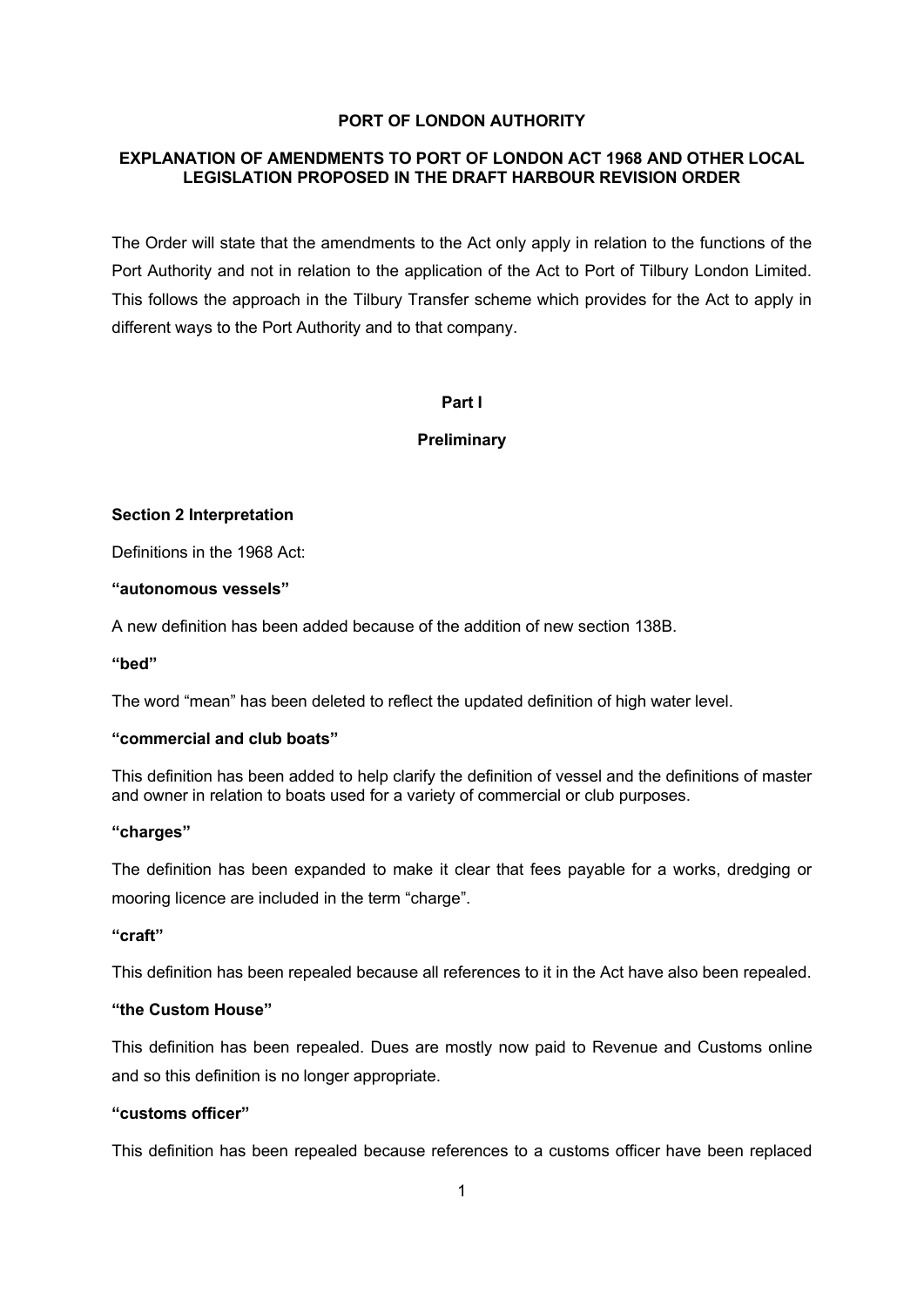by references to the Revenue and Customs, in line with the Commissioners for Revenue and Customs Act 2005.

### **"docks"**

This definition has been amended to reflect the fact that the Port Authority no longer owns or administers these areas and the definition now refers instead to any docks within the limits. By virtue of the definition of the limits in Schedule 1, they will be within the limits if they are still accessible by vessels from the river. There are some docks which are now permanently cut off from the river and they will not fall within this definition, as they are no longer defined as falling within the limits.

## **"drainage authority"**

This definition has been amended to reflect that of 'drainage body' in the Land Drainage Act 1991.

## **"dredge"**

This new definition has been added. It was based on the existing definition in section 73. It has been expanded to cover different types of dredging and material in suspension. The latter wording follows the definition of "dredging" in section 66(2)(a) of the Marine and Coastal Access Act 2009.

### **"dredging permission"**

This new definition is added as a consequence of amendments to section 73.

## **"dumb barge"**

This new definition has been added to replace previous references to "lighter". Lighter is an historic term used in relation to the licensing of watermen and lightermen. This regime no longer applies following the introduction of the national Boatmasters' Licence qualification, administered by the Maritime and Coastguard Agency, which supersedes the requirement to have a locally recognised qualification.

## **"duties of HM Revenue and Customs"**

This definition has been repealed because it is no longer used in the Act.

## **"electronic communications line"**

This definition has been added to reflect the definition in paragraph 5 of the electronic communications code set out in Schedule 3A to the Communications Act 2003. References to electronic communications lines have been added in sections 61, 66 and 73 alongside references to other equipment of statutory undertakers, such as pipes or sewers, with the aim to bring the Act up to date in terms of modern technologies.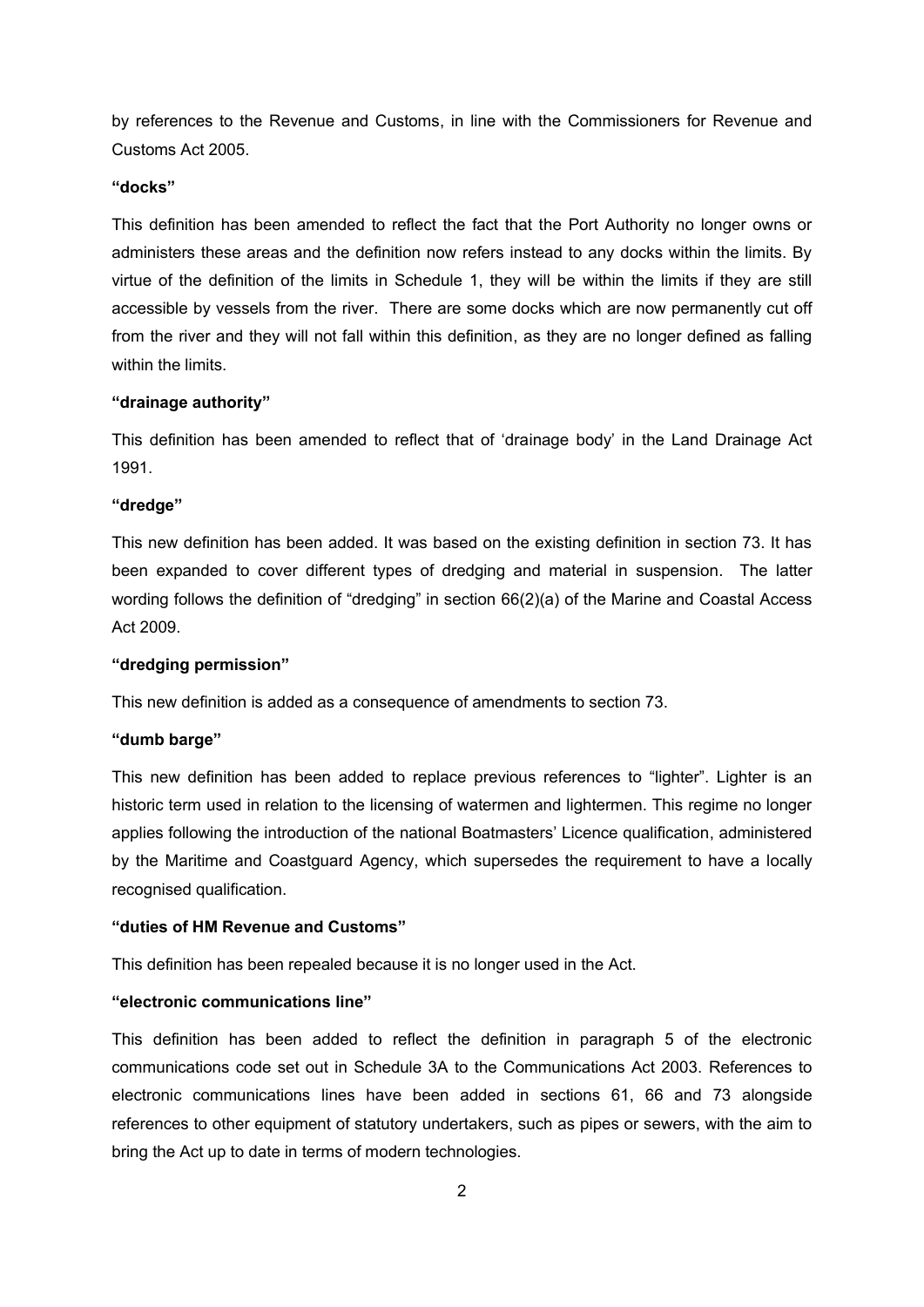#### **"electronic communications network"**

This definition has been added to reflect the definition in s.32 of the Communications Act 2003. The term is used in section 73 to modernise the previous reference to the Postmaster General.

### **"electronic form" and "electronic means"**

These definitions have been added to reflect the terms used in amendments being made to enable, for example, the service of documents by electronic means.

#### **"explosive"**

This has been added because of the addition of new section 133A (Fireworks).

## **"fireworks"**

This has been added because of the addition of new section 133A (Fireworks).

## **"fish"**

This definition has been repealed because it is no longer used in the Act.

## **"the former seaward limit"**

This definition has been moved here from Schedule 1 of the Act to reflect the fact that it is not the current Port limit, which is what is being described in that Schedule. Additionally the text of the definition has been updated with values of latitude and longitude for greater certainty in determining the limits.

## **"goods"**

The definition has been widened to include sludge, waste and rubbish because in certain cases these items may be classed as goods and port rates may, accordingly, be levied on them.

### **"harbourmaster"**

This definition has been extended so that it includes any person authorised by the Port Authority to carry out the functions of a harbourmaster. The type of people who will be authorised are the officers in Port Control and officers undertaking vessel inspections.

#### **"high water level"**

A definition of high water level has been added to mean the level of mean high water springs. This is for the purpose of the amendment to the description of the limits which is explained in relation to Schedule 1.

### **"houseboat"**

This new definition has been added in order to help clarify the definition of vessel and the definitions of master and owner in relation to houseboats.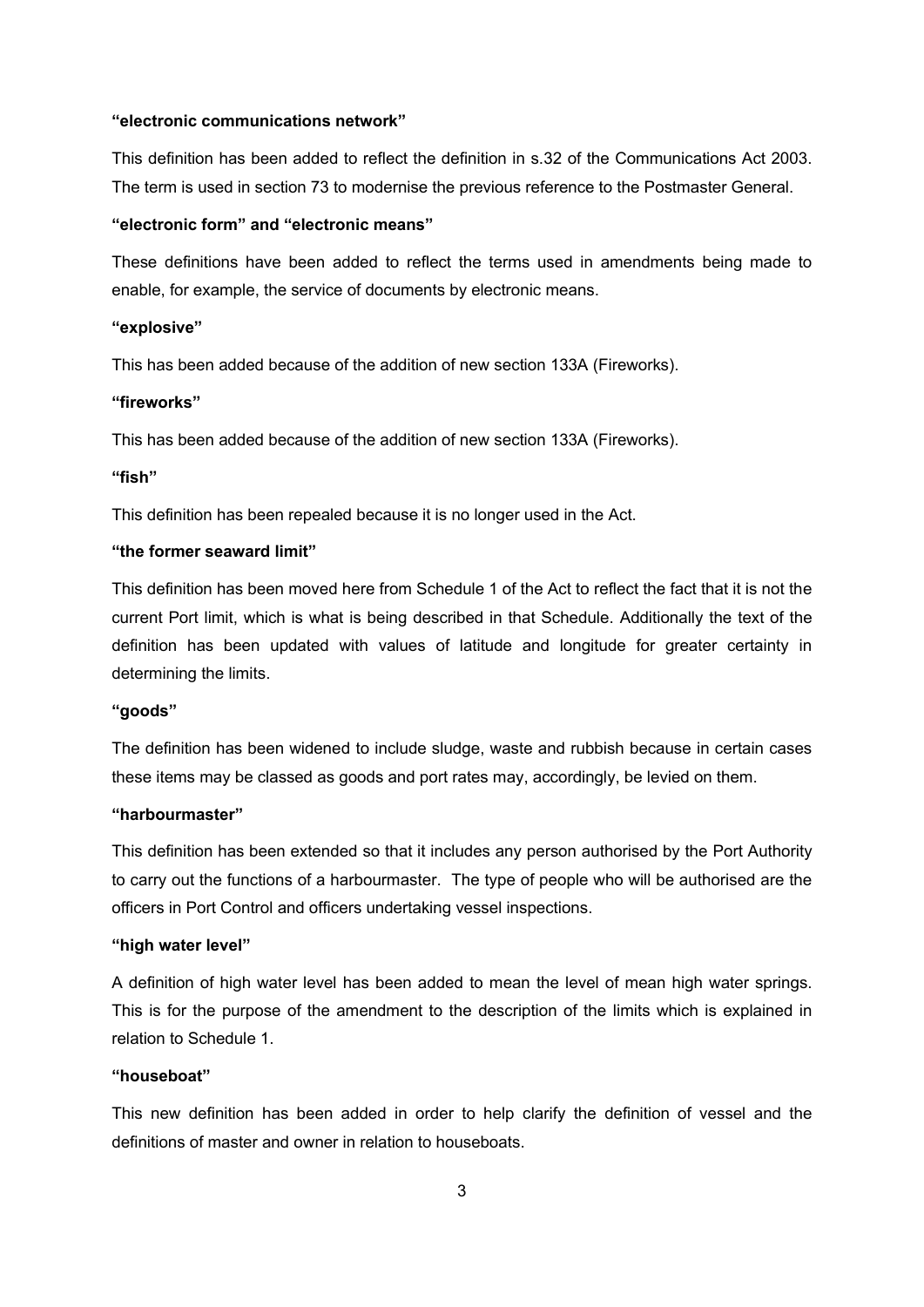## **"hydrofoil vessel"**

This definition has been varied so that it now includes hydrofoil vessels which were originally designed to be propelled but are no longer, for whatever reason, propelled.

### **"in writing"**

This definition has been added to clarify that certain electronic forms of communication can be included in the meaning of 'in writing'.

## **"licence application" and "licence to moor"**

These definitions have been repealed to reflect the amendments to licencing regime under Part V.

## **"lighter" and "lighterman"**

These definitions have been repealed to reflect that there are no longer any references to this term in the Act.

### **"master"**

This definition has been amended to reflect the new definitions of houseboat, commercial and club boats and autonomous vessel.

## **"mean high water level"**

This definition has been repealed to update the Act as a consequence of the changes to the description of the limits in Schedule 1.

## **"mean high water springs"**

This definition has been inserted to reflect the changes being made to the definition of the limits under Schedule 1.

## **"the Minister"**

This definition has been amended to reflect the changes to the ministerial functions made by a series of transfer of functions orders and to remove references to parts of the Act that have been repealed.

### **"mooring"**

In this definition there has been inserted further wording to clarify that the term "mooring" includes any type of formal or informal mooring and would extend to fixing a vessel to e.g. another vessel, or other structures, or features, trees, and so on. This has been clarified for the purposes of section 66A in particular and the new mooring permission regime generally.

## **"mooring permission"**

This has been inserted because of the addition of new sections 66A, and consequential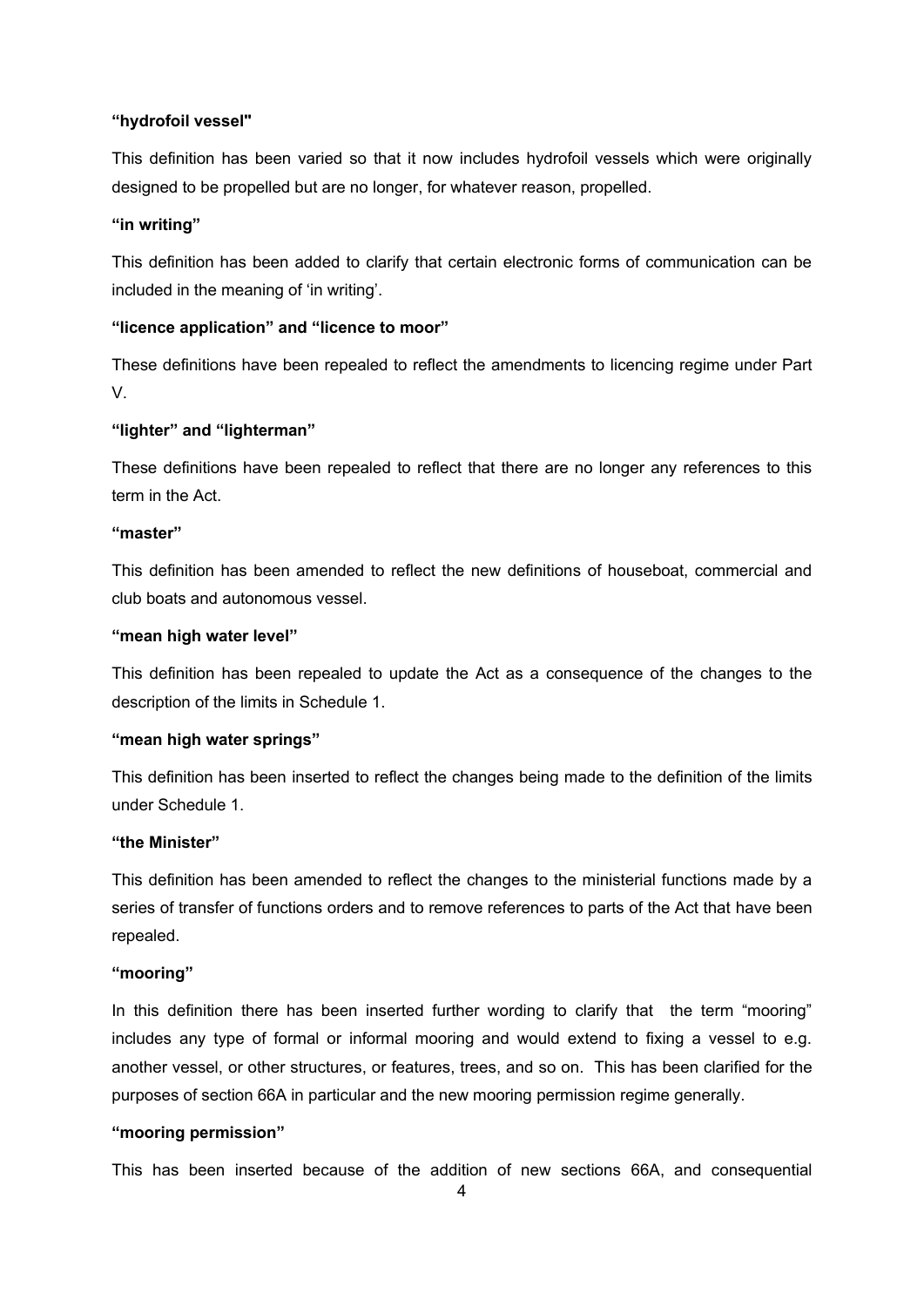amendments set out in Sections 21, 35 and 39 and the provisions in sections 66A, 66B, 67, 69, 70, 70A, 90 and 137 for the new mooring licence regime.

### **"navigation"**

This new definition has been added to reflect that navigation includes the movement of a vessel whether or not it is travelling between two locations, so long as it is not under tow. It will now include a vessel which undertakes a round trip starting and ending at the same location.

## **"owner"**

This definition has been extended to cover any person with an interest in a vessel as well as the occupier or manager of a houseboat or commercial and club boats.

#### **"passengers"**

This definition has been amended to clarify the meaning of crew in this context.

### **"permission application"**

This definition has been added to reflect the amendments to Part V permitting regime.

## **"pleasure vessel"**

This definition has been expanded to ensure consistency with the definition of pleasure vessel included with the Port of London Thames Byelaws 2012. The new definition is wider than the previous definition and includes boats being bareboat chartered or hired.

#### **"port rates"**

This has been amended to cover all of the charges which the Port Authority levies on goods so as to ensure that the recovery and enforcement provisions in section 29 of the Act which refer to port rates relate to all such charges.

#### **"port stock"**

This definition has been repealed because it is no longer used in the Act.

## **"the Revenue and Customs"**

This definition has been added to update the Act and reflect the definition in s.17(3) of the Commissioners for Revenue and Customs Act 2005.

### **"river authority"**

This definition has been repealed because all bodies which were formerly river authorities have had their powers and duties taken over by the Environment Agency.

#### **"river duties of tonnage"**

This definition has been amended to update it with a reference to the Revenue and Customs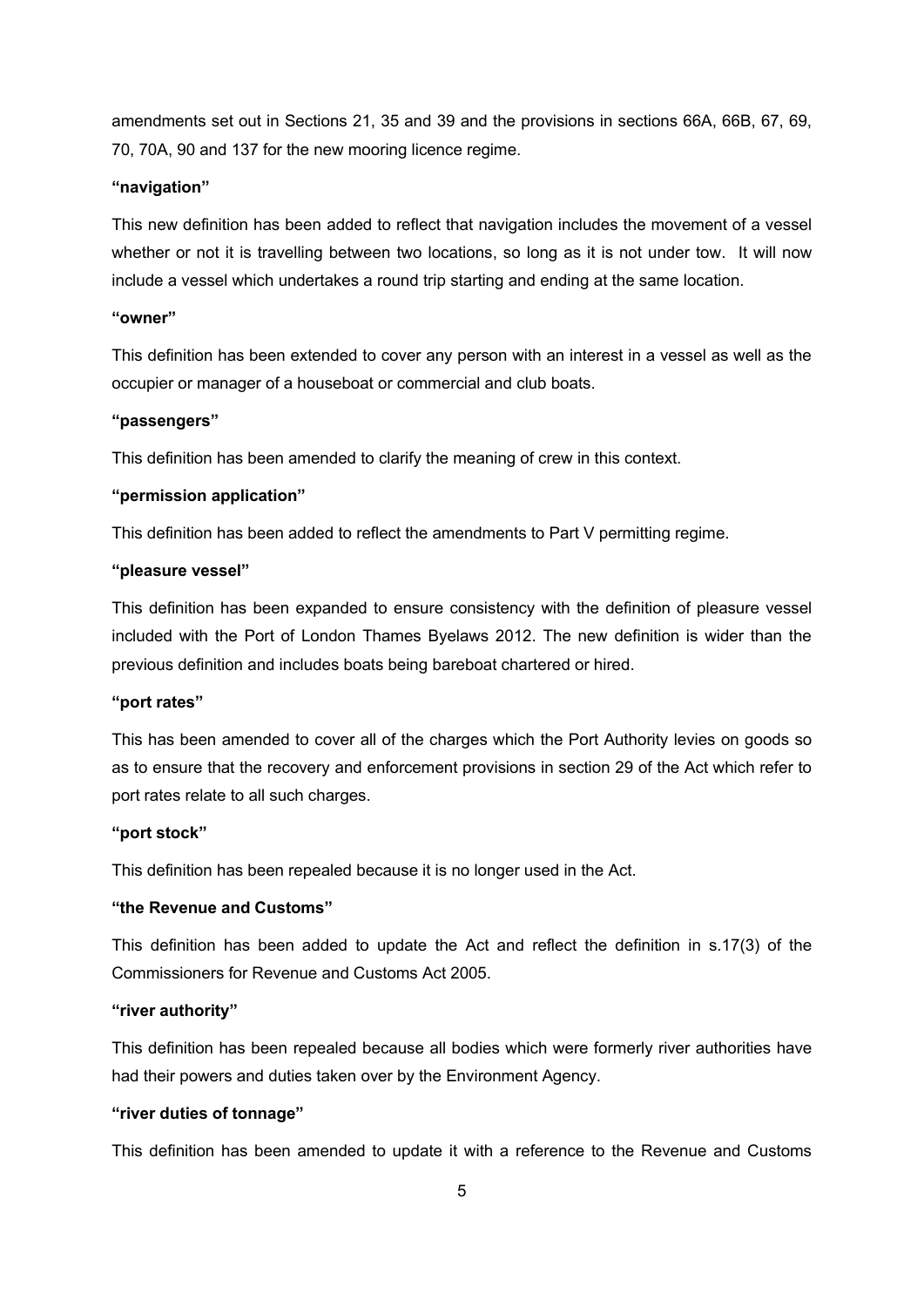instead of Custom House.

#### **"temporary permission"**

This definition has been added to clarify that some short term works permissions are deemed to be temporary permissions. This definition is then used in Part V.

## **"the Surrey Canal"**

This definition has been repealed because the term is no longer used in the Act.

## **"tonnage by measurement"**

This definition has been repealed because the term is no longer used in the Act.

### **"trader"**

This definition has been widened to include all goods which have been transported.

### **"tug"**

This definition has been repealed because the term is no longer used in the Act.

#### **"vessel"**

This definition has been widened to ensure that any sort of craft which is used on the Thames can be regulated by the Port Authority.

### **"vessel licence"**

This definition is included to enable easy reference to licences granted under s.124(1) of the Act.

## **"the vessel licensing area"**

This has been amended because the vessel licensing area should be effectively the whole of the Thames, including the estuary, designated as inland waters, not just that part of the river to the former seaward limit. The definition of the licensing area has now been classed in terms of those parts of the Thames classed as C or D waters within regulation 2 of the Merchant Shipping (Categorisation of Waters) Regulations 1992 (SI 1992/2356) and MSN 1827(M) (which supersedes MSN 1776(M) which itself superseded MSN 1504 as referred to in the Regulations).

The change in the vessel licensing area means that operators of vessels that transit outside the former seaward limit, but are still within inland waters, will have the option of moving to the Port Authority's vessel licensing regime from the Maritime and Coastguard Agency's Coding regime. This may include vessels that regularly transit to the Crouch or the Blackwater, as these are accessible from Category D waters.

The Port Authority's vessel licensing inspection regime is based on the Thames Freight Standard or Inland Waters Small Passenger Boat Code which both relate specifically to inland waters, rather than the Maritime and Coastguard Agency's coding regime which is used across a wider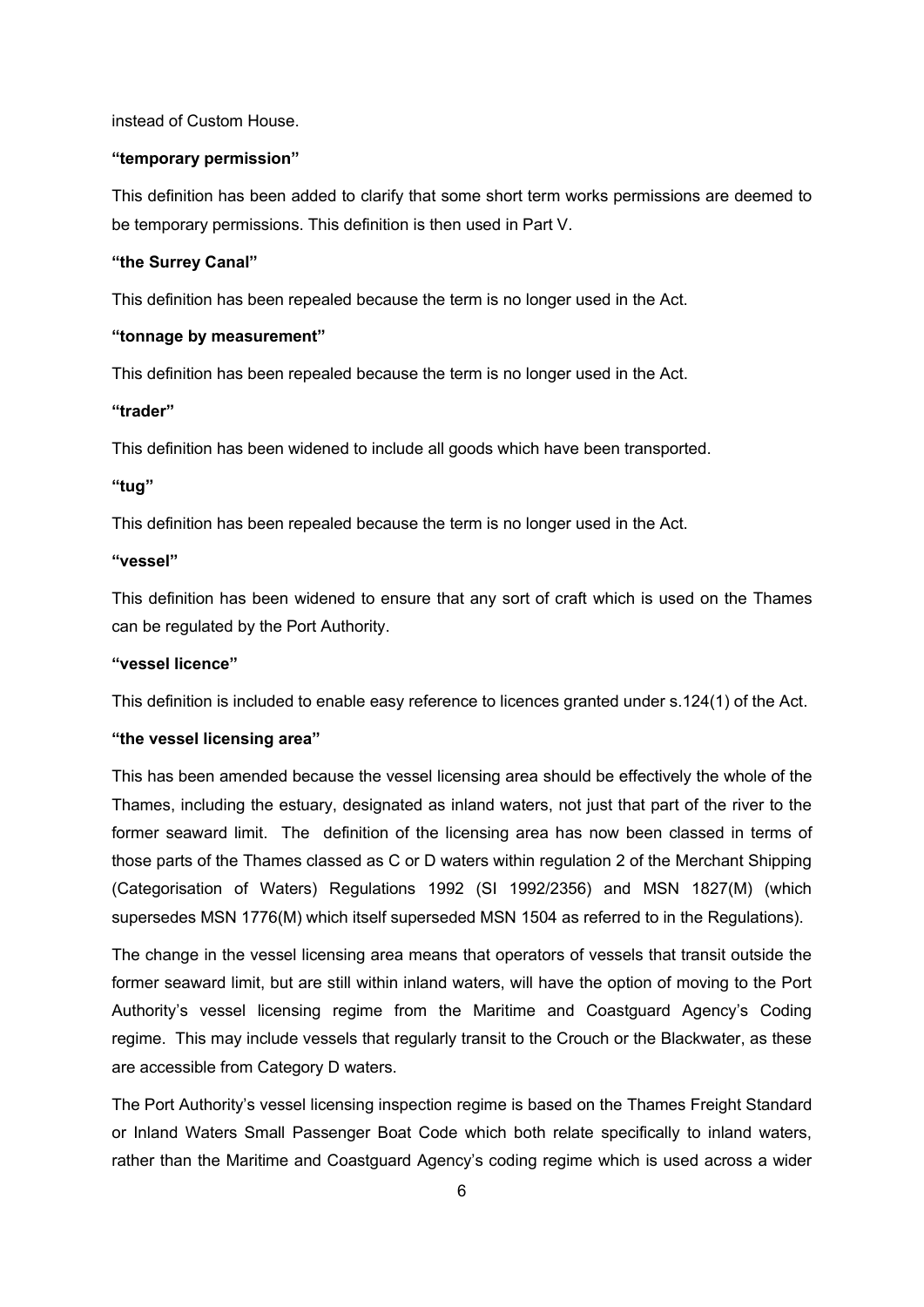range of water classifications.

### **"waterman"**

For the reasons explained under the definition of "dumb barge" above, the references to "waterman" and "lighterman" have now been repealed.

#### **"works"**

This definition has had minor amendments to reflect the amendments to Part V permitting regime.

### **"works licence"**

The definition of works licence has been replaced by a definition of works permission to reflect the amendments to the licencing regime under Part V. The definition explains that it includes a temporary permission unless that is expressly excluded.

## **"the Yantlet line"**

This definition has been amended to reflect the fact that the London Stone North is now in the water and the Crow Stone is on the foreshore. The limits extend beyond these two stones on the same trajectory.

A new subsection (5) has been added to make clear that all latitude and longitude values used in the Act are stated by reference to the Geographical Coordinate System ETRS 1989 reference to the spheroid GRS 1980. This is to provide clarity as to what system of coordinates are used in the Act, and adjustments are made to reflect this in the various provisions of the Act referring to coordinates.

## **PART II**

### **Constitution of the Port Authority**

### **Section 4A Proceedings**

In line with DfT guidance in Modernising Trust Ports, wording with similar effect to section 60 of the Commissioners Clauses Act is now incorporated in the 1968 Act as a new section 4A. It exempts members of the Board from personal liability for their lawful actions as members of the Authority and provides for their indemnification by the Port Authority and for the Port Authority to take out insurance to cover this liability.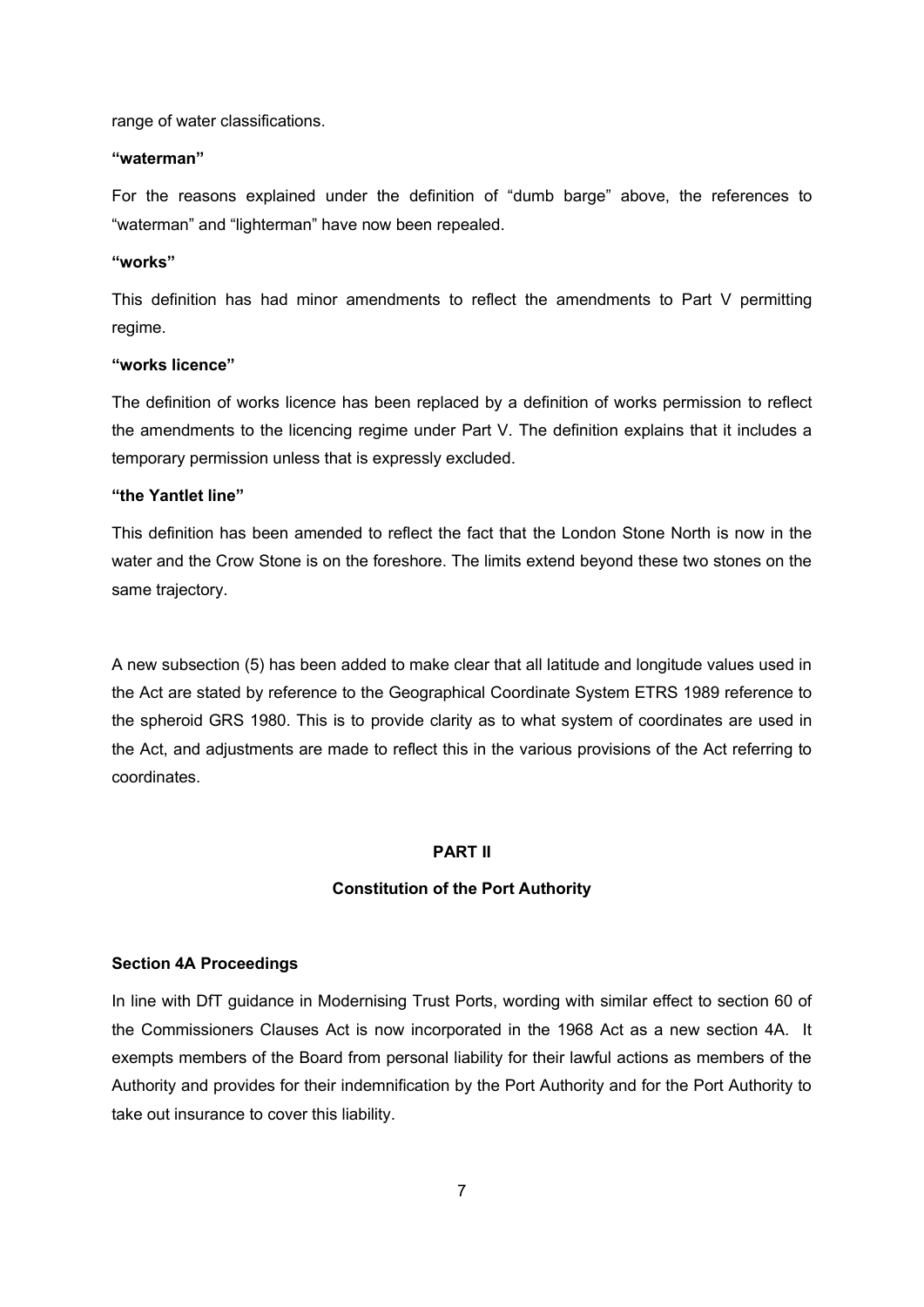#### **PART III**

### **Duties And General Powers of the Port Authority**

#### **Section 5 General duties and powers**

A new section (2A) is to be added making clear that the power to turn surplus resources to account includes investment, provided such investment is for either the direct or indirect benefit of the undertaking.

#### **Section 7 Hydrographic Surveys**

This wording amends the current section 7 to extend Port Authority's surveying function to the current seaward limit (at present this section refers to the former seaward limit) and into the estuary and approaches of the river Thames where regular surveys need to be undertaken because of the shifting sands, and allows Port Authority to publish all surveys it considers should be published, to discharge its functions.

#### **Section 8 Annual Report**

Section 8 has been amended to remove the requirement to submit an annual report on the exercise of its functions to the Minister for laying before Parliament. This seems an unnecessary requirement which does not apply to other harbour authorities. The Port Authority will continue to be required like any other harbour authority to report to the Secretary of State under section 42 of the Harbours Act 1964.

Instead subsection (1) now contains an obligation for an annual report on the exercise of their functions to be published and made available on the Port Authority's website or by other electronic means and at their principal office . This will not include a statement of their accounts. This is now required to be published separately under section 59 (Accounts and audit).

## **Section 11 Powers relating to Land**

Subsection (1) has been amended to make clear that the Port Authority has the power to acquire by agreement easements or other rights in land or licences to use land.

Subsection (2) is amended to allow the Port Authority to acquire easements or other rights in land compulsorily instead of acquiring the land outright.

Subsections (3B) to (3F) have been inserted in consequence of changes in the regime for permitting works (explained in relation to section 66 of the Act) and the new provisions for permitting moorings (contained in the new section 66A). Previously the grant of a works licence under section 66 conferred, as well as statutory authorisation for the work, a deemed property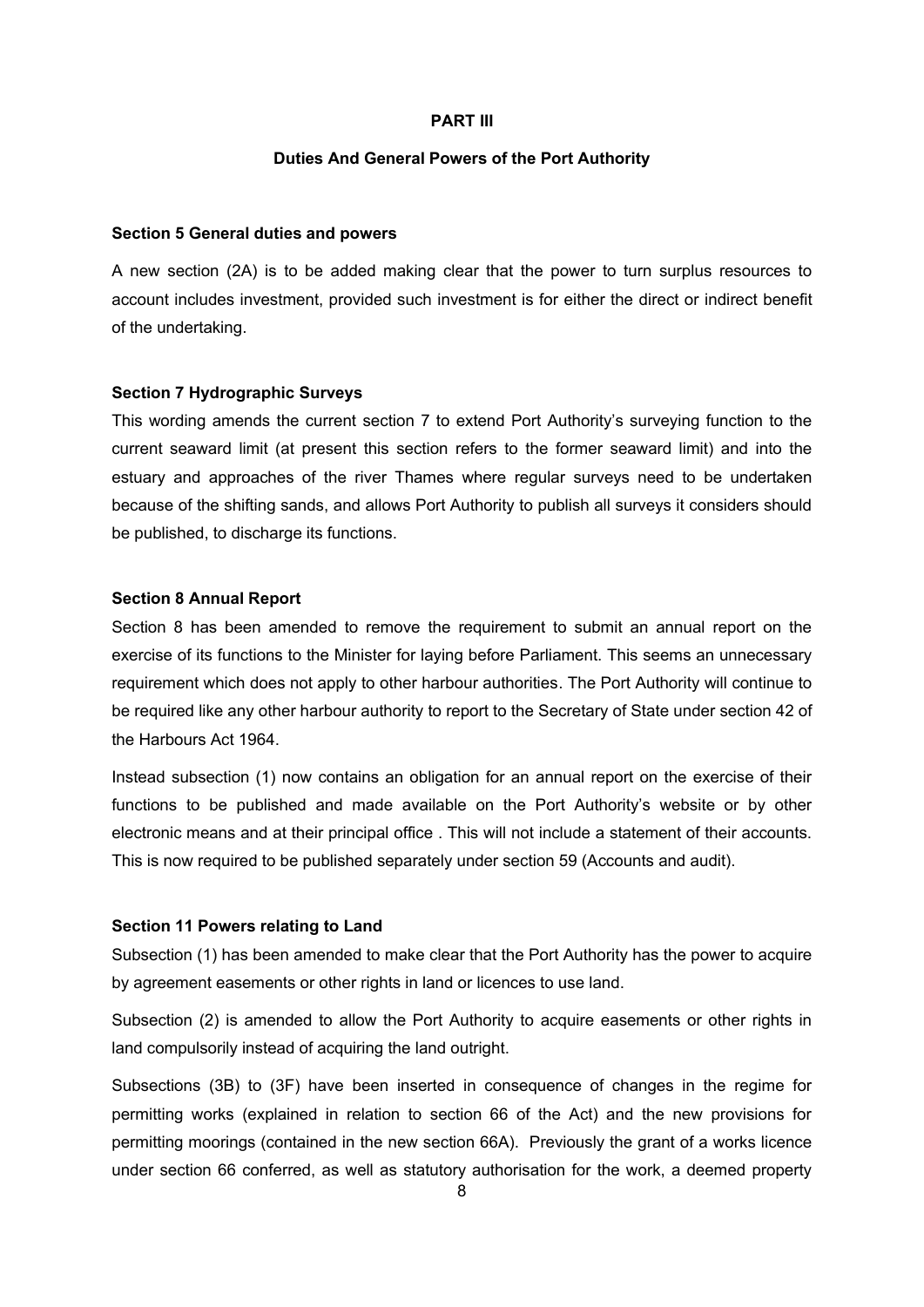right to place and retain works on the riverbed. The new permitting regime for works (and for mooring) does not grant any property right and it is accordingly necessary for the landowner to obtain a separate right. These provisions deal with the grant of such rights by the Port Authority (and subsection (3) is amended to give the Port Authority the statutory authority to grant such property licences).

In considering a request for such a licence, where such property licence is required in addition to a works or mooring permission, the Port Authority is under similar constraints as it was previously in relation to the grant of a works licence. First, subsection (3B) to (3C) provide the same criteria for assessing the consideration payable for the grant of the property right as previously applied under Section 67 in relation to the grant of a works licence. Any dispute about the amount of consideration is referred to arbitration.

Secondly subsection (3D) to (3F) give a right of appeal in the event of a refusal to grant the necessary property right (or concerning the conditions upon which the right is proposed to be granted). The appeal is determined by the Secretary of State under the new Schedule 4 to the Act, in the same way as an appeal concerning a works or mooring licence.

Finally the new subsection (3G) addresses the position where a landowner who has a permitted river work adjoining their land disposes of the land without disposing of the river work itself. This could give rise to difficulties for the Port Authority because it may need the right to obtain access to the land for inspecting the work, or require the land to continue to provide support for the work. If there is a split between ownership of the land and the work the Port Authority will no longer be able to enforce rights over the adjoining land. This is proposed to be addressed by allowing the Port Authority to impose an obligation on the landowner to obtain a commitment from any subsequent owner to allow the continuing exercise of the Port Authority's rights: this requirement to obtain such a commitment would be protected by registering a restriction on the owner's title at HM Land Registry

## **11A Application of landlord and tenant law**

This new provision is also required in consequence of the changes made in the river works licensing regime. It disapplies the provisions of landlord and tenant law in relation to leases granted for the purpose of a works or mooring permission within the river. This will ensure that the Port Authority is free to terminate a lease for works or mooring within the river and remove the work or vessel when it is necessary to do so in the exercise of its statutory functions.

## **13 Power to acquire securities, lend money and give guarantees**

This is amended to give subsidiaries of the Port Authority the same financial powers as the Port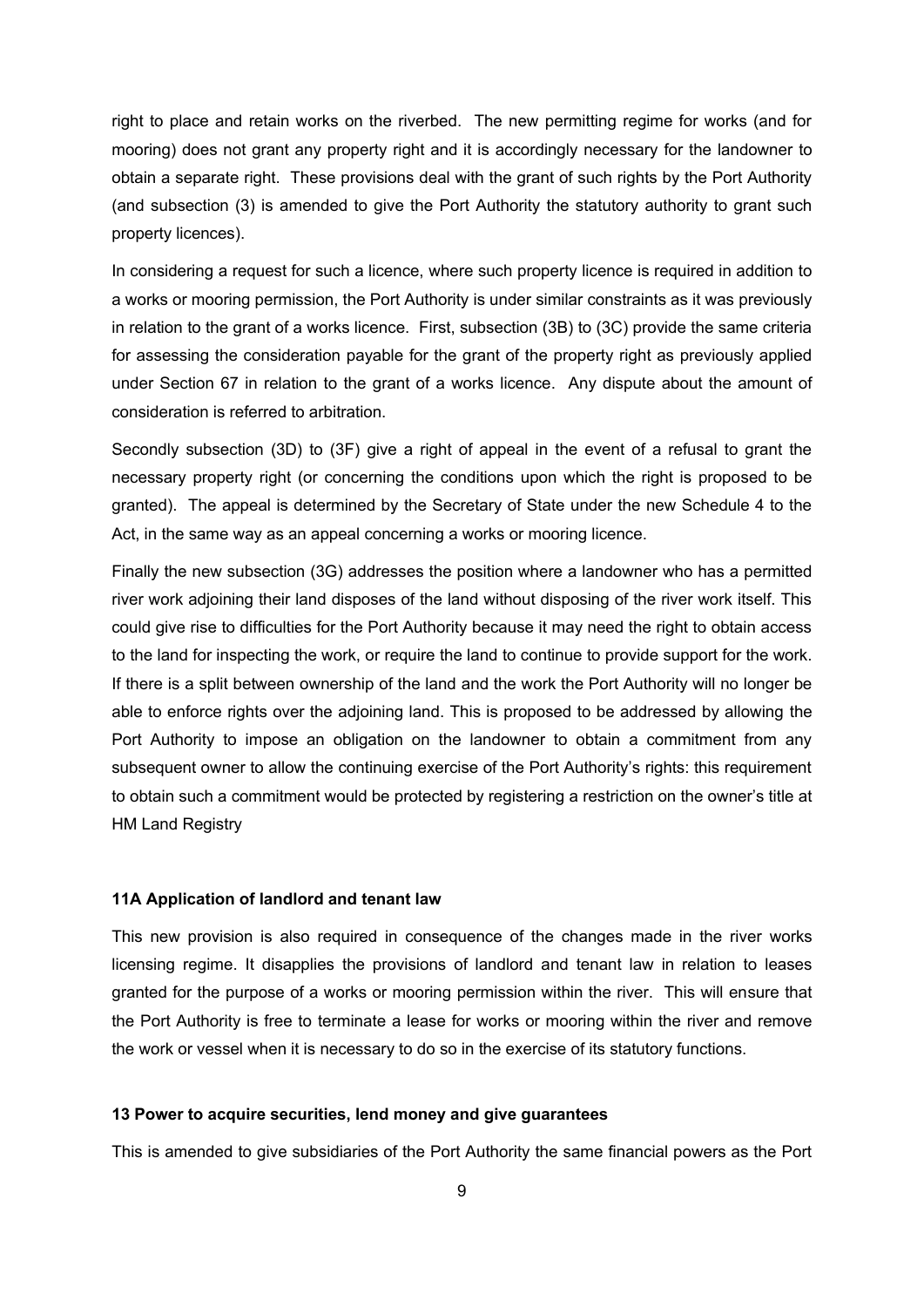Authority itself. The reason for this is that the Port Authority is providing assistance to companies or groups along the river and may want to do so via a subsidiary as opposed to the Port Authority itself. In the past it has had subsidiaries such as Port of London Properties limited, but it was limited to providing land in joint partnerships.

### **Section 18 Refreshment rooms**

This is to be repealed as it is unnecessary. The Port Authority has a general power under section 19 (Staff benefits) to provide these facilities. The Port Authority no longer owns the docks and it is not thought necessary to provide specifically for refreshment rooms, canteens, etc. any longer as these were really only needed in the docks.

#### **Section 20 Staff Housing**

It is proposed to repeal this section as it too is not necessary. The provisions of section 19 (Staff benefits) would authorise providing housing, if this was deemed appropriate.

## **Part IV**

## **The Finances of the Port Authority**

### **Section 21 Power to make certain charges**

Section 21 has been modified to address certain gaps in the Port Authority's charging powers.

The amendments in subsection (1) allow for charges to be made in respect of cranes, rigs and other floating plant which remain within the limits without entering or leaving the limits and also in respect of goods which are transported within the limits without entering or leaving the limits. This provision supplements the scope of the power to charge goods dues under section 26 of the Harbours Act 1964.

Subsection (2) widens the general power to make charges for services to make clear that the Port Authority has power to recover its costs in connection with the new power to grant property interests or rights in connection with a works or mooring permission under section 11(3A).

The new subsection (4) allows the Port Authority to make total or partial exemptions, rebates or other arrangements in respect of the charges levied for the services under the terms of this section. It follows a similar provision in the Neath Harbour Revision (Constitution) Order 2009 (SI 2009/2207).

### **Section 22 Charges Regulations**

Subsection (1)(a) is amended to allow the Port Authority's charges regulations to prescribe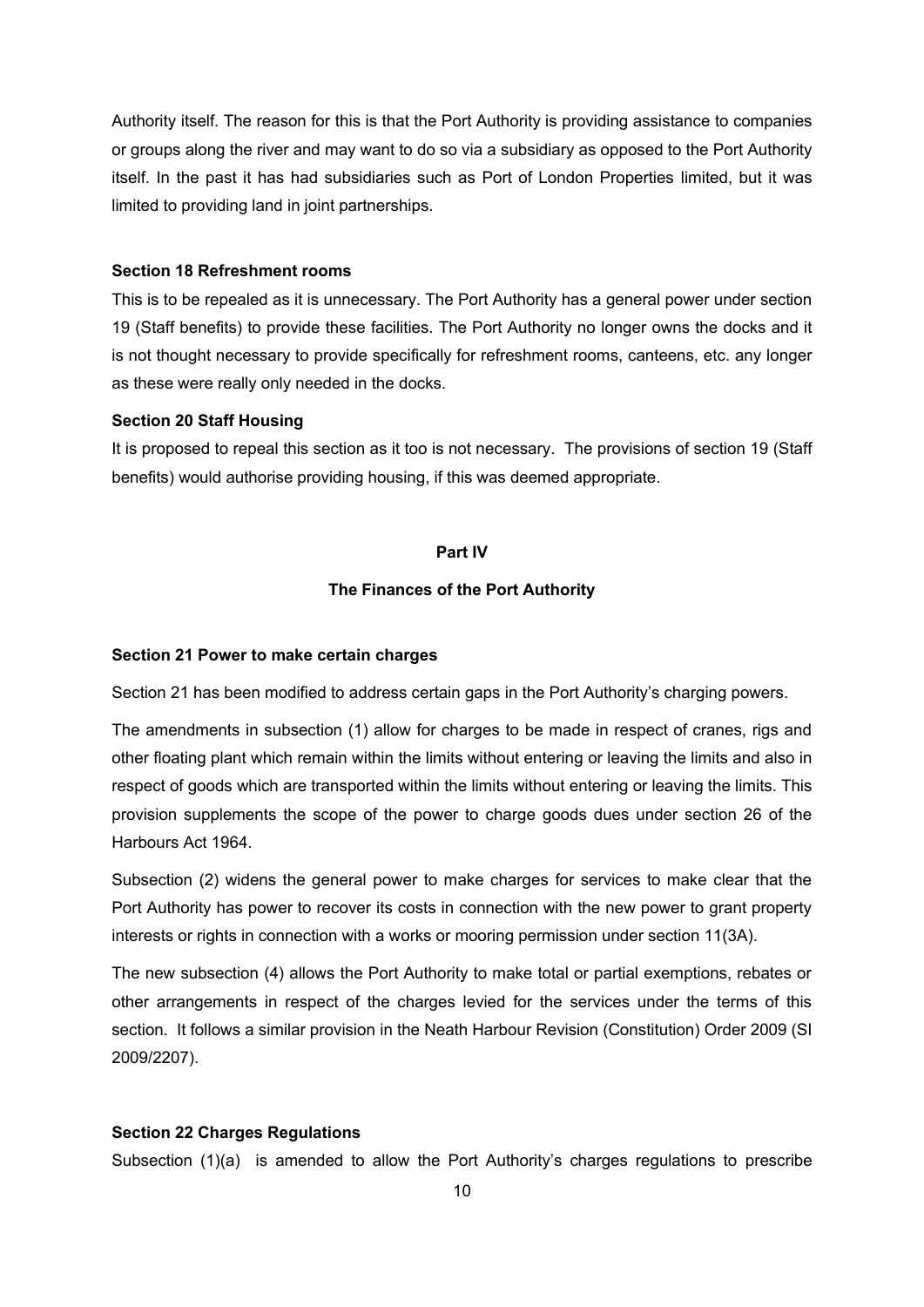"how" a charge is to be paid.

(1)(b) The scope of charging regulations which can be made under section 22 is amended to extend those required to provide information in relation to charges to include terminal operators, holders of a works mooring or dredging permission, owners of a work to which a vessel on which charges are payable is moored, or any other person who holds the information . Consequential changes have also been made to subsection (1) to remove reference to exemptions from charging which have been repealed.

Subsection (4)(a) has been amended because it is thought unnecessary and onerous to have to publish extracts from the regulations with each schedule of charges when the regulations are themselves required to be published by the Port Authority under subsection 4(b) and subsection (5)(a) has been amended to remove reference to paragraph (a) of subsection 4.

#### **Section 23 Arrangements with Officer of Revenue and Customs**

Subsection (2) is updated to refer to the current legislation under which the register of ships is maintained.

#### **Sections 27, 29 to 30 and 33 (Various exemptions from charges)**

Sections 27, 29, 30 and 33, which contain various exemptions from charges, are repealed in their entirety. These statutory exemptions are not consistent with the modern requirement for a harbour authority to charge all users of the harbour on a fair basis reflecting changing circumstances without discriminating on the basis of historic exemptions. Exemptions can where appropriate be included in the Port Authority's charging schedule and in that way they can be varied as circumstances change.

### **Section 35 Payment of charges**

Subsection 35(2)(a) has been widened to allow recovery of charges on a vessel from its registered owner, operator or agent as well as its owner (for this purpose the definition of owner has been considerably widened) or master. This approach largely follows the provisions of paragraph 5 of Schedule 11A to the Merchant Shipping Act 1995.

A new subsection (2)(aa) has been added to clarify who is responsible for paying charges in relation to passengers.

Charges may also be recovered from the owner of a river work in respect of a vessel moored to that work which is detained under powers in section 39(2)(d).

A new sub-section (3) has been added to identify the person liable to pay charges for works,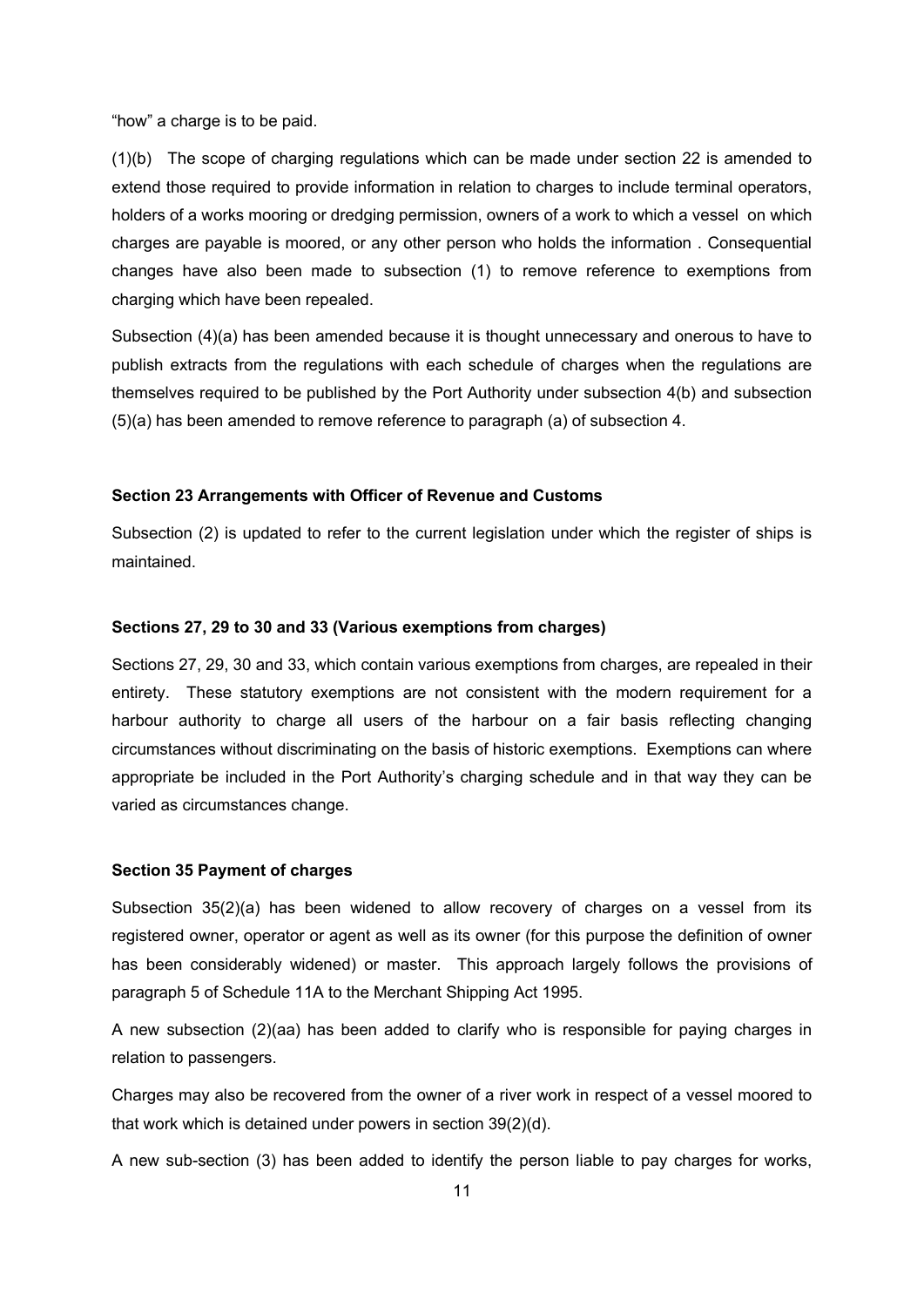dredging or mooring permissions or vessel licence.

### **Section 36 Security for Charges**

This section is being widened to allow the Port Authority to require financial security to be provided not just in respect of a charge which is to be incurred, but in respect of a liability to pay consideration to the Authority. The form of security is not specified but it should be sufficient to guarantee the obligation.

This section also allows the Port Authority to detain a vessel in the docks where such security has not been provided. The wording is amended to allow the Port Authority to detain a vessel in the limits. The Port Authority does not own any of the docks and as a result any detention is likely to take place on the river.

#### **Section 37 Certificate of Payment**

The only amendments to this section are to refer to Revenue and Customs.

### **Section 38 Entry on vessels**

As with section 36 the reference in subsection (1) to the docks is deleted.

Sub-section (2) which makes it an offence for a master of a vessel to fail to comply with a reasonable request for information by an officer of the Port Authority is expanded to cover making a false statement.

### **Section 39 Recovery and enforcement of charges**

This section has been widened to increase the Port Authority's enforcement powers in relation to river works and moored vessels. Subsection (2) has been amended to allow the Port Authority to seize a work or vessel until the charges for the works or mooring permission, the consideration payable for use of land in respect of that work or mooring, consideration for and the costs of removal, storage and maintaining the work and the vessel have been paid. This power extends to any vessels moored to a work in respect of which charges or consideration have not been paid.

In addition, subsection 2(b) which allows the seizure of goods not on port premises where port rates are not paid, is extended to cover any other changes on or in respect of goods. As elsewhere the reference in this provision to a dock has been deleted.

Subsections (4) to (12) which authorise the Port Authority to sell detained goods or vessels have been amended in consequence of these changes. Subsection (4) has been amended to allow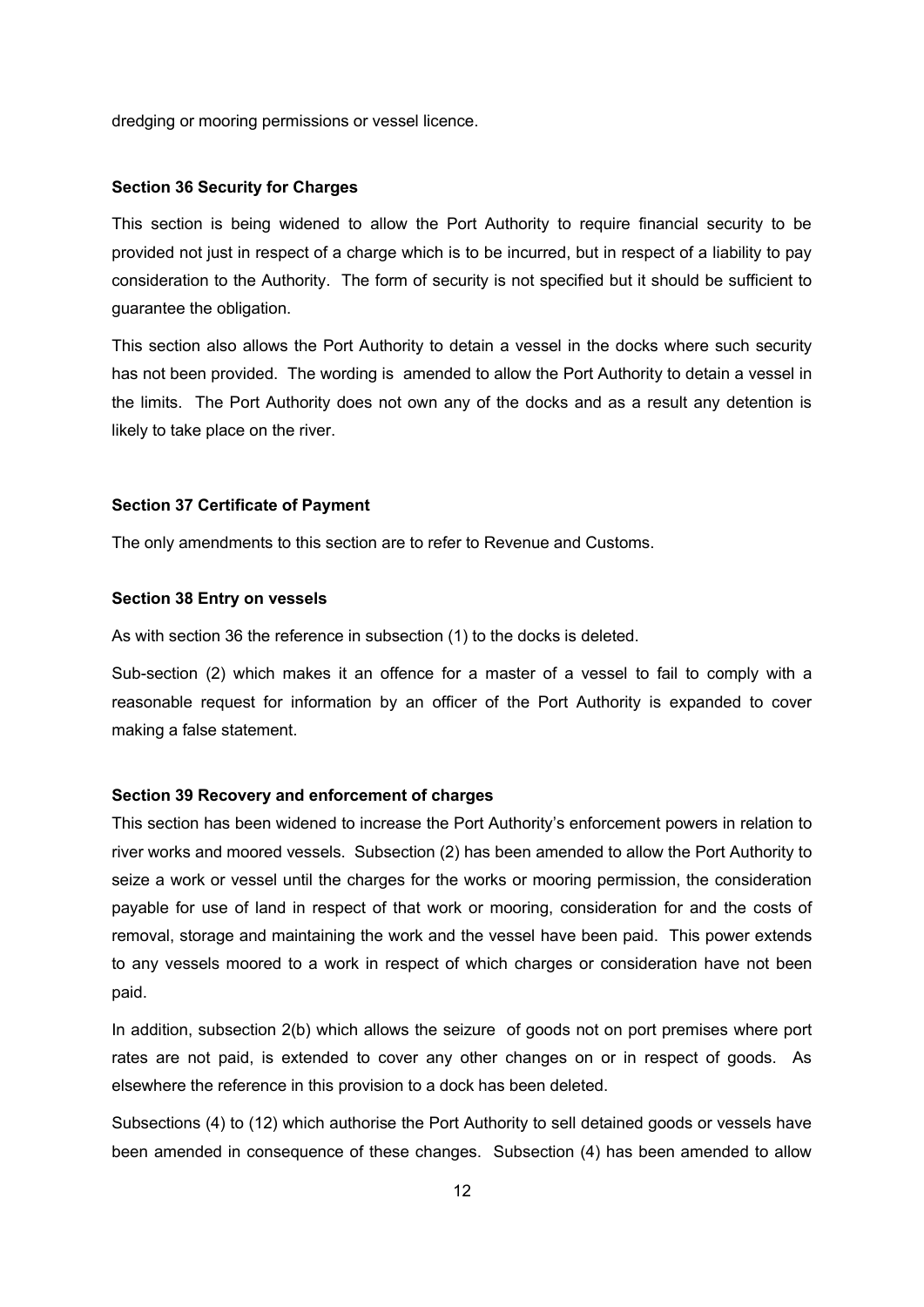the sale of a work and references to a work are also now included in subsection (7) and to a work or vessel in subsection (12). However, a new subsection (5) introduces a safeguard qualifying the power of sale of a vessel, by providing that in a case where the vessel is not owned by the defaulting holder of a works or mooring licence, the power of sale is not to be enforced unless the owner of the vessel has not claimed ownership within 90 days of notification of the proposed sale.

A number of other changes have been made in the enforcement powers of this section.

Sub-section (6) has been widened to cover any person, not just the master of a vessel, removing or attempting to remove, without the Port Authority's consent, goods or a vessel which have been detained.

Subsection (7) has been amended to allow the proceeds of sale to be applied to the costs of the sale and also the Port Authority's costs in seizing, removing pumping out, raising, maintaining or storing any work or vessel. Reference to the costs of sale has also been included in the power to recover costs in subsection (4).

A new subsection (13) clarifies that references to "vessel" include appurtenances, tackle and any chattels on or with it, but personal chattels are excluded based on the descriptions of "exempt goods" under section 9 of the Courts Act 2003 which cannot be seized by an enforcement office (bailiff, sheriff) in exercising a writ.

Finally, by way of a tidying up amendments, subsection 8(a) is being amended so that it refers to sums payable to the Revenue and Customs, subsection (11) so that it provides for a reasonable opinion to be required and the notice to be displayed at the principal office, and the original subsection (5) is being repealed. The latter is a saving for the Port Authority in respect of legislation which no longer applies and is therefore now redundant.

## **Section 41 Claims for repayment of port rates**

This is repealed as a consequence of the repeal of the exemptions to which these claims relate.

### **Section 46 Port Fund**

This is repealed as it is no longer feasible to carry all receipts to and make all payments out of the port fund and there is no longer any need to retain the fund.

## **Section 47 Application of Port Authority's revenue**

References to port stock in subsections  $(1)(b)(c)$  and  $(2)$  are repealed. There is no longer any port stock as it has all been repaid.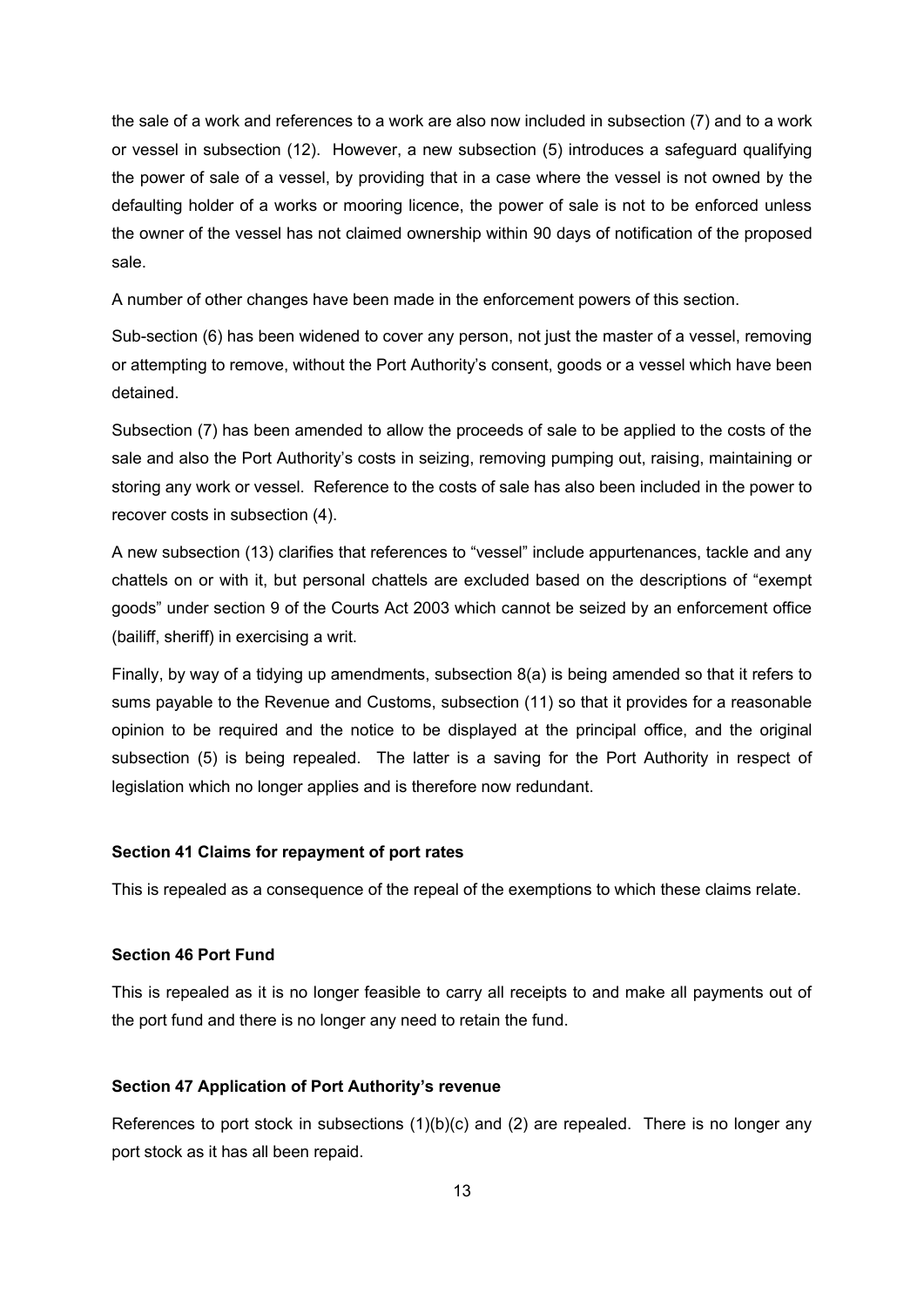In addition, reflecting changes in accounting terminology this section has been amended to refer to profit and loss statements instead of revenue account.

### **Sections 48 Borrowing powers**

The Port Authority's existing borrowing powers are prescribed and require ministerial approval to use methods and borrow for purposes not currently set out in the Act. Section 48 (Borrowing powers) has been updated to provide a new general and unrestricted power to borrow, which will not need ministerial approval. It is based on precedent in other harbour legislation. It does not include a power to issue bonds, which it is considered is not required.

### **Section 49 Temporary Loan**

Because of the flexible nature of the new powers in section 48, there will no longer be a need for temporary borrowing powers in section 49 and that section is repealed.

## **Section 52 Ranking of Port Stock**

As there is now no port stock and it is not proposed that the power to create new port stock be retained, this section is to be repealed.

### **Section 53 Stock Regulations**

The power to create new stock is no longer required and so this section is to be repealed.

### **Section 54 Miscellaneous rights of stockholders and others**

In consequence of the more general powers to borrow substituted in section 48, and the repeal of the provisions relating to port stock and bonds, this section providing rights in relation to specific categories of loan has been amended to confer rights on lenders generally who have loans secured on the assets of the Port Authority.

### **Section 55 Regulations relating to bonds**

It is proposed to repeal the power of the Port Authority to issue bonds. Accordingly, this provision which regulates the issuing of bonds is also repealed. In addition, the Order will repeal the Port of London Authority (Manner of Borrowing Order) 1968 which is deemed by subsection (4) to have been made under this section. This authorises and imposes requirements as to the issuing of bonds, and is no longer required.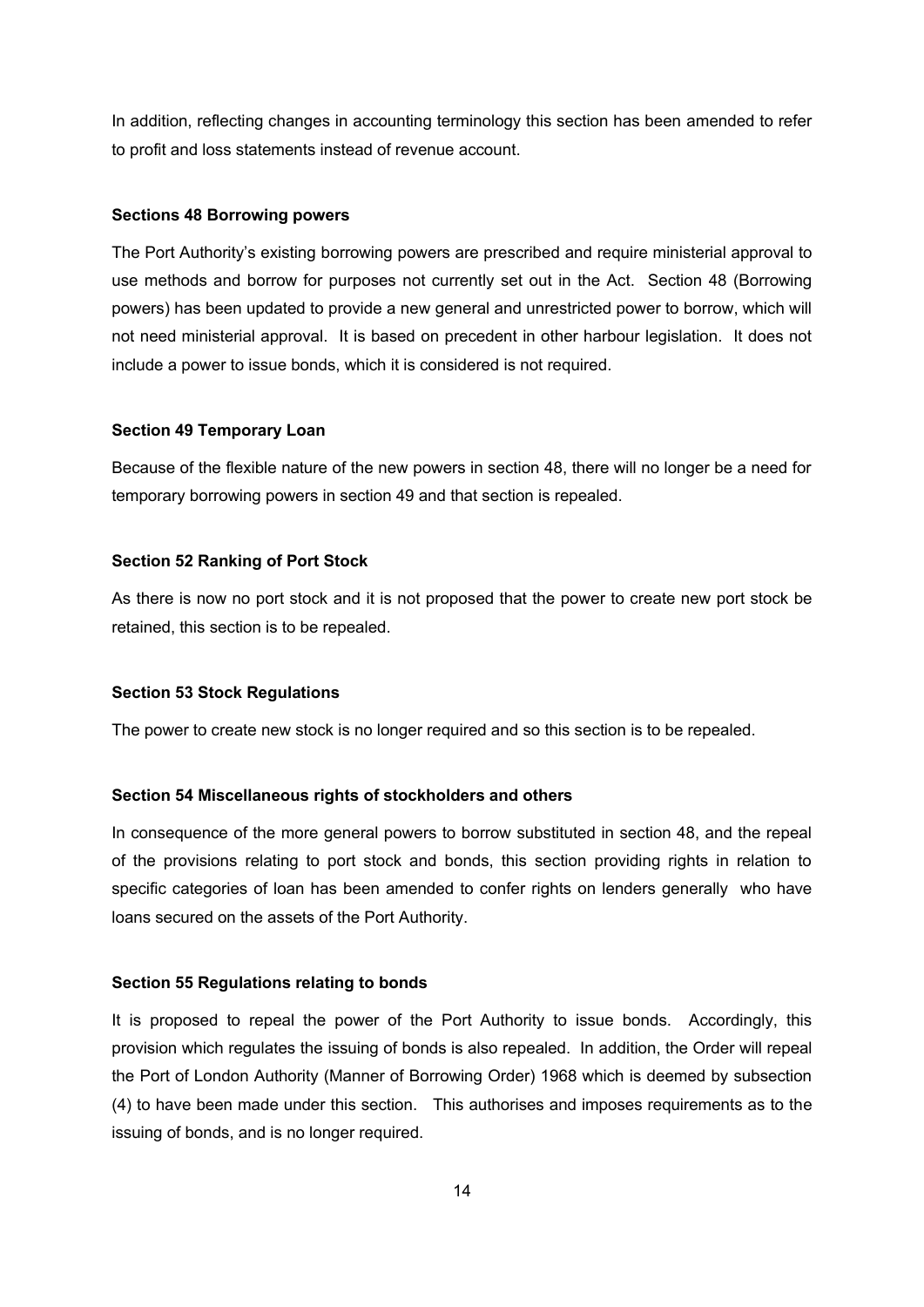### **Section 56 Power to charge interest on capital**

This section imposes a 10 year limit (except with the consent of the Minister) on the period for which the Port Authority can charge to capital (as part of the cost of a work carried out by them) interest on money raised to pay for the work. It is proposed to remove this limitation. The Port Authority should be free to determine this on a commercial basis and it is not appropriate for this to be subject to ministerial control.

## **Section 58 Saving for Powers of Treasury**

This section is to be repealed as it is now redundant. Section 1 of the Borrowing (Control and Guarantees) Act 1946 was repealed by the Government Trading Act 1990 section 4 and Schedule 2 Part I.

#### **Section 59 Accounts and Audit**

Subsection (3) has been amended so that instead of specifying the qualifications required for an auditor of the Port Authority's accounts, it provides simply that an auditor must be eligible for appointment as a statutory auditor, as defined in section 1210 of the Companies Act 2016.

As explained in relation to Section 8 this section now includes an obligation to publish a report including a statement of the audited accounts of the Port Authority and any auditor's report on the accounts on their website or by other suitable electronic means and at their principal office. This replaces the previous requirement to publish a summary of the statement of audited accounts and the auditor's report in one or more daily newspapers. It widens the scope of the information to be published, but removes the unnecessarily onerous requirements to publish in a newspaper.

### **Part V**

## **The Thames**

## **(a)Operations of the Port Authority**

#### **Section 60 Dredging and improvement**

Subsection (1) now authorises the Port Authority to dredge and improve the bed and banks of the Thames. The former wording referring to other activities has now been deleted as it is incorporated into a definition in section 2(1) of "dredge".

The Yantlet line now has significance only as an ownership boundary and the downriver limit of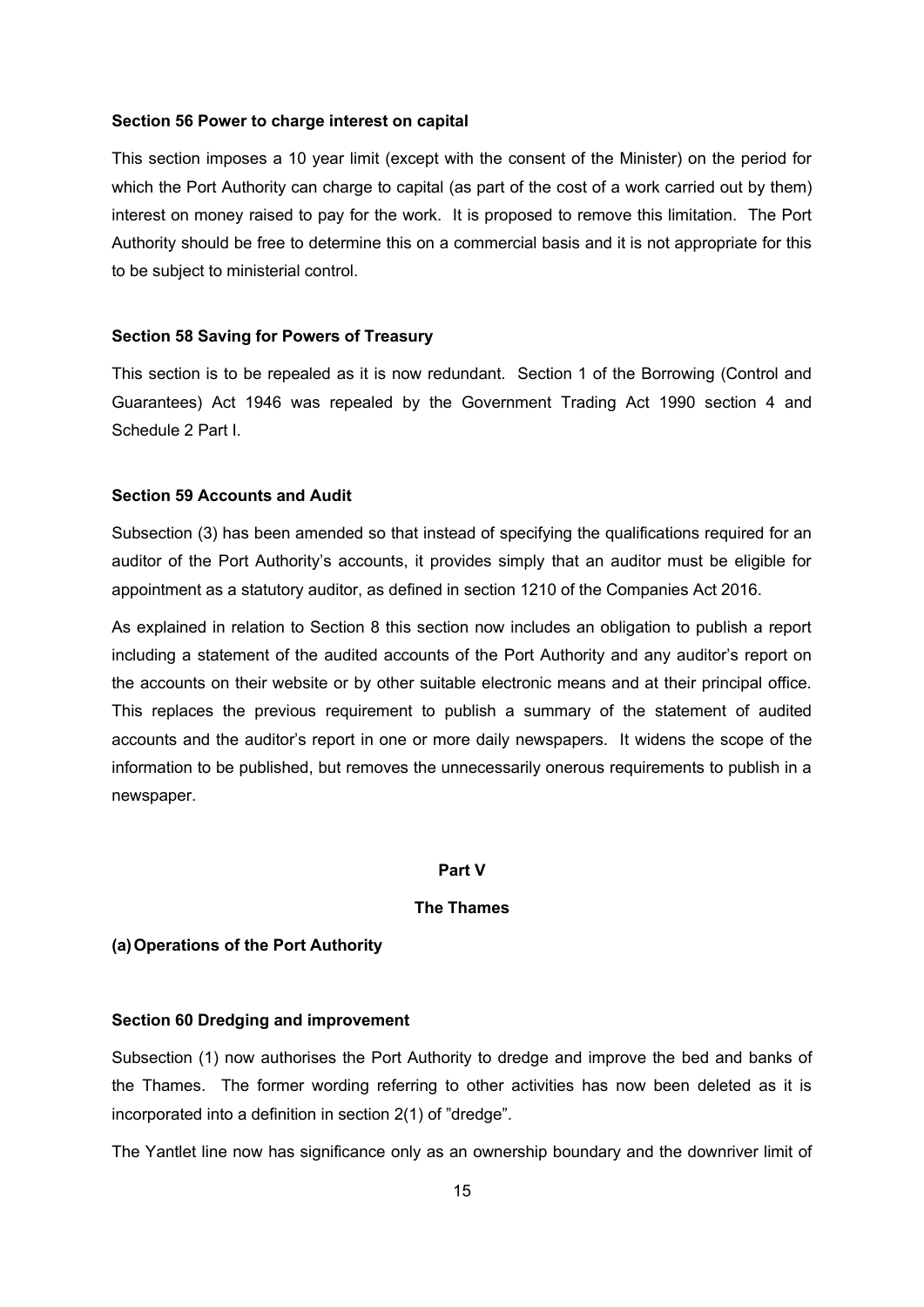the port is out in the estuary. The proviso is in any case redundant as such matters are now being governed by an application for a marine licence.

### **Section 61 Protection in relating to dredging**

In sub-section (1) it is proposed that the compensation payable by the Port Authority for any damage to property or works arising from dredging or improvement of the bed or banks of the Thames should apply only to legally placed works which the Port Authority will be aware of. The reference to "licence" has been amended to "dredging permission" as the definitions in Part V of the Act have been changed (and see explanation in section 66 below).

In sub-section (2) it is proposed twenty yards be changed to 18 metres rather than 18.28 metres.

Sub-sections (2)(b) and (c) have been deleted as no longer relevant, and instead additions have been made in sub-section (2)(d) and subsection (3) to refer to electronic communications lines and sewers, and their undertakers. Definitions of "electronic communications line" and "electronic communications network" have accordingly been added to section 2(1).

Subsection (4) has been amended to refer to the Environment Agency which has replaced river authorities as the body having functions in relation for drainage works in main rivers.

### **Section 62 Works in the Thames**

Sub-section (2) has been deleted as it is now covered by section 199(2) of the Merchant Shipping Act 1995.

### **Section 63 Removal of private moorings**

This provision confers a saving for certain historic mooring chains placed in the Thames before 1857. Such historic mooring chains have been exempt from the river works licensing regime, although the Port Authority is entitled to remove them on payment of compensation. These mooring chains are not exempt from the requirements of a marine licence under the Marine and Coastal Access Act 2009 and in order to keep the two regimes in alignment it is proposed to bring these historic moorings into the new permitting regime, but with an automatic entitlement for those who have enjoyed historic rights and exercised those rights in recent years to obtain a works permit under the new permitting regime.

The existing section 63 is replaced by a new provision which requires owners of historic moorings chains to apply to register the chain within a 3 year period, supplying evidence that the mooring chain dates from 1857, demonstrating that it has been used without interruption over the past 20 years and demonstrating that the owner has the necessary property right to retain and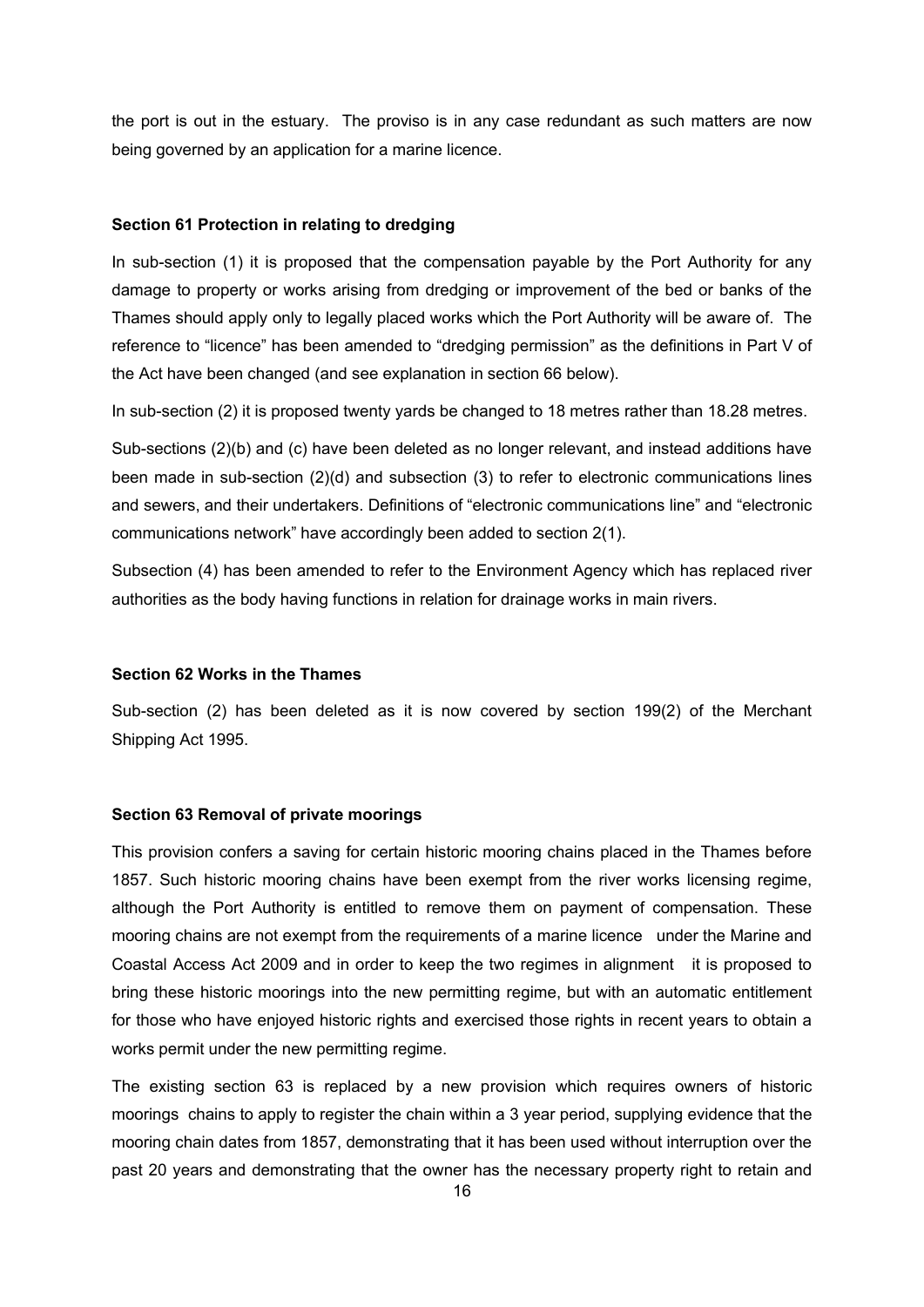use the chain (the Order will however include an exception from the requirement to prove continuous use for certain specific mooring chains which have been declared by the courts in a recent case to be exempt mooring chains for the purpose of section 63).

On registration of the mooring chain the Port Authority must grant the relevant works permit for the mooring chain, without requiring payment of a fee. If registration is refused the owner of the chain is deemed to be in breach of section 70 (Works, dredging or mooring without permission) and unless the owner applies for and obtains a work permit the Port authority my remove the chain. There is a right of appeal against refusal to register the mooring chain or any terms imposed in the works permit which is granted on registration.

During the registration period and before registration the Port Authority retains the rights which it currently enjoys under subsection (2) of section 63, to remove the mooring chain on payment of compensation (but compensation is only payable if the mooring chain has been in use for the previous 3 years).

After the registration period, any mooring chains to which this section applies which have not been registered or granted a works permission, or in respect of which there is no outstanding application or appeal and in relation to which no property interest has been established, will vest in the Port Authority under subsection (10). In this situation it is necessary to be certain as to ownership as no ownership has been established.

Transitional provisions have been included in the Order in relation to some specific moorings which are the subject of agreement between the Port Authority and the owners of the mooring.

### **Section 65 Reclaiming creeks etc.**

Section 65(1)(a) has been amended to make clear that the Port Authority must obtain the consent of the Crown in writing before the Port Authority exercises its powers under subsection (1) to reclaim creeks and other inlets and areas adjoining the Thames in relation to Crown land. In the light of that it has been agreed that the saving for land in front of land of the Crown in section 2(1)(b) is unnecessary and can be repealed. New subsection (2) provides a definition of "in front of" for clarity in relation to subsection (1)(b).

## **(b) Control of works and dredging**

#### **Section 66 Licensing of works**

A number of changes are made to the works licensing regime under Part 5 of the Act, in order to bring it in closer alignment with the marine licensing regime under Part 4 of the Marine and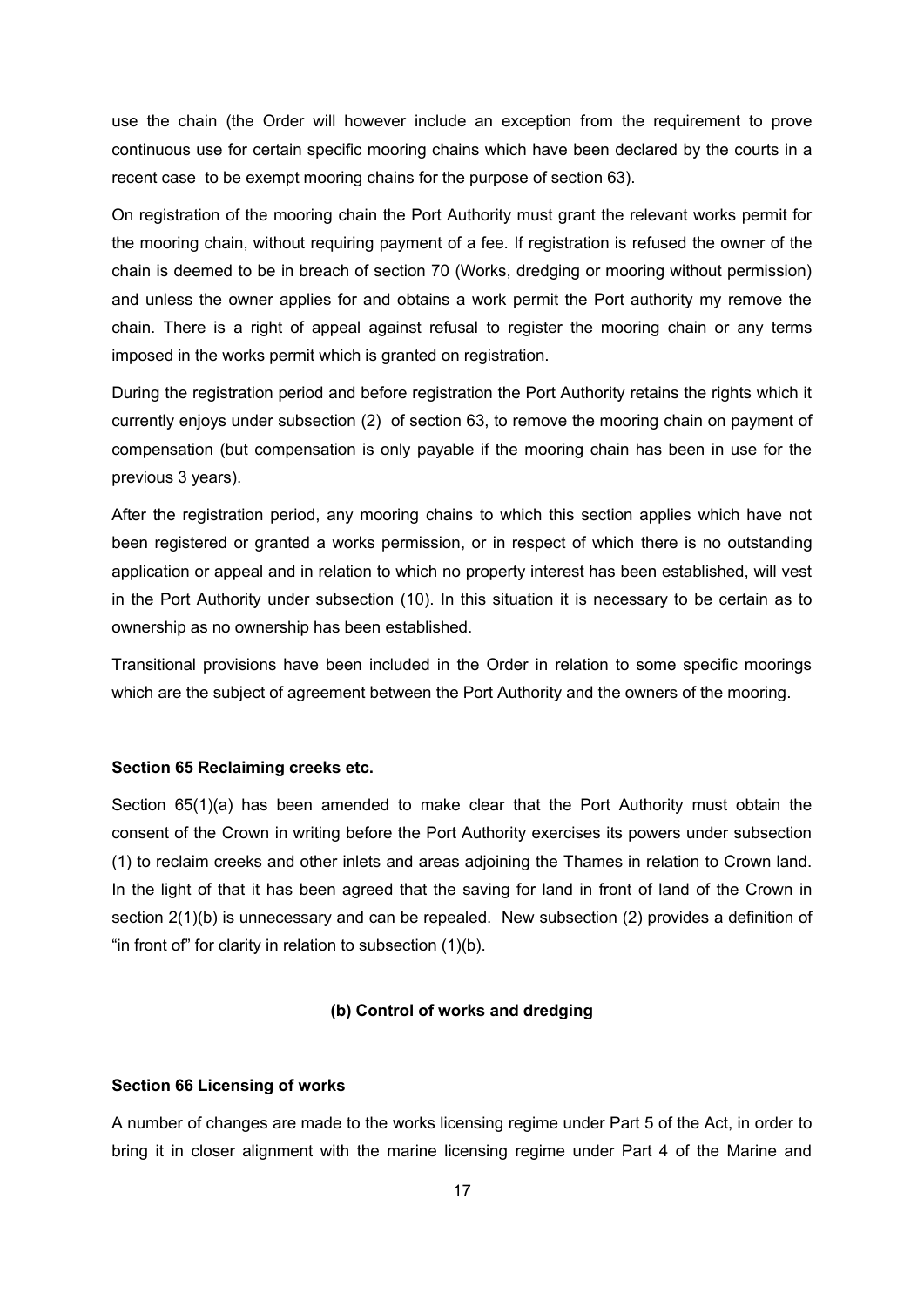Coastal Access Act 2009 (MCAA). First, whereas a works licence had previously granted a property right as well as statutory authority for the works, under the revised regime section 66 will confer just a statutory consent, leaving the property rights to be conferred separately. The section 66 consent will therefore correspond more closely to a land based planning permission or a marine licence, which avoid confusing the decision-making process by introducing property matters into that process. Accordingly Subsection 1(a) is amended to remove reference to "consideration" which is now reflected in the property right granted under section 11 and subsection 1(b) has been amended to make clear that a property licence will also be required before any works authorised by the permission under this section can be implemented. Subsection 1(a) also clarifies that a works permission will authorise the use as well as the construction of a river work and that the permission may include conditions as to termination.

Secondly, in the light of this, the description of the consent granted is changed from a "works licence" to a "works permission" distinguishing the consent from the property licence which will also now be required. The same approach has been adopted in relation to dredging licences and the newly introduced mooring permissions (section 66A). Thirdly, the process for obtaining works permission (and dredging and mooring permissions) and for the control of works, dredging and mooring have been revised to reflect the more up-to-date and transparent powers in the MMO's licensing provisions in Part 4 of the MCAA. This will make it easier for DEFRA, DfT and the MMO to agree a delegation of marine licensing to the Port Authority in the future. As a result, the provisions in relation to the handling and determination of permission applications and a corresponding requirement for a public register have been included in new sections 66B, 66C and 66D.

Finally, on grounds of navigational safety the Port Authority needs the ability to be able to review, amend and potentially revoke existing works licences in the light of changing circumstances in the river (or where a work has been abandoned.) Accordingly, revised subsections (2) to (3B) have been inserted to allow for and set out the circumstances for review, variation, suspension, revocation and termination of the terms of a works permission.

Subsection (4) now refers to "high water level" as defined reflecting the revised extent of the Port Authority's limits explained in relation to Schedule 1.

The provisions of subsections (6) and (7) have been amended to reflect the position in section 61, substituting for references to the cables of the Postmaster General references to "electronic communications line" and "electronic communications network", as defined in section 2(1), and the Environment Agency in place of a river authority.

Subsection (8) has been added to clarify that nothing in this section affects the requirement for consent under any other enactment.

A transitional provision has been included within the Order to clarify that where a works licence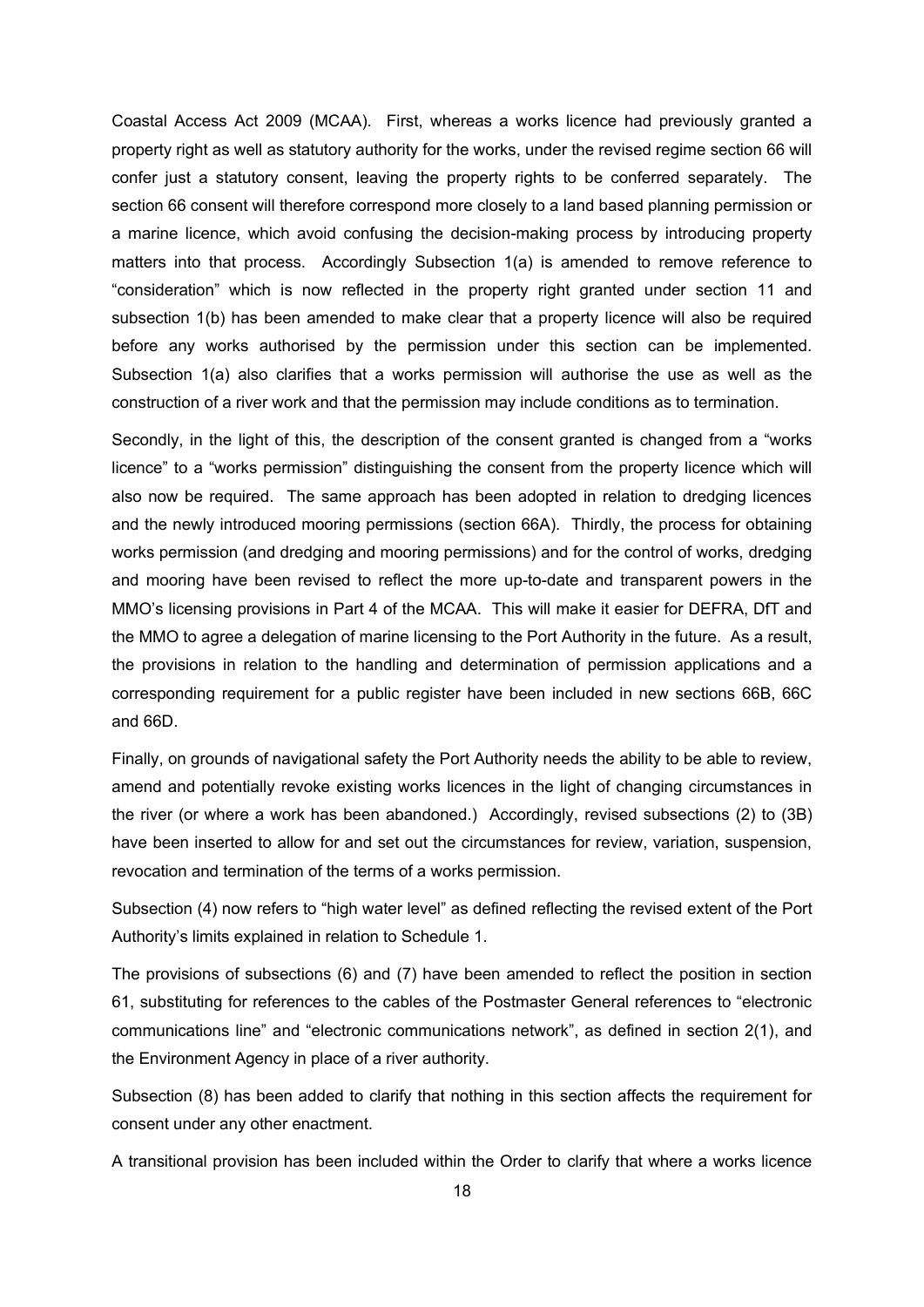has been granted prior to the bringing into force of the Order, this is to be deemed to have been granted as a works permission under section 66. It confirms that the rights conferred upon the holder of the works licence by section 66(1)(b) will continue to apply notwithstanding the repeal of that provision.

## **Section 66A Permitting of mooring**

Section 66A introduces a new mooring permission for vessels on the river Thames. This will allow the Port Authority to regulate the mooring of vessels on the river and enforce against vessels which are mooring without authorisation or contrary to the safety of navigation in the river and is considered desirable in the interests of the safe and efficient use and management of the Thames. Certain exemptions from the requirement for a permission are set out in section 70 and explained in relation to that section. It should be noted that if a works permission has been granted which permits mooring of vessels to the permitted works, a separate mooring permission will not be needed.

As with a works permission, a mooring permission will confer a statutory defence for an activity which interferes with the public right of navigation that would otherwise give rise to an action in public nuisance. However, like a works permission it will not confer a property right to moor a vessel, which will need to be obtained separately from the owner of the bed of the river.

Section 66A mirrors for mooring permissions the provisions in section 66 for works permissions.

A transitional provision has been included in the Order to make clear that a holder of an existing licence or agreement to moor granted by the Port Authority prior to the commencement date is not required to apply for a mooring permission under section 66A in relation to that mooring.

### **Section 66B Permission applications**

This new section covers applications for works, dredging and mooring permissions under sections 66, 66A and 73.

It is based on sections 67 and 68 of the MCAA but subsection (1) also incorporates requirements from the PLA's former section 66(2) to make application in writing accompanied by plans, sections and full particulars, and allow the Port Authority to require modifications to the documents submitted.

Subsections 3 and 4 set out means for the Port Authority to gather if necessary through investigations, examinations and tests sufficient information and obtain any necessary fees to register an application. Subsections (5) and (9) make it clear that registration under section 66B is a pre-condition to determination of an application in accordance with new section 66C, and the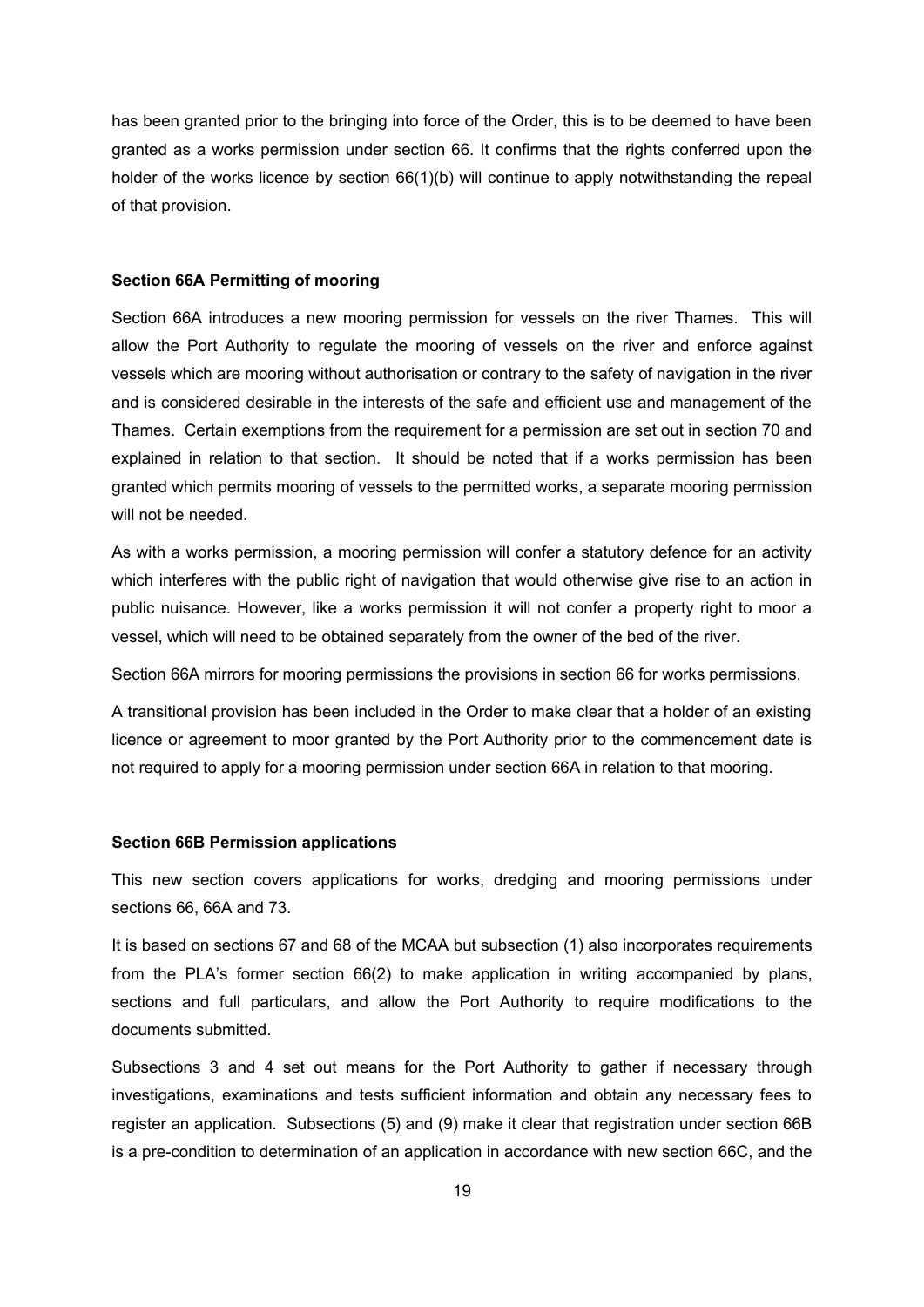Port Authority is entitled to refuse to proceed with an application unless and until an applicant complies with the requirements of this section. Following registration a works or dredging permission application is publicised to bring it to the attention of anyone likely to be interested in it (subsections (6) to (8)) unless the Port Authority consider in a particular case that notice need not be published or the Government confirms that publication would not be in the public interest (subsection 10). Subsection (6) also makes clear that the publication requirements do not apply to an application for temporary permission.

### **Section 66C Determination of permission applications**

Under subsection (1) the Port Authority can only determine a permission application if it has been registered and where required, publicised, under section 66B. The matters the Port Authority must have regard to in determining an application are (necessarily) different from those set out in the MMO's section 69(1). Sub-section (2) provides that the Port Authority has a duty when determining any permission application to have regard to its legal powers and duties, the ability of the applicant to comply with permission terms and conditions and to any representations made during the notice period publicised in section 66B(6). Under subsection (3) the Port Authority must consider the use to be made of the works and sub-section (4) reflects the current three month period for deciding on an application with provision for extension of time with the applicant's agreement. Subsection (5) provides that sufficient security may be required to be provided to guarantee any obligations arising from the grant of the permission.

### **Section 66D Public register of permission applications**

New section 66D requires the Port Authority to maintain a public register of information relating to works, mooring and dredging permissions granted, with exclusions on grounds of national security or commercial confidentiality. The register will provide a public record of all the permitted works (aside from those authorised under a temporary permission, unless the Port Authority decides to include them), dredging and mooring on the Thames, to assist for instance in enforcement under section 70 or specific information in relation to an incident on the Thames.

## **Section 67 Charge for permission**

This section has been modified as the consideration for a works licence includes both the property element (which is now charged under section 11 in relation to grant of a property right) and other administrative charges which were not identified. The different elements of those administrative charges which the Port Authority may impose (whether or not the work is on the Port Authority's land) in relation to a permission, a charge for determining the permission and a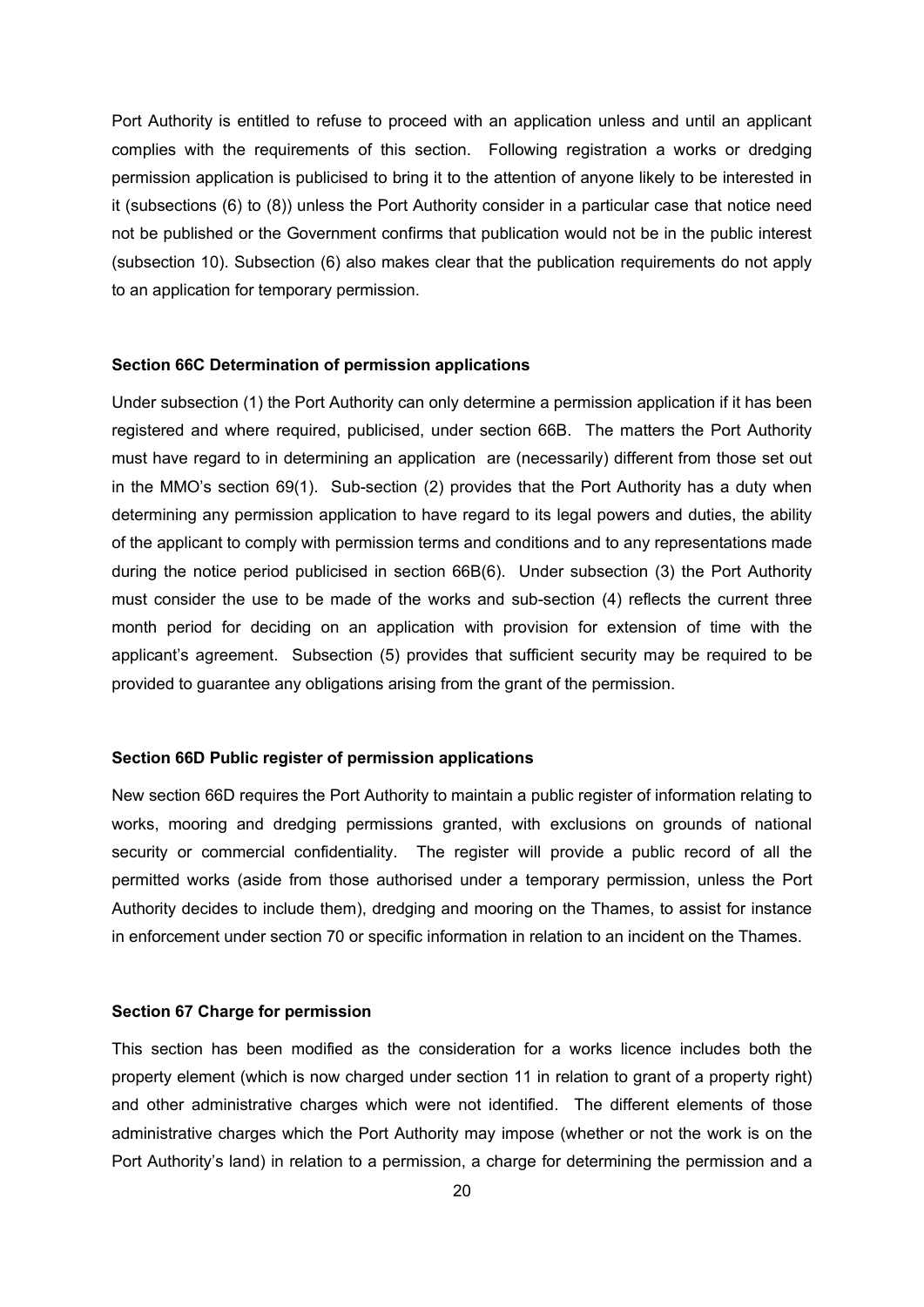separate charge for monitoring compliance with the terms of a permission, are now set out transparently in this section.

#### **Section 68 Exemption for works authorised or powers conferred before 17 August 1894**

As any works authorised prior to 17 August 1894 will have been completed long ago, it is proposed to repeal this section.

#### **Section 69 Appeal to the Minister**

To reflect changes in government functions since 1968 and current practice for works licence appeals, the heading and content of this section substitute "the Minister" (defined in section 2(1) as the Secretary of State) in place of all references to the "Board of Trade". Consequential amendments have been made in light of the changes in sections 66, 66A, 66B and 66C from a licensing regime to a permissions regime and the scope of the appeal provisions have been extended to cover works, the dredging and mooring permissions. Section 69(1)(b) makes clear that the appeals provision does not extend to the terms of any reassessment of the fee for a permission. The appeals arrangements in Schedule 4 have also been updated (see below).

### **Section 70 Works, dredging or mooring without permission**

This section has been expanded generally to include other permissions granted under this part of the Act and subsection (1) has therefore been expanded to prohibit a person, or causing another person to carry out works, dredge or moor a vessel without or in breach of the terms of a permission under sections 66, 66A or 73. Subsection (1) also includes the words "cause or permit" to cover the situation where the applicant is not in a position to comply with the conditions e.g. where the applicant has rented a flat with a balcony and is not given the right, in the lease, to remove the balcony.

Subsection 1A has been included to provide exemptions to the need to obtain a mooring permission where a vessel is moored temporarily, or is moored under rights in a works permission, is moored to a historic mooring under section 63 until such time as a new permission is granted or an appeal is determined, or is a Port Authority vessel.

Subsection (2) retains in respect of breach of or failure to have a works permission a fine not exceeding level 5 and introduces a fine not exceeding level 4 for breach of or failure to have a dredging or mooring permission. Note that the scope of a Harbour Revision Order to create a new offence is limited by section 14(3) of the Harbours Act 1964 to a penalty not higher than level 4 on the standard scale.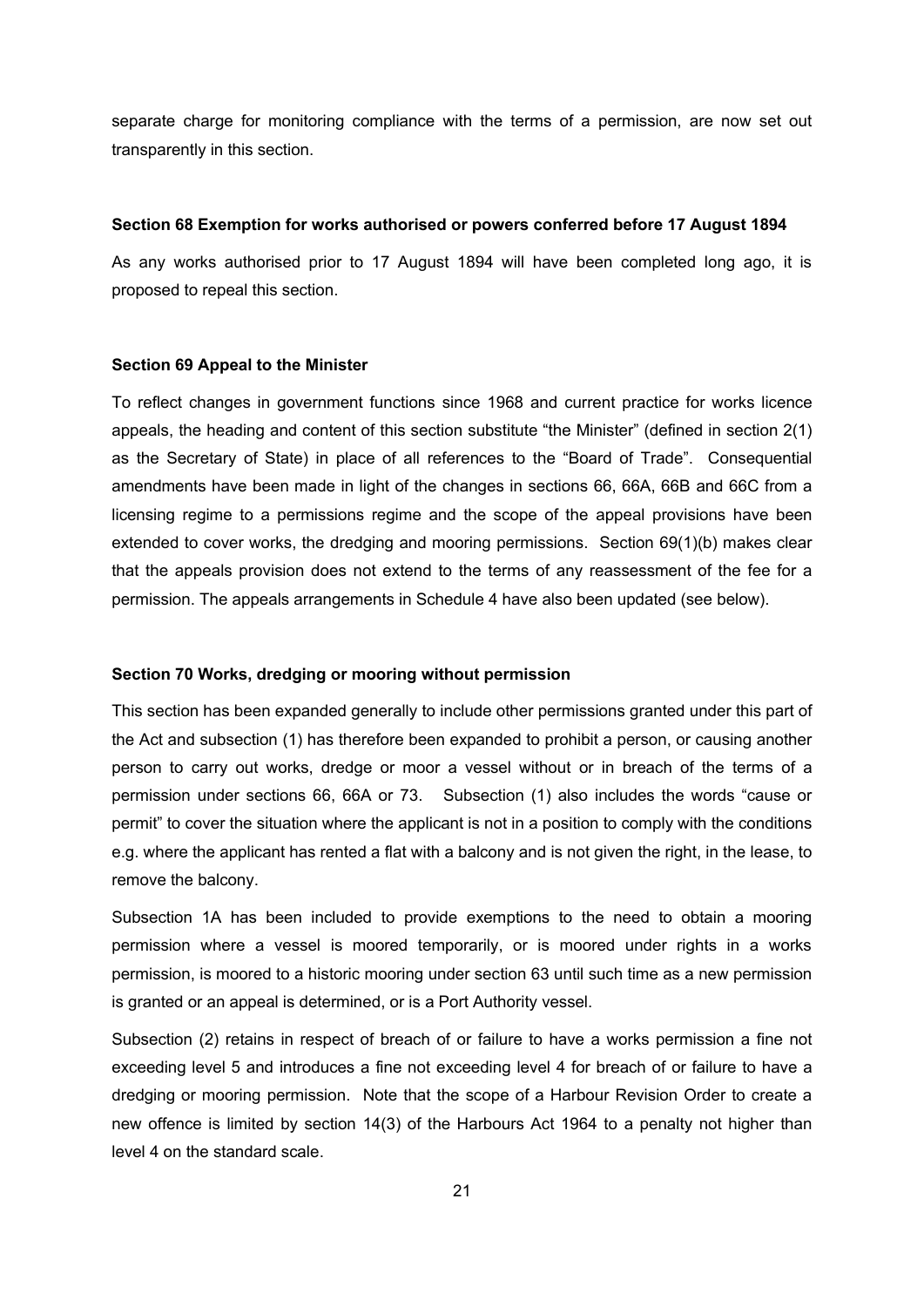The remediation provisions in subsection (3) have been considerably expanded and new subsections introduced to allow the Port Authority to serve a stop notice as prescribed in subsection (4) and require the site to be restored to its former condition. The stop notice provisions reflect the MMOs powers under s102 of the MCAA. If a person fails to comply with the stop notice subsection (5) authorises the Port Authority to seek an injunction, and carry out any remedial works or actions necessary in their reasonable opinion, to recover the costs of doing so and sell or dispose of an associated work or vessel. Subsection (9) requires that, except in an emergency, the Port Authority must give at least 7 days' notice of their intention to the owner before removing any works or vessels. Later subsections allow for recovery from the owner of costs the Port Authority has incurred under this section, including any outstanding fees, costs concerning the service of notices, works to remediate of the site, removal and storage of a vessel or works and any sale. The Port Authority is permitted to retain any surplus if the owner has not come forward within 3 months of a sale, or to recover any deficit from an owner as a debt, but they must return an unsold vessel to its owner if their costs relating to that vessel are paid.

#### **Section 70A Emergency Safety Notice**

This section has been adapted from the MMO provisions in section 104 of the MCAA. It provides for a notice to be issued requiring the provision of lights, signals or other aids to navigation or the stationing of guard vessels. It applies to any permitted works, mooring or dredging activity which in the reasonable opinion of the Port Authority are or are likely to become an obstruction, danger or impediment to the safe or convenient navigation or use or conservancy of the Thames. The Port Authority must state their grounds in the emergency safety notice, must state the date and time from which the requirements take effect and may specify steps to ensure compliance is undertaken safely (subsection (5)). The notice is to be served on the permission holder and, if relevant, and there is no permission, on the person on whom a notice has already been served under section 70(3) relating to a breach of that section. Subsection (7) allows the Port Authority to revoke or vary an emergency safety notice. The penalty for non-compliance is a fine at level 4 on the standard scale.

## **Section 72 Vesting of embanked land**

The section vesting embanked land is to be repealed. In future any land owned by the Port Authority that is embanked will either be sold or leased to the licensee, when the embankment is completed. The Order contains transitional provisions which provide for the vesting of existing embankments which have been completed and for vesting still to occur where embankments have been authorised by the Port Authority but not completed.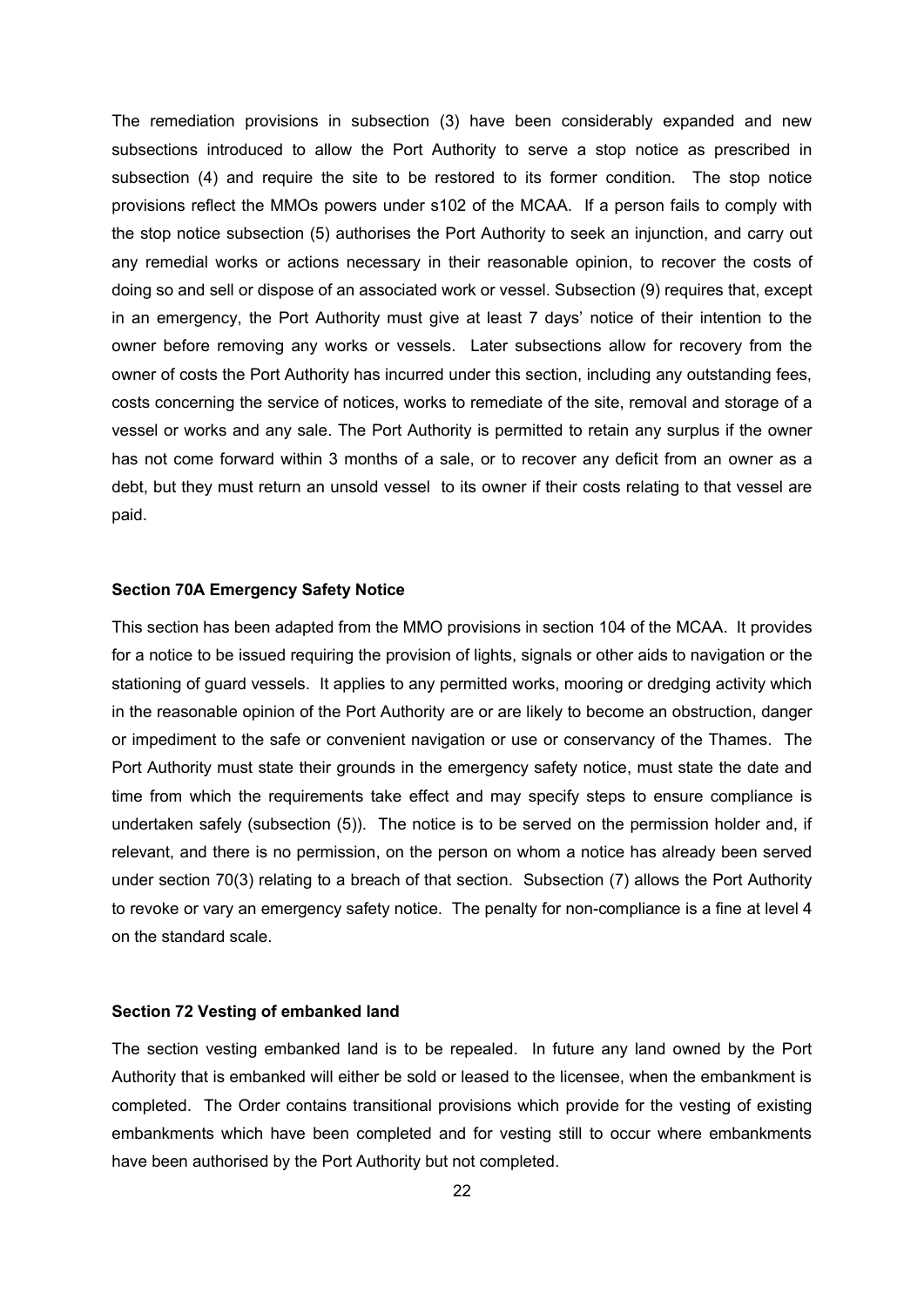### **Section 73 Permitting of dredging, etc.**

This section has been amended and extended on terms consistent with the requirements for works and moorings permissions. It now provides for variation, suspension, revocation and termination.

Subsection (7) has been added to clarify that nothing in this section affects the requirement for consent under any other enactment.

## **Section 74 Crown property**

This section has been amended to provide for permissions and permitting.

## **Section 75 Lands above mean high water level**

This section has been repealed because the permitting regime has now been extended to high water level by the revised extent of the Port Authority's limits explained in relation to Schedule 1.

## **Section 75A Transfer of work or mooring**

This new provision requires that where a work or vessel is to be transferred the person to whom an interest is transferred (transferee) must apply for a new permission, although they do not need to publish it in line with s.66B(6) and give the Port Authority (if requested) details of any person having a current interest in the work or vessel. The person transferring their interest must give the Port Authority within 28 days of doing so details of the transferee and remains liable for the work or vessel until a new permission is granted to the transferee. The transferee must obtain the necessary property right to enjoy a works or mooring licence granted. Failure to provide the details is subject to a fine not exceeding level 3 on the standard scale.

These provisions are intended to assist the Port Authority in the control of licensed works and moorings and to enable it to identify and enforce against the licence holder or any other person who has an interest in the work or mooring where the licence has been transferred and the terms of a licence are not being complied with or the work has fallen into disrepair.

This will not apply to a dredging licence.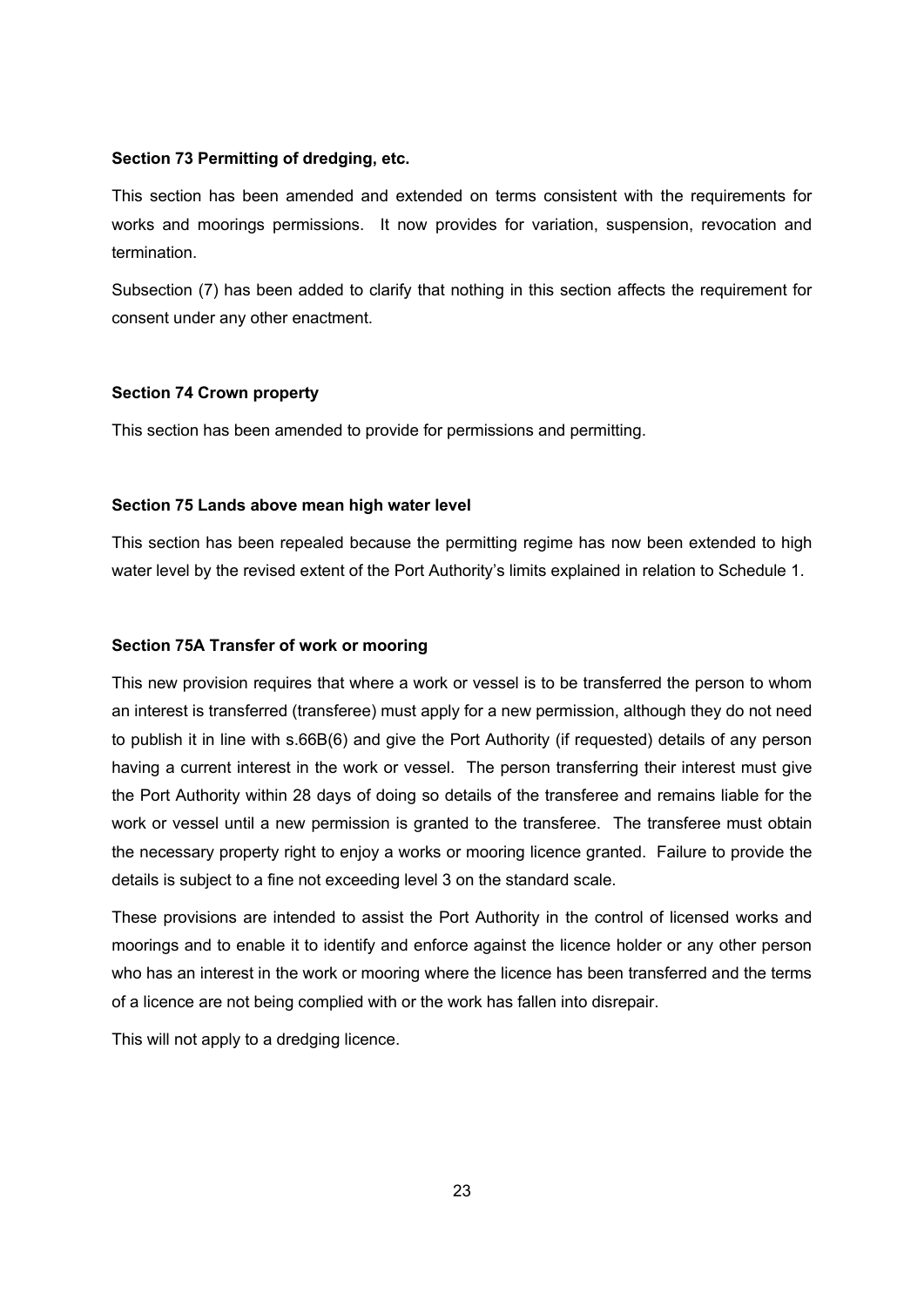## **(b) Obligations relating to tidal works**

### **Section 76 Works to be approved by Board of Trade**

This section is to be repealed as it has now been replaced by the Marine and Coastal Access Act 2009 and is redundant, such matters now being governed by an application for a marine licence.

## **Section 77 Provision against danger to navigation**

Sub-section (1) is qualified to enable the Port Authority to monitor a tidal work once it becomes aware of its decay or destruction and to lay down buoys, lights and take other steps to prevent danger to navigation if it considers it necessary to do so.

## **Section 80A Permanent lights on works**

So as to prevent danger to navigation, this new section makes provision for the harbourmaster to require permitted works and works of statutory undertakers in the Thames to be lit at night and during times of restricted visibility. This will remove the need to include specific provisions for this in each works licence and also remedies a gap in the legislation in relation to works of statutory undertakers. It will be an offence to fail to comply with the harbourmaster's requirements, and the Port Authority will also be able to pursue an injunction as to compliance. Further, they are authorised to enter on land and the work in order to light or repair or replace existing lights on works and recover the costs of doing so as a debt.

## **(d) Landing places**

### **Section 84 Marked landing places**

Sub-section (1) is amended to permit the Port Authority to remove or close or permanently interfere with those pubic landing places owned by the Port Authority which were so labelled in 1967. These were landing places used historically by the Watermen to ply for trade and since the practice (and indeed the waterman as was) has ceased, this provision is no longer required.

## **Section 85 Agreements about called at landing places**

The reference to "waterman" has been changed to "master". This widens the requirement as a boatmaster is required on commercial vessels which do not fall within pilotage but private vessels may also want to enter into an agreement to use a landing place and not have a boatmaster in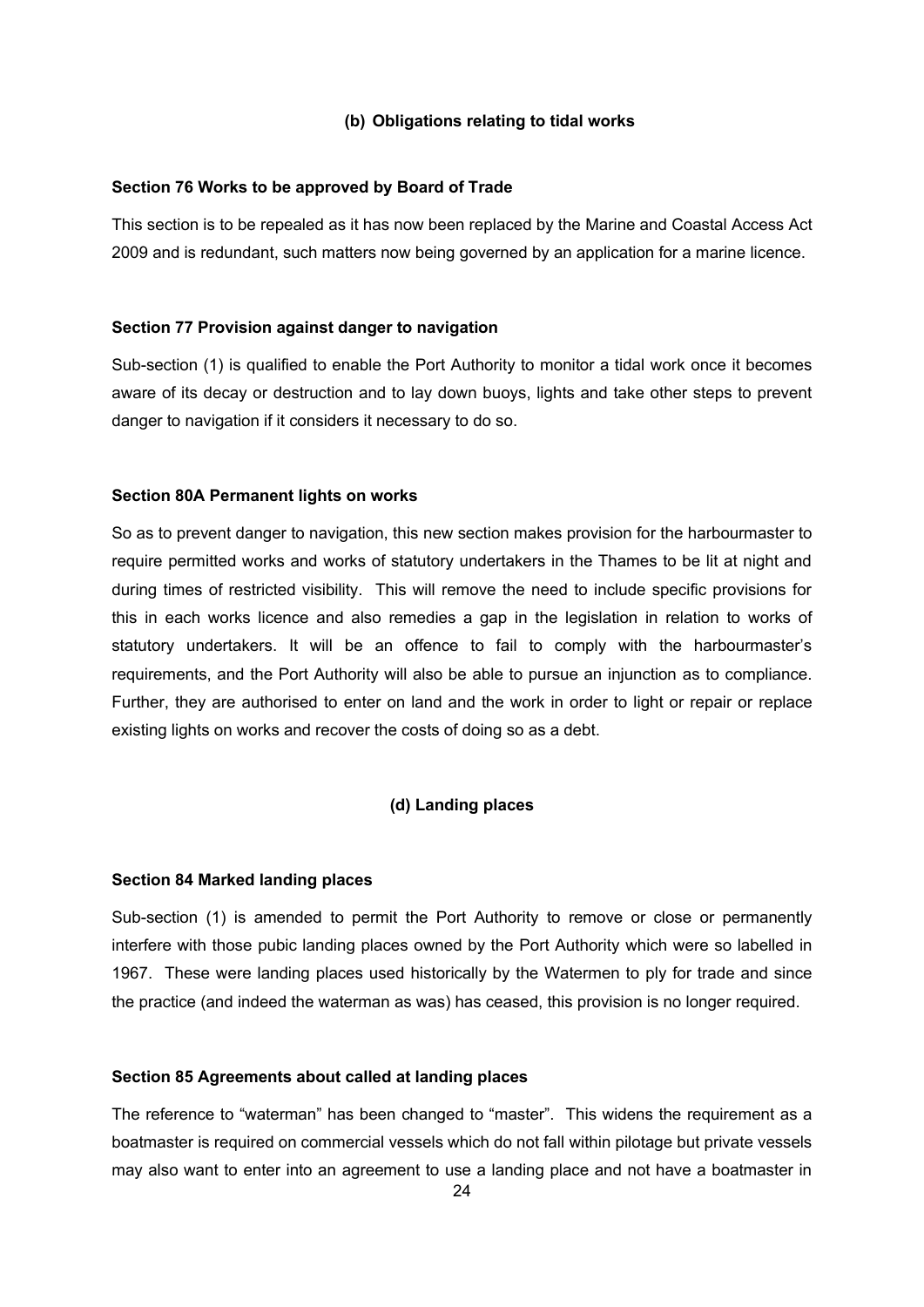charge.

## **(e) Fish**

## **(f) Richmond lock, footbridge, etc.**

### **Section 88 Maintenance of Richmond works and working of sluices**

The consent of the Board of Trade in sub-section (2) has been deleted as this section is dealing with protection of navigation and it is not considered that this judgment is appropriate for the Secretary of State to make. The height in subsection (1) has been converted to metric measurement.

## **(g) Entry on land to survey, etc.**

## **Section 89 Construction of references to Trinity High Water**

In sub-section (1) 11.4 feet has been converted to the metric: 3.5 metres.

## **Section 90 Entry on land to survey, etc.**

This section has been expanded to widen the powers of the Port Authority to enter on to third party land by including new powers to enter for the purposes of monitoring compliance with the terms of a works, dredging or mooring permission, for the investigation of a navigational incident and, for consistency with section 137 (Powers of inspection of works and vessels) in relation to works and vessels, in relation to any enactment conferring powers or duties on the Port Authority.

A new subsection (1A) ensures that an authorised officer entering land under this section has the powers contained in subsections (2) and (5) to (8) of section 137.

A new subsection (3A) clarifies that compensation under subsection (3) will not be payable in respect of damage necessarily caused while identifying that there has been a breach of a permission.

The new subsection (5) enables the Port Authority to authorise a constable to exercise these powers subject to the requirements of subsection (6).

## **Section 91 Times when public use of Thames may be restricted**

This section has been amended to widen the purposes for which public access may be restricted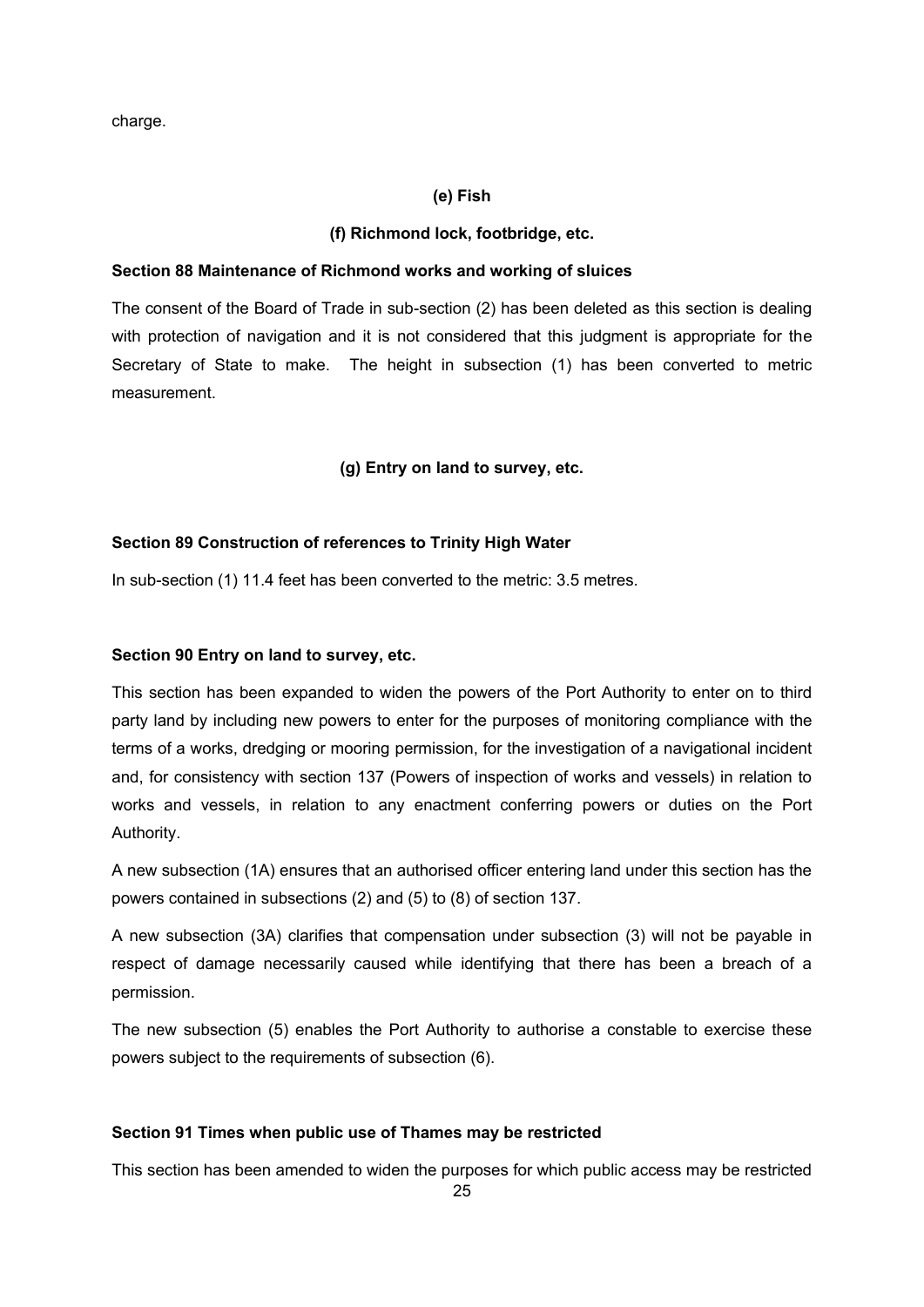in subsection (1), to include any works or operations on or adjacent to the river, and any event or activity taking place on or over the river and to preserve safety and security of the public. This reflects the wider use that is now made of the Thames.

In subsection (2) the power to impose a restriction or exclusion has been qualified so as not to extend for longer than is required for that particular purpose. The Port Authority is now required under modified subsection (3) to give notice in an appropriate form as soon as reasonably practicable to persons likely to be affected by the exclusion or restriction.

Subsection (4) imposes an offence where a person enters a restricted or excluded area without consent, lawful authority or reasonable excuse.

### **Section 92 Abatement of nuisances**

The provisions of this section have been extended to enable the Port Authority to recover as a debt in the courts the expenses it incurs in abating a nuisance or annoyance from the person who created it.

#### **Section 93A Disapplication of the Commons Act 2006**

This new provision is precedented including in the River Mersey (Mersey Gateway Bridge) Order 2011 (SI 2011/41) Transport and Works Order. Through disapplication of section 15 of the Commons Act 2006 there can be no registration of the foreshore, banks or bed of the Thames as village green or common. This is to address concerns arising following the Newhaven case (*R (on application of Newhaven Port and Properties Ltd) v East Sussex County Council* [2013] EWCA Civ 276).

#### **Section 93B Grab chains and escape ladders**

A new section has been included which gives the Port Authority the power to requiring the owners of land adjoining the Thames to install and maintain such grab chains and escape ladders as the Port Authority may reasonably require. These safety measures were expressly recommended in the report of the Thames Safety Inquiry as beneficial life saving measures to have along the length of the river and so this new section gives the Port Authority greater power to ensure that they are installed and maintained.

Subsection (2) of the new section allows an adjoining landowner to object to a requirement to install this equipment on the ground that it is not practicable to do so. In this situation, that matter must be referred to be determined by a single arbitrator.

Subsection (3) makes non-compliance with a requirement under subsection (1) an offence,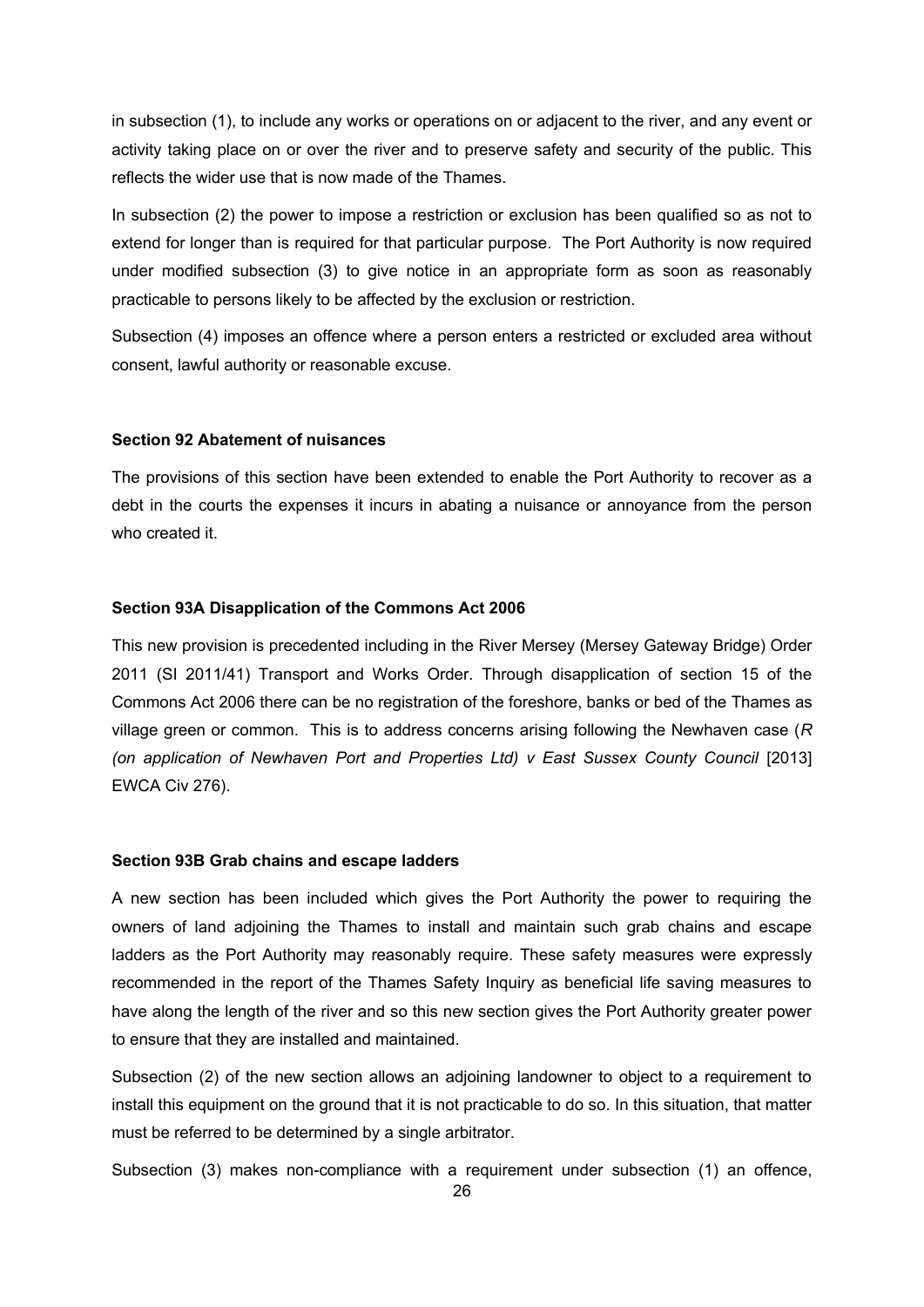unless there has been a successful objection under subsection (2) and enables the Port Authority to go onto the land for the purpose of installation or maintenance of the equipment and reclaim their costs in doing so.

Subsection (4) clarifies that the Port Authority's requirements under subsection 1 are also enforceable in civil proceedings for an injunction.

## **Part VII**

### **Vessels and Navigation**

#### **(a) Regulation of vessels in the Thames and the docks**

#### **Section 108 General rules for navigation**

This section creates two offences in relation to navigation on the Thames: firstly, in paragraph (a), the navigation of a vessel on the Thames by the master without due care and attention and, secondly, in paragraph (b), the navigation of a vessel on the Thames by the master in a manner liable to injure or endanger persons, other vessels, the banks or any structure or installation. Paragraph (b) to this section has been amended to add the words "whether or not such navigation was also without due care and attention". This is to clarify the difference from paragraph (a) because problems have arisen due to the similarity of the two offences.

#### **Section 110 Overcrowding of vessels**

This section sets out rules in relation to the overcrowding of vessels. In subsection (1) the use of the word "carry" means that this provision currently does not apply to a moored vessel which has too many people aboard. The word "carry" has been changed to "have on board" in order to clarify that this section covers static vessels.

Subsection (2) has been updated with a reference to the Merchant Shipping (Survey and Certification) Regulations 2015.

#### **Section 112 Special directions to vessels in the Thames**

Subsection (1) has been amended to make clear that a special direction may override any of the permissions which might be granted under the permitting regime in Part V.

The purposes for which the harbourmaster may give special directions set out in subsection (2)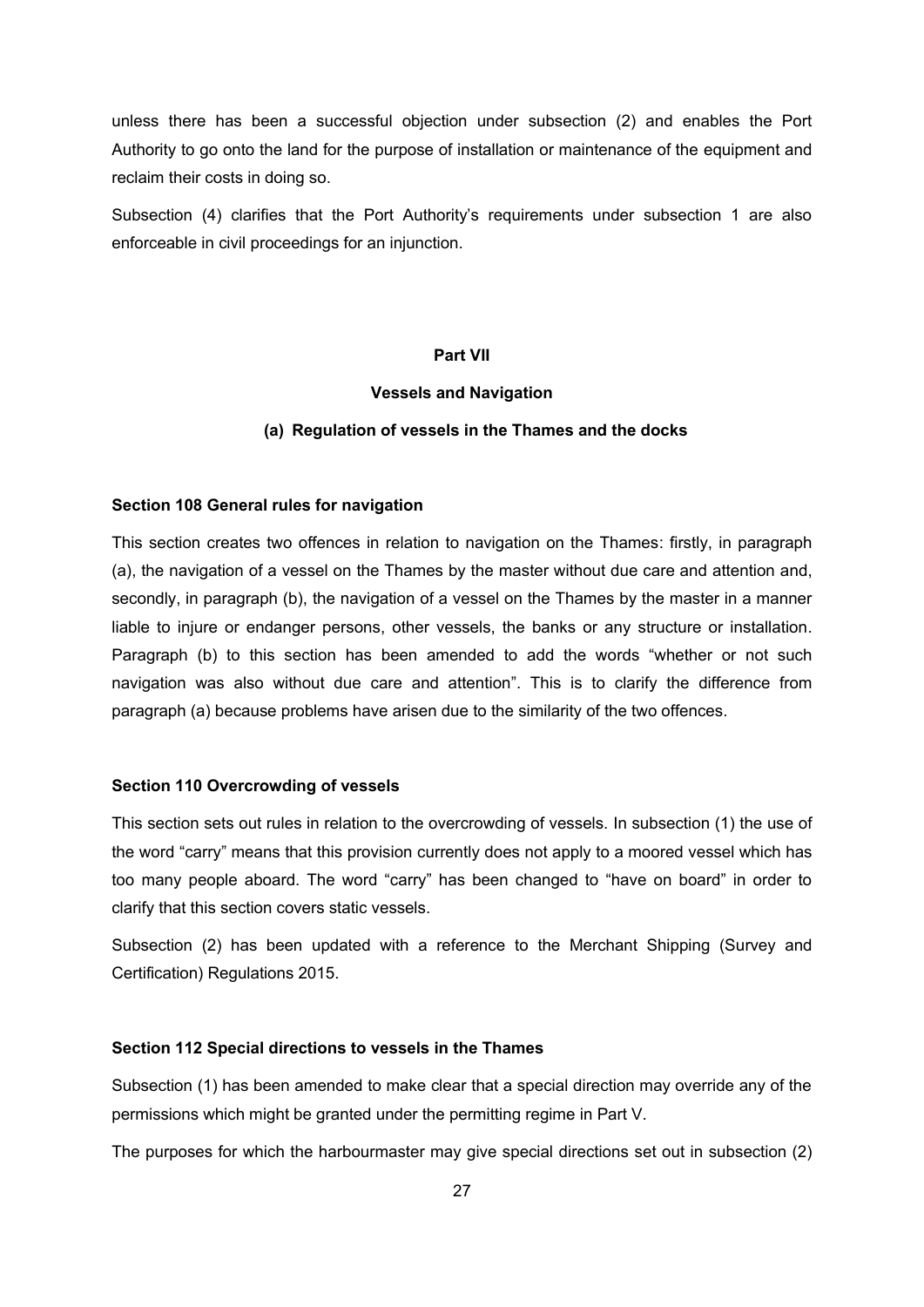are extended. Sub-section (a) allows direction to require compliance with byelaws and other statutory powers of the Port Authority. Subparagraph (c) has been expanded to allow regulation of waste and the supply of services. A new subparagraph (d) has been added enabling special directions to be given in relation to a restriction or exclusion imposed under section 91 (Times when public use of Thames may be restricted) and a new subparagraph (e) enables special directions to be given in relation to the embarking or landing of passengers.

A new subsection (3) clarifies that in an emergency a special direction given for the purposes set out in subsection (2) may be given to all vessels or to a class of vessels on the river.

#### **Section 117 Failure to comply with directions**

Section 117 has been adjusted to allow for the offence of failing to comply with a general or special direction to be triable either way and to set out an unlimited fine in the case of a fine on conviction on indictment. This is considered an appropriate approach to deal with matters where safety of navigation on the Thames is put in jeopardy by non-compliance.

#### **Section 118 Enforcement of directions**

As the term "lighter" is no longer used in the Act, for reasons explained in relation to section 2, in this case, where it is appropriate to retain wording to make an exception to the requirements of the section for an unpowered vessel of similar nature, the term "dumb barge" has been substituted in place of "lighter". A new definition of "dumb barge" has been added in section 2.

#### **Section 119 Regulation of crowds**

Section 119(1), authorises the giving of orders by the Commissioner of the Metropolitan Police, with a view to maintaining public order and safety and has been widened to allow "a Police Officer of at least the rank of Assistant Chief Constable" to give such orders, because the Port Authority's area extends beyond the bounds of the Metropolitan police area, for instance, into the City of London, Essex and Kent.

#### **(b) Obstructions and similar hazards to navigation**

## **Section 120 Power to raise and remove vessels sunk, etc.**

Subsection (1) of section 120 has been amended to provide the Port Authority with a power rather than a duty to remove a sunk or abandoned vessel, which it may appoint a contractor to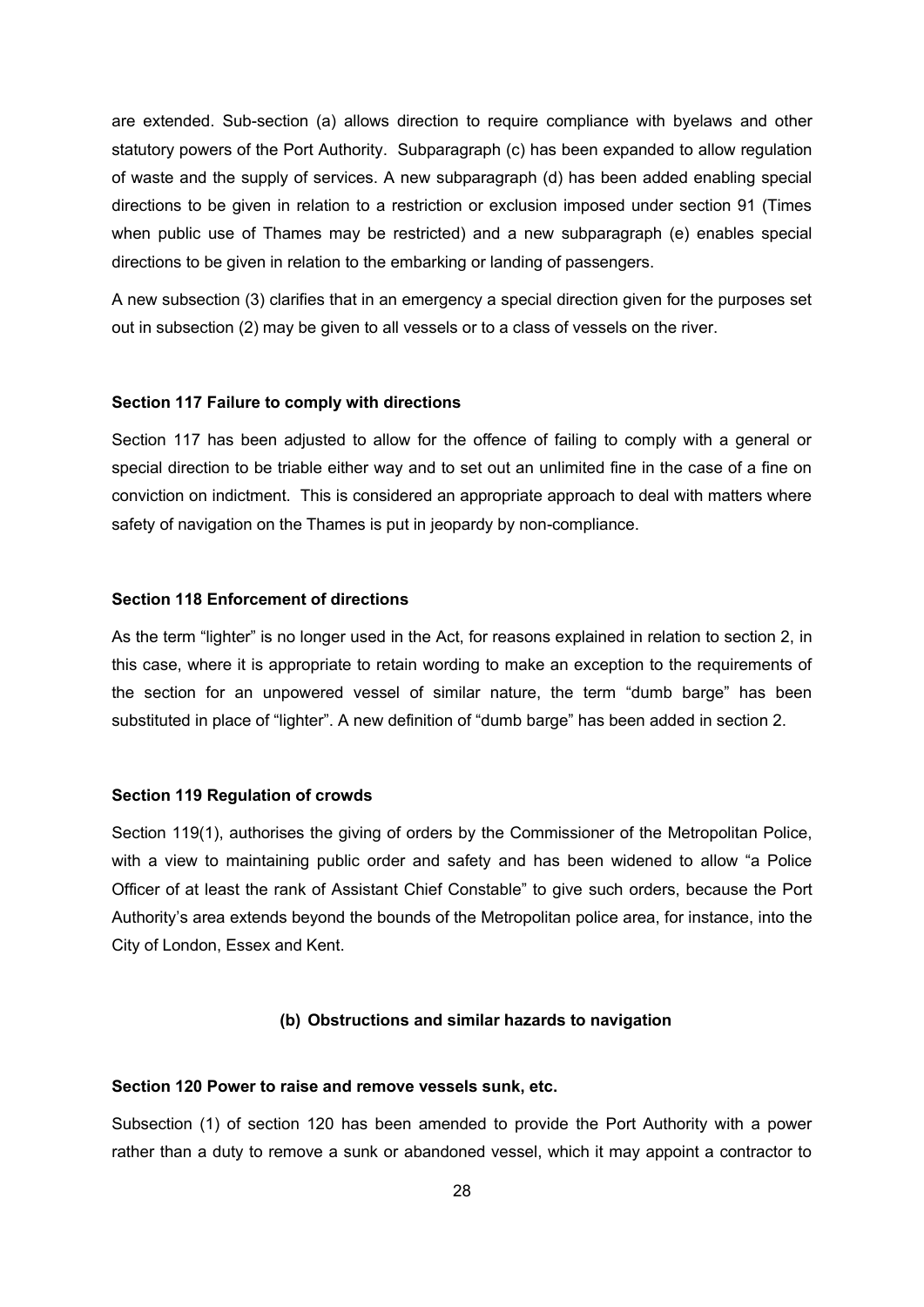undertake. Similar provisions under the Merchant Shipping Act and section 56 of the Harbours Docks and Piers Clauses Act which apply at other ports are expressed as powers rather than duties, and the Medway local legalisation simply modifies the Merchant Shipping Act powers, while keeping them as a power. The Port Authority wishes to ensure that it is properly able to exercise judgment in the way that other harbour authorities are able to do, as to the exercise of its functions. It will remain subject to the common law duties of harbour authorities that so long as their harbour remains open for public use they must take reasonable care that those who use it can do so without danger to their lives and property.

The reference to duties and taxes in subsection (2) has been simplified so as to cover any duties or taxes under any enactment. This is to ensure that all forms of liability are covered.

In subsection (5), which deals with situations where the owner of the vessel is not known, consistent with other changes to the Act, for the reference to "head office" there is substituted "principal office", on the basis that the Port Authority no longer has a head office. Further minor amendments are made to enable the notice to be displayed online.

Subsection (7) has been amended to clarify that the powers in this section can also be used in relation to any equipment on the vessel and a new subsection (8) enables the Port Authority to appoint a third person to carry out the practical actions under this section.

## **Section 120A Power to deal with unserviceable vessels**

This is a new section which provides the Port Authority with a new power to deal with unserviceable vessels, which is required to assist in the interests of safe navigation. It is based on the powers in section 15 of the Harwich Harbour Act 1974. It will allow the Port Authority to deal with vessels to which section 120 does not apply.

#### **Section 120B Sale or disposal of vessels**

A new section 120B has been added to include further details concerning the mechanism for the sale or disposal of vessels by the Port Authority and provides that the vessel will vest in the new owner free of any mortgage or other charge, deals with registration of the new owner and provides that where the vessel is destroyed or disposed of notice must be given to the Registrar of Shipping.

## **Section 121 Removal of obstructions other than vessels**

Section 121 gives the Port Authority the power to remove various obstructions in given situations. Subsection (1) has now been amended such that, if it is not reasonably practicable to remove the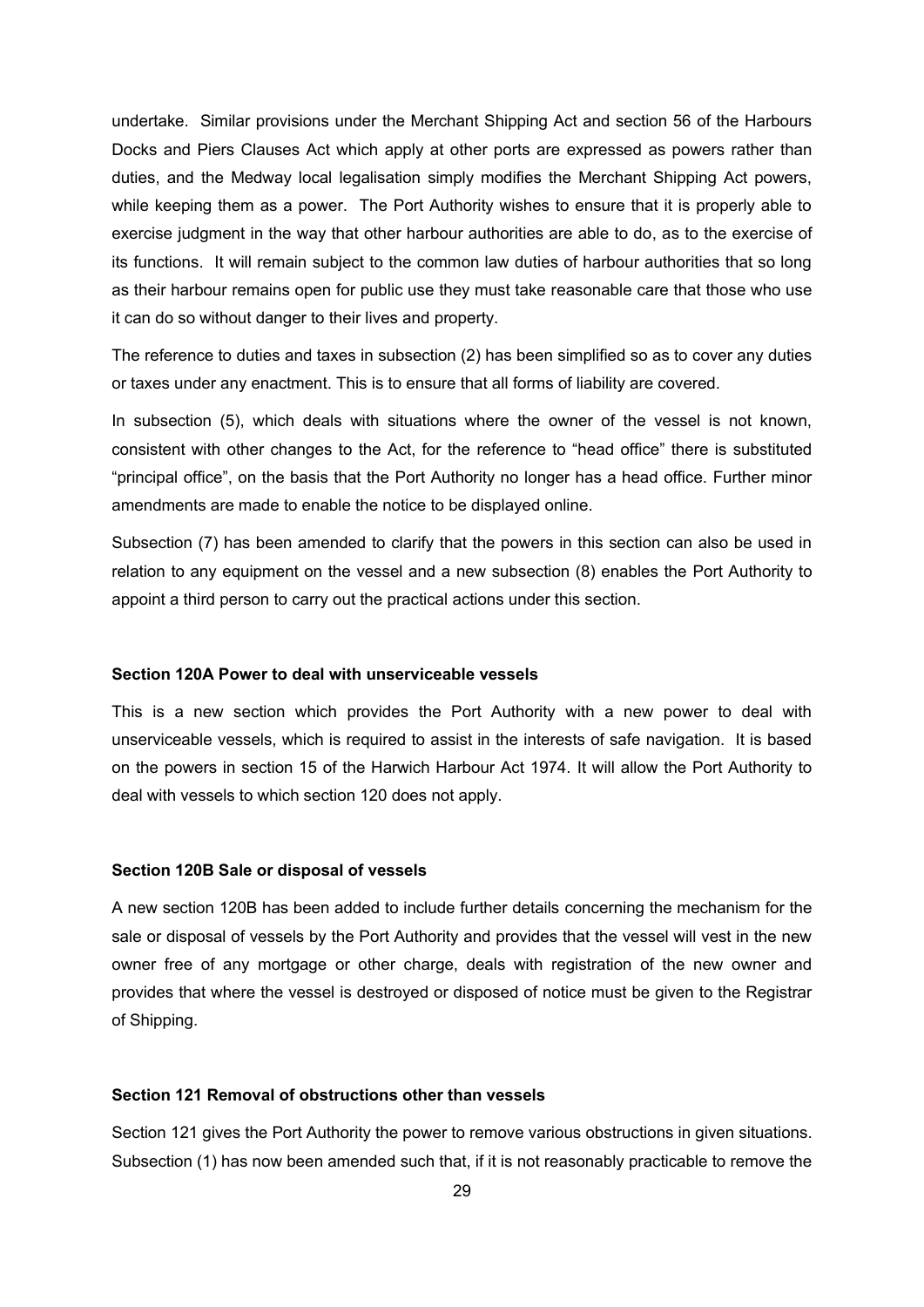obstruction without destroying it, the Port Authority may destroy it. A consequential amendment has been made to subsection (6).

All the towpaths along the Thames have now become public highways, footpaths or byways and the responsibility of the local highway authorities and so the reference to "towpath on the Thames" has been removed from subsection (1)(b). It has been replaced with a reference to "landing place" because the Port Authority has concerns with the obstruction of public landing places and draw docks.

The list of local authorities in subsection (7) has been updated to include the Greater London Authority.

### **Section 122 Removal of projections**

Section 122 gives the Port Authority powers to remove or destroy projections in the river. Subsection (1) has one minor amendment in order to reflect the new permitting regime in Part V such that the definition of projection does not include anything authorised by a works permission.

Subsection (2)(a) is widened to include any projection which already is or which is likely to become a danger to navigation and a reference to use is added such that it covers danger to the use of the river. This ensures consistency with section 120 and 121. A reference to "likely to become" has also been added to subsection (3)(a).

Subsection (6) has been repealed as the wording of section 84 has been changed and the crossreference is no longer appropriate.

## **(c) Registration of lighters, tugs and boats**

#### **Section 124 Unlicensed vessels not to be navigated**

This section sets up a regime for the licencing of certain vessels within the vessel licensing area including a number of exemptions under subsection (2). Subsection (2)(d) has been amended to reflect the change in the definitions, but applies to the same vessels. Under subsection (2)(f), there is now inserted a qualification to the exemption for vessels licensed by another local authority or navigation authority, so that the exemption will only apply to those other licences which the Port Authority considers to be appropriate. In the interests of safety of navigation on the Thames, it is thought desirable to ensure a comparable standard of assessment for vessels.

A new subsection (2A) has been introduced. The Thames byelaws permit certain vessels approved by the harbourmaster, by the issue of a certificate of compliance, to exceed the existing speed limit, up to a higher limit, within a particular stretch of the river. In the interests of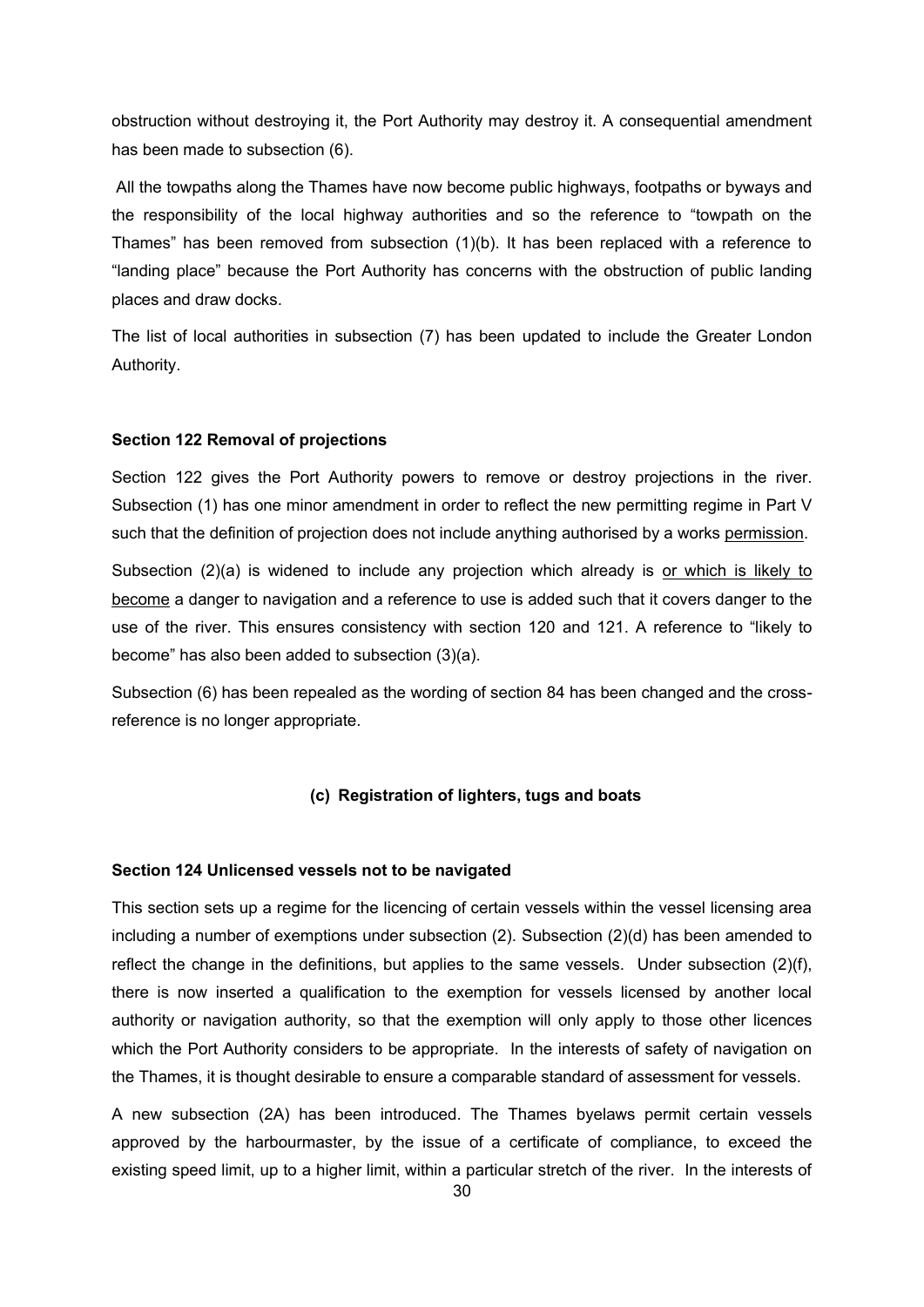public safety and navigation on the Thames, the Port Authority considers it to be appropriate in the case of all vessels carrying 12 or less passengers which obtain a certificate from the harbourmaster to exceed the speed limit to be licensed by the Port Authority, under section 124.

Subsection (5)(a) has been amended such that a vessel can be navigated, worked or moored within an area four times in any period of 12 months and be treated as being only occasionally in the vessel licensing area. This change has been made to allow for two returns if the vessel navigates through the limits.

#### **Section 125 Power to refuse or revoke or suspend or terminate a licence**

With a new vessel mooring permit regime being introduced subsection (1) is amended to make clear that this section relates to licensing of vessels under section 124.

To ensure consistency with other sections of the Act, a reference to termination has been added to the heading and to subsection (1) alongside the existing references to revocation and suspension.

#### **Section 126 Appeals**

The amendment to subsection (1) is consequential on the earlier amendment to the heading of section 125 (Power to refuse or revoke or suspend or terminate a licence).

#### **Section 128 Registers to record mortgages, etc., and to be open to inspection**

This section has been repealed because it is not considered necessary for the purposes or functions of the Port Authority to hold such details of mortgages on a register.

#### *(d) Miscellaneous*

### **133 Lights detrimental to navigation**

The PLA is faced with increased use of lights along the river, including lasers, which may be a hazard to navigation. Particularly in the case of a laser interfering with navigation, the PLA will want to be able to stop its use immediately, rather than issue a written notice. The provisions of this section have therefore been amended to omit the reference to a written notice in subsection (1) and consequential amendments have been made in subsection (2).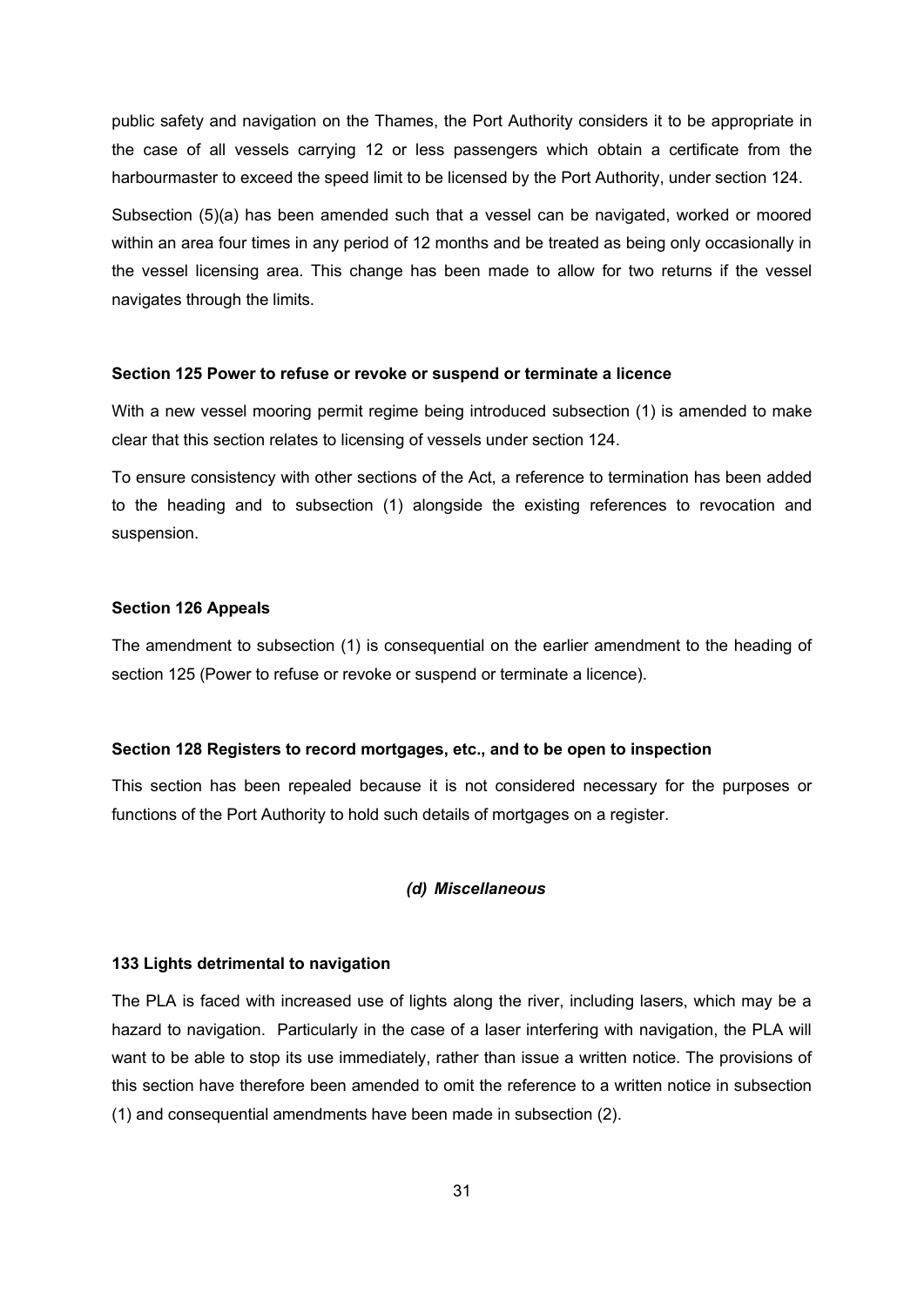### **Section 133A Fireworks**

A new section 133A has been included to address specifically the increasing use of or lighting of fireworks or explosives on or over the Thames. The concern is that they can mislead vessels on the river or interfere with safe navigation. They may also be mistaken for distress signals. Subsection (1) will require the Port Authority's prior written consent to the use of fireworks or explosives which interfere with safe navigation or mislead vessels, which may be given subject to conditions.

Subsection (2) makes it an offence not to comply with the provisions of subsection (1) without lawful authority or reasonable excuse.

#### **Section 134 Damage by a vessel**

Section 134 details situations in which owners of vessels might be liable to pay the Port Authority the cost of making good damage. This section has been extended to include in subsection (1)(a)(i) reference to "the bed of the Thames", to make clear that the Port Authority can recoup the costs of making good damage to the bed of the river caused by a vessel. A new subsection (1)(a)(iii) has been added to include damage done to any vessel belonging to or chartered or hired by the Port Authority.

In subparagraph (b) it is clarified that among the costs which can be recovered as a debt through the courts are the costs of surveying a vessel or the bed of the river.

## **Section 136 Giving false draught**

Subsection (1) has been amended so that the requirement for a master to state the draught of his vessel if required to do so covers vessels entering or leaving the limits, not just docks. This will be needed to ascertain vessel charges and to check passage plans. The reference to dockmaster has been updated to refer to harbourmaster since the Port Authority does not have a dockmaster.

#### **Section 137 Power of inspection of works and vessels**

Section 137 is extended to allow the Port Authority to board works, as well as vessels, anywhere within its limits, for inspection. The heading is amended accordingly. The expanded subsection (1) gives three new purposes for the entry onto to the work or vessel: for investigation of a navigational incident, in connection with a permission under Part V of the Act and to carry out a survey of the bed of the Thames.

Subsection (2) introduces further powers for an authorised officer while exercising the powers in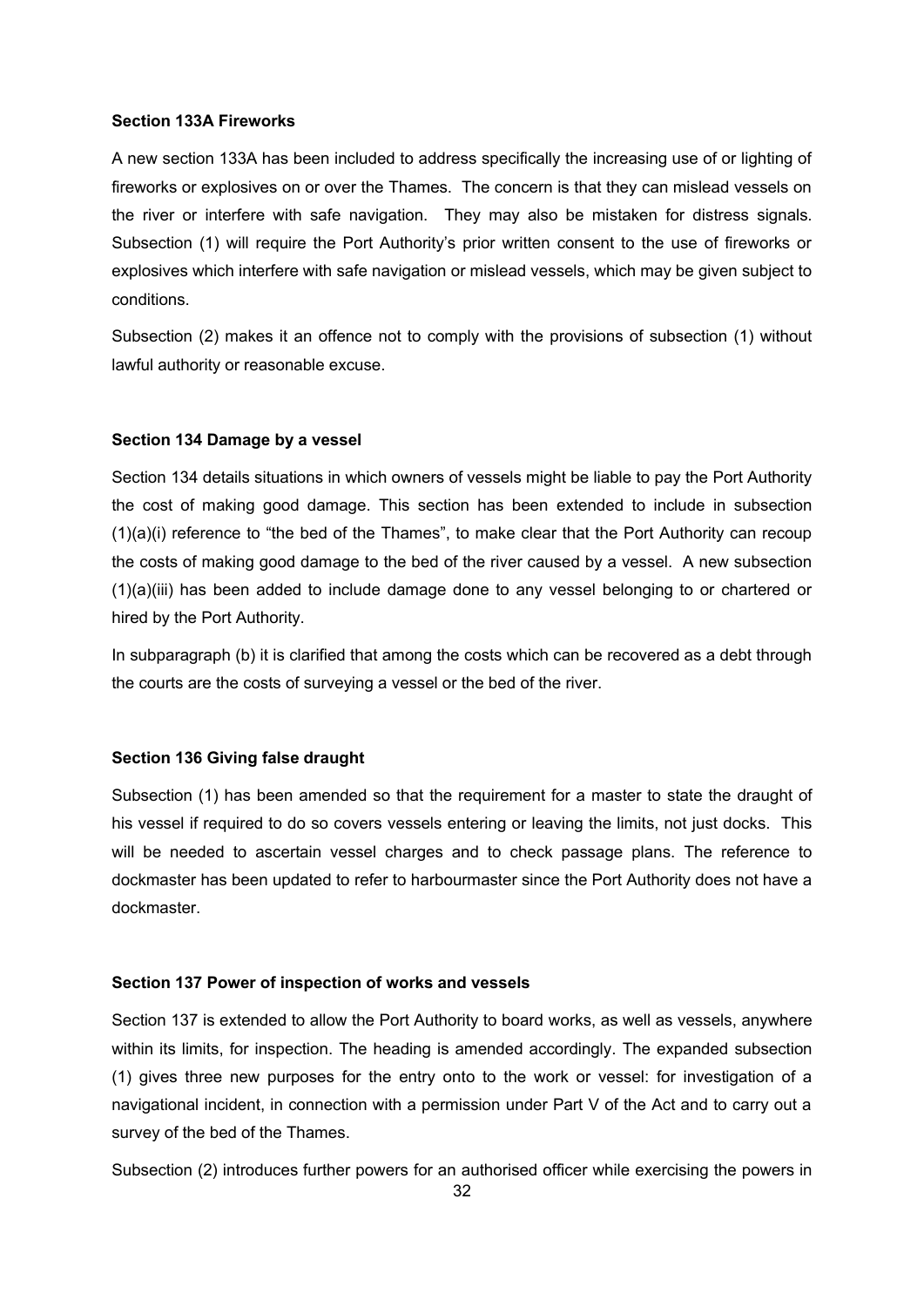subsection (1) which relate to the specific inspection of items including documents etc.

The new subsections (3) and (4) enable the authorised officer to direct a vessel to stop for the purposes of embarkation and disembarkation from a vessel or work.

There are new obligations on individuals to provide information and assistance to the officer and it is an offence for a person to refuse to give requested information or to give misleading information.

The new subsection (9) enables the Port Authority to authorise a constable to exercise these powers.

This expanded subsection is based on the inspection powers granted to the Marine Management Organisation under the Marine and Coastal Access Act 2009 and reflects the desire to bring the Port Authority's works permitting functions into alignment with the marine licencing regime.

#### **Section 138 Identity of master and owner or occupier**

The amendments to section 138 are made in order to assist the Port Authority in identifying the master owner and occupier of a vessel. At present there is no power to require a master to give his name and address or that of the vessel's owner nor the occupier the name of the owner. The amendments to section 138 now require a master to provide his own name and address and that of the owner, if it is known to him, and the occupier to give the name of the owner. If he does not do so, or gives false information, subsection (2) provides that he commits an offence.

Subsection (3) largely follows what was subsection (1) though it is widened in extent to include the master and occupier, as well as the owner of a vessel to give the Port Authority information as to who was the master of the vessel at a given time. Subsection (4) allows the Port Authority to use any information obtained under subsection (3) as evidence to determine the identity of the owner, occupier or master of a vessel at a particular time.

# **Section 138A Power to require information in relation to the investigation of a navigational incident**

Under the Thames Byelaws 2012 byelaw 8 a vessel master is required to make a verbal report followed by a written report of any accidents and incidents involving his vessel but at present the Port Authority has no general power to require information and so a new section 138B has been added to give this power in relation to the investigation of navigational incidents. Subsection (2) makes it an offence for a person to refuse to give the required information or to give false, inaccurate or misleading information.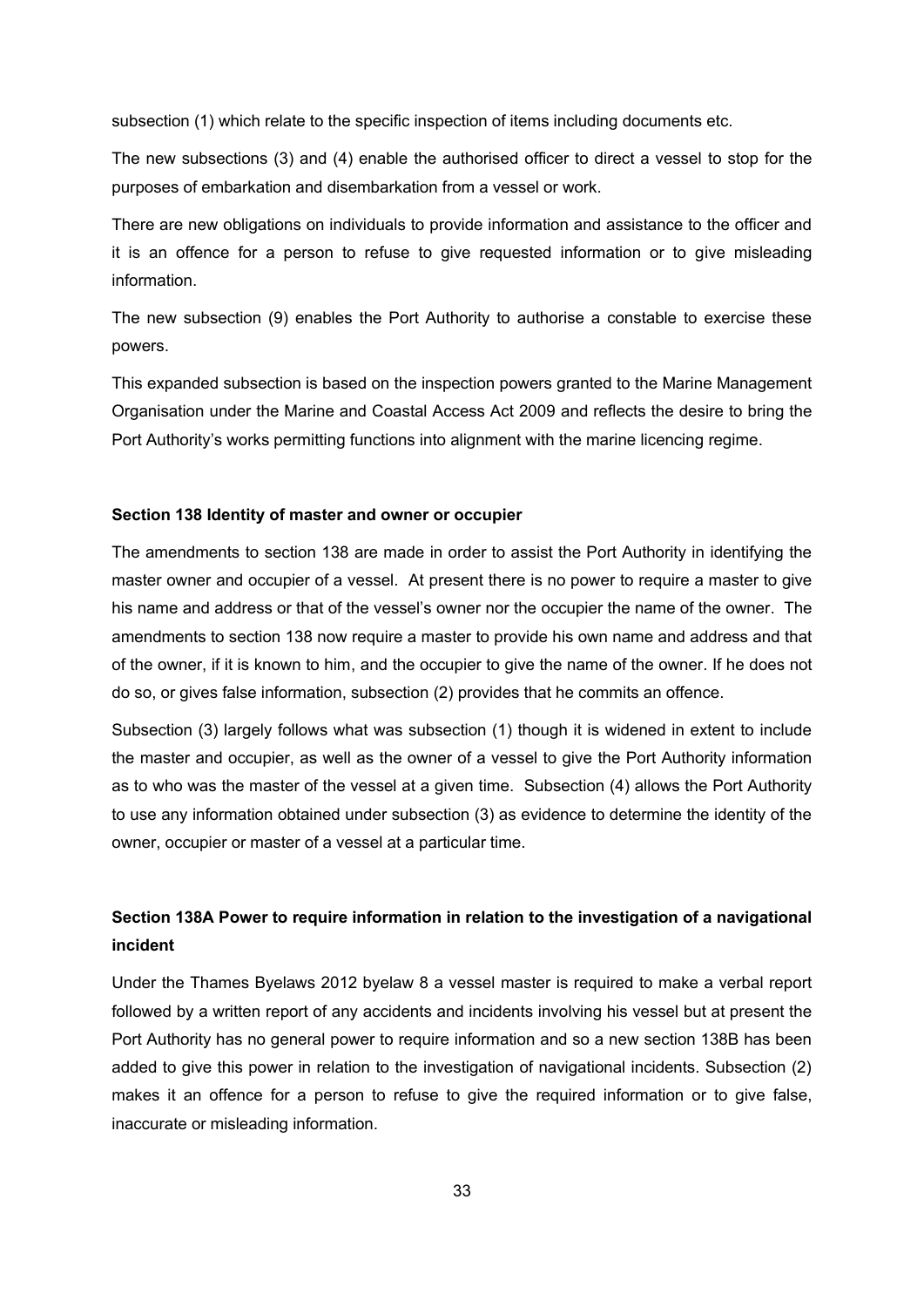#### **Section 138B Autonomous vessels**

A new section 138B has been added to assist the Port Authority in dealing with the increased availability and use of autonomous vessels. Some forms of autonomous vessel can operate without any person being on the vessel and some operate without any person being in control of the vessel even remotely. This would make it impossible for a harbourmaster to issue and ensure compliance with directions.

The new section requires that before the owner of an autonomous vessel permits it to enter the Thames, they must first provide the harbourmaster with a notice containing full details of a person who is either in control or who is able to take control of the vessel remotely. This will ensure that the harbourmaster has the contact details of a person to whom he is able to issue directions in relation to the vessel.

The new section makes it an offence to allow an autonomous vessel to enter the Thames without giving this notice. The owner would be liable to a fine not exceeding level 4 on the standard scale for committing such offence.

#### **PART VIII**

## **WATERMEN AND LIGHTERMEN**

# **Sections 139 (Register of watermen and lightermen) and 140 (Fees for licences and list of fares)**

The repeal of sections 139 to 140 reflects the fact that the watermen and lightermen no longer have any statutory role under the 1968 Act and the Port Authority no longer has any power under section 164 of the Act to make byelaws for their government and regulation. It is therefore inappropriate for the Port Authority to continue to register them.

## **PART IX**

## **GOODS TRAFFIC**

## *(a) General*

## **Section 141 Account of imports to be given to Port Authority**

This section has been repealed. The Port Authority will in future set out its requirements in relation to charges under section 22 (Charges regulations).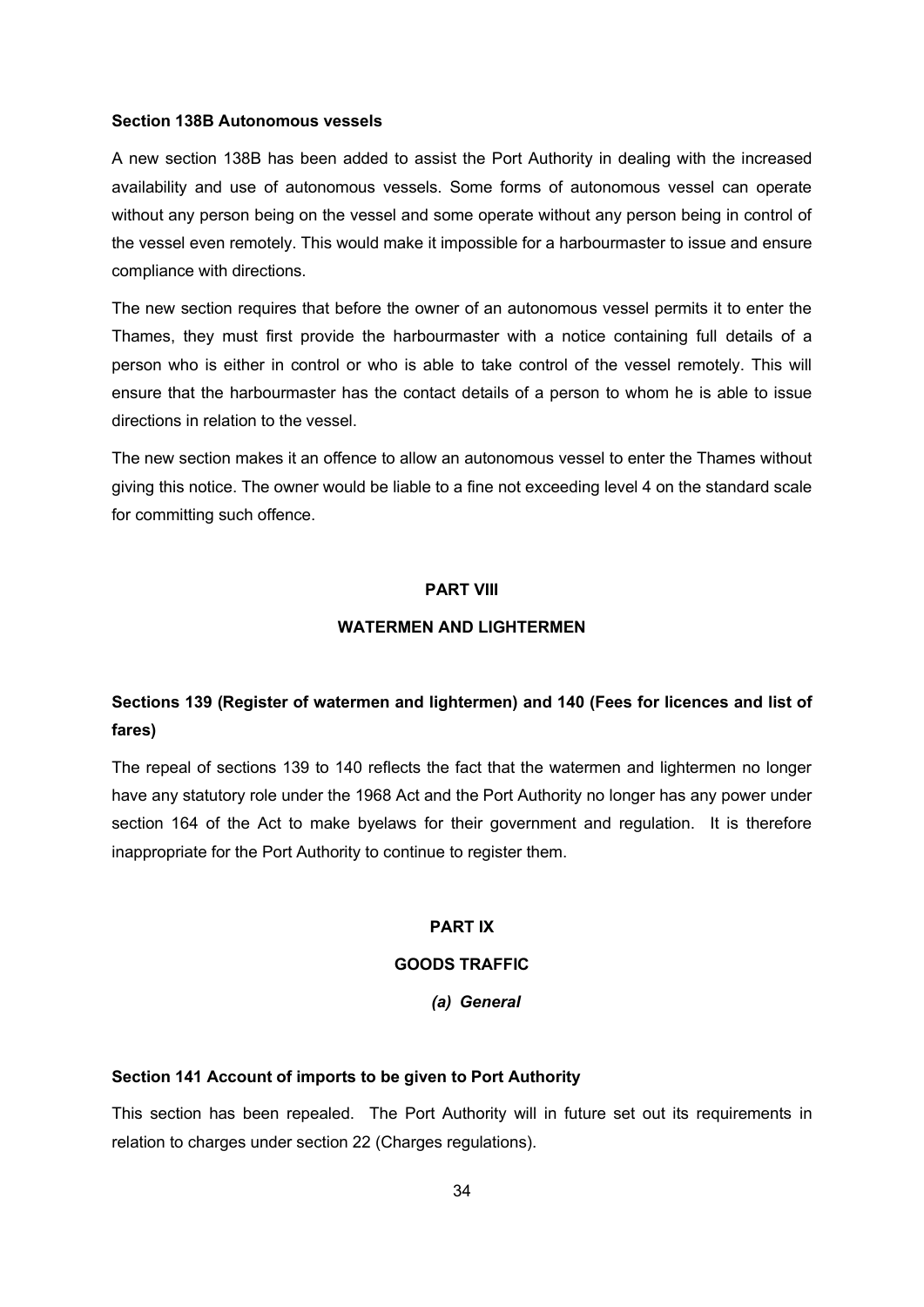#### **Section 142 Power to survey goods**

Section 142 provides for the examination of goods. As the Port Authority no longer has the docks this may now need to take place within the limits which encompasses anywhere on the river. For this reason, the wording "or within the limits" has been added to subparagraphs (a) and (b).

## **Section 145 Customs entry by Port Authority**

Minor amendments have been made to update this section to reflect the modern position of Revenue and Customs.

### **Section 147 Passes for goods**

The reference to the Port Authority's police in this section has been deleted as the Port Authority no longer has a police force.

## **Section 148 Accommodation for customs officers**

This section has been repealed because the Port Authority no longer provides accommodation for customs officers. The only accommodation there may have been immediately before the commencement of the Act which still exists will be in the Port of Tilbury and provided by the Port of Tilbury (London) Limited. With the closure of the upper docks the provision for accommodation on a similar scale to that provided by the Port Authority at the commencement of this Act is no longer possible.

#### **(b) Safety precautions**

## **PART XI**

## **BYELAWS**

## **Section 162 Thames byelaws**

Subsection (1) of this section sets out the purposes for which the Port Authority may make byelaws for the Thames. The reference to "towpaths" in subsection (1)(f) has been deleted because all the towpaths along the Thames have now become public highways, footpaths or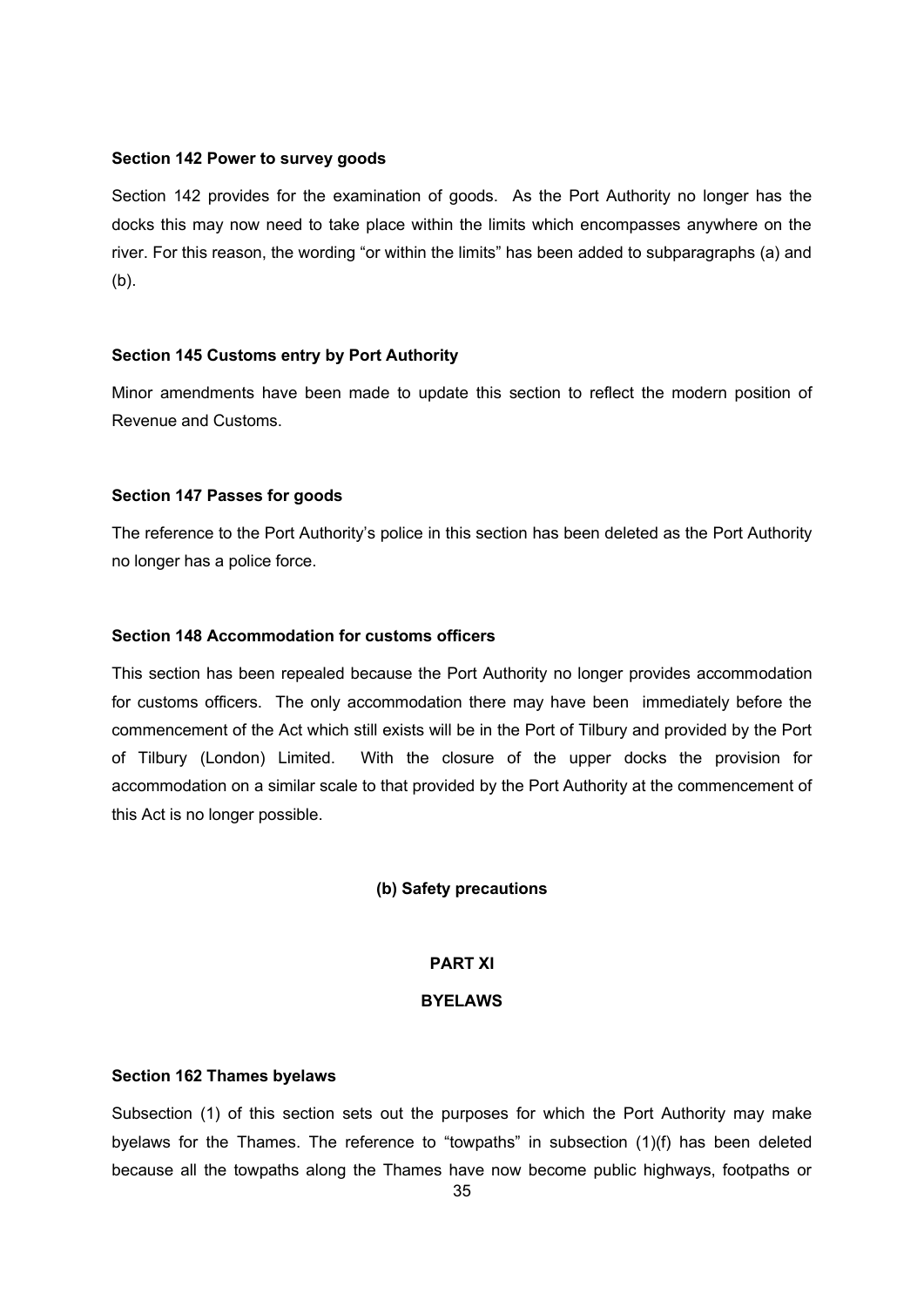byways and the responsibility of the local highway authorities. Subsection (1)(h) has been amended to cover nuisances under or over the Thames as well as in the river. A new subparagraph (m) has been added to allow the Port Authority to make byelaws for the purposes of securing the conservation of the natural beauty of the countryside and of flora, fauna and geological or physiographical features of special interest, which wording is consistent with all harbour authorities' environmental duties as set out in section 48A of the Harbours Act 1964. A new subparagraph (n) has been added to allow the Port Authority to make byelaws to regulate bunkering. Bunkering is carried out in river and has been carried out in the estuary and this subparagraph enables the Port Authority to bring in a byelaw dealing with its safe handling, if thought necessary.

## **Section 167 Fines for breach of byelaws**

Paragraph (d) of section 167 has been amended to raise the fine in relation to a breach of byelaws relating to port premises under section 161 to level 4 on the standard scale and to a daily fine not exceeding £50 to allow for the seriousness of a breach of these byelaws.

#### **Section 168 Confirmation of byelaws**

The purpose of the amendment to subsection (3)(a) of the byelaw confirmation procedure in section 168 is to limit the obligations of the Port Authority in advertising the intention to apply to the Secretary of State for confirmation. It is thought that in comparison to the publication provisions for byelaws made under local government legislation, which only require publication in one or more local newspapers circulating in the areas to which the byelaws are to apply, the current obligations are more onerous. Under the amended section, the Port Authority will have to publish in the London Gazette and in one or more newspapers circulating in the area to which the byelaws apply. In the case of byelaws affecting all of the limits, this will still be an extensive area which will require advertisement in newspapers in the London, Essex and Kent areas.

The Greater London Authority has been added to the list of local authorities to receive a copy of the notice if the byelaws affect Greater London.

The requirement to give notice to every river authority has been replaced with an obligation to give notice to the Environment Agency to reflect the fact that the EA has taken on the powers and duties of the river authorities.

As mentioned above, as the Port Authority has no head office, these words have been replaced with a reference in subsection (3)(c) to "principal office".

Through its website the Port Authority also conveys statutory and other information affecting river users, and it is likely that copies of the byelaws will be available to download without payment or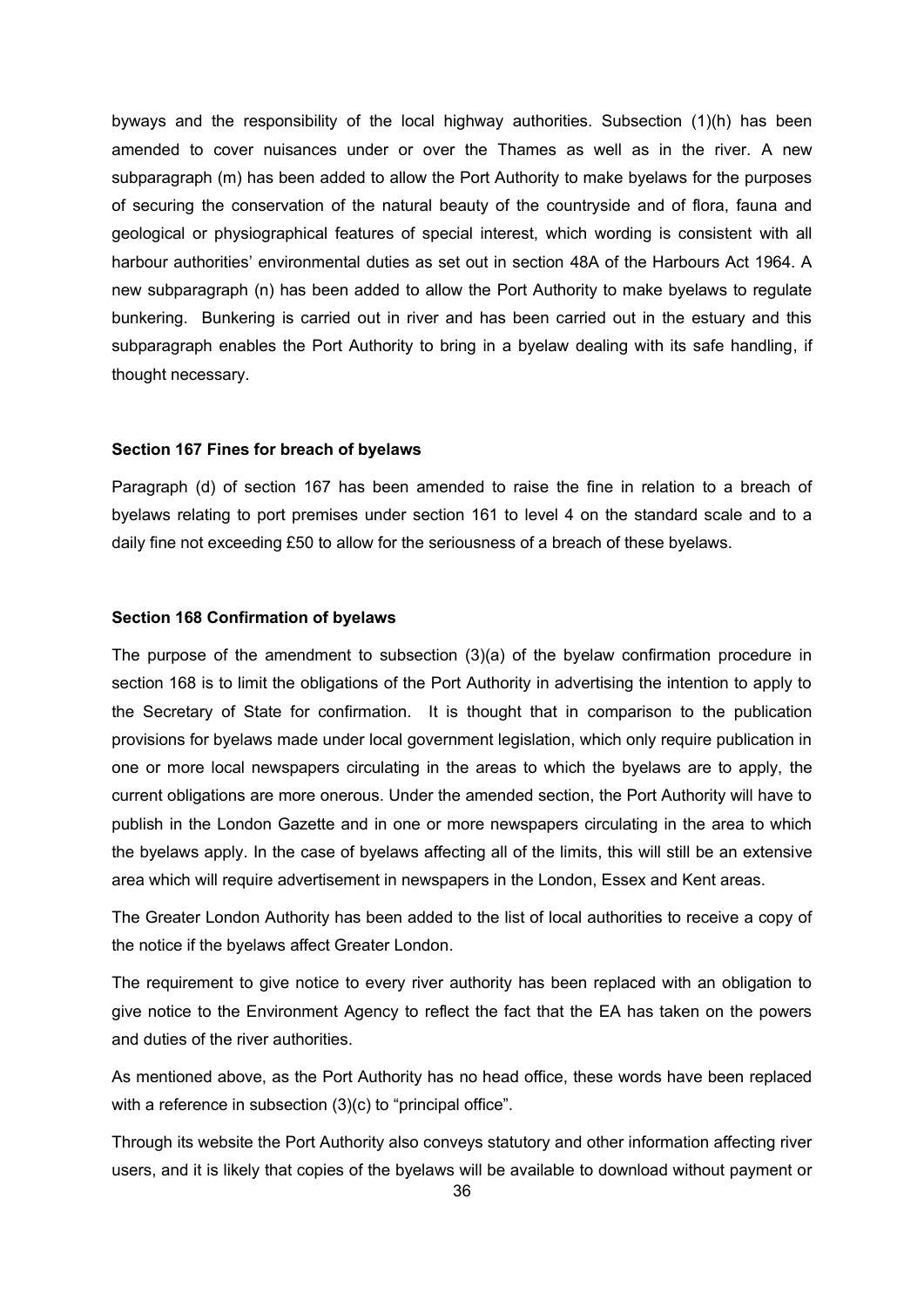charge. The Port Authority may also choose not to charge for hard copies of the byelaws and for this reason the words "if demanded" have been added to the end of subsection (3)(d).

#### **Section 169 Proof of byelaws**

This section has been amended such that copy of the byelaws can be authenticated by the seal of the Port Authority only. It is no longer required to have the signature of the secretary in addition.

### **PART XIII**

## **MISCELLANEOUS PROVISIONS**

*(a) General*

## **Section 175 Application of Town and Country Planning Acts to Port Authority's land**

Section 175 is repealed because it is unclear and appears to be quite unnecessary. It was included in the 1968 Act for historical reasons which no longer apply as The Planning Act 1990 and the General Permitted Development Order now apply to the Port Authority as they do in relation to other harbour authorities. This provision does not help to clarify and only confuses the position. However, the position of the river bed needs clarification and the opportunity has been taken to make clear that it is operational land.

#### **Section 175A Rights of way over licensed works and land of the Port Authority**

A new section 175A is added to address the concern that rights of way may be acquired by long use over licensed works or approaches to them. The effect of such rights being acquired is that the Port Authority could not remove the work if it is abandoned or becomes a danger to navigation or the conservancy. This provision is based on section 57 of the British Transport Commission Act 1949 which prevents such rights being acquired over access to railway stations or depots, or docks of (now) Associated British Ports.

### **Section 175B Adverse possession claims in relation to Thames**

A new section 175B is included to address specifically the position following the recent case of The Port of London Authority v Mendoza [2017] UKUT 0146 (TCC) and to apply to those parts of the Thames owned by the Port Authority the same regime as applies to those parts owned by the Crown, so that paragraph 11 of Schedule 1 to the Limitation Act 1980 (which allows the Crown to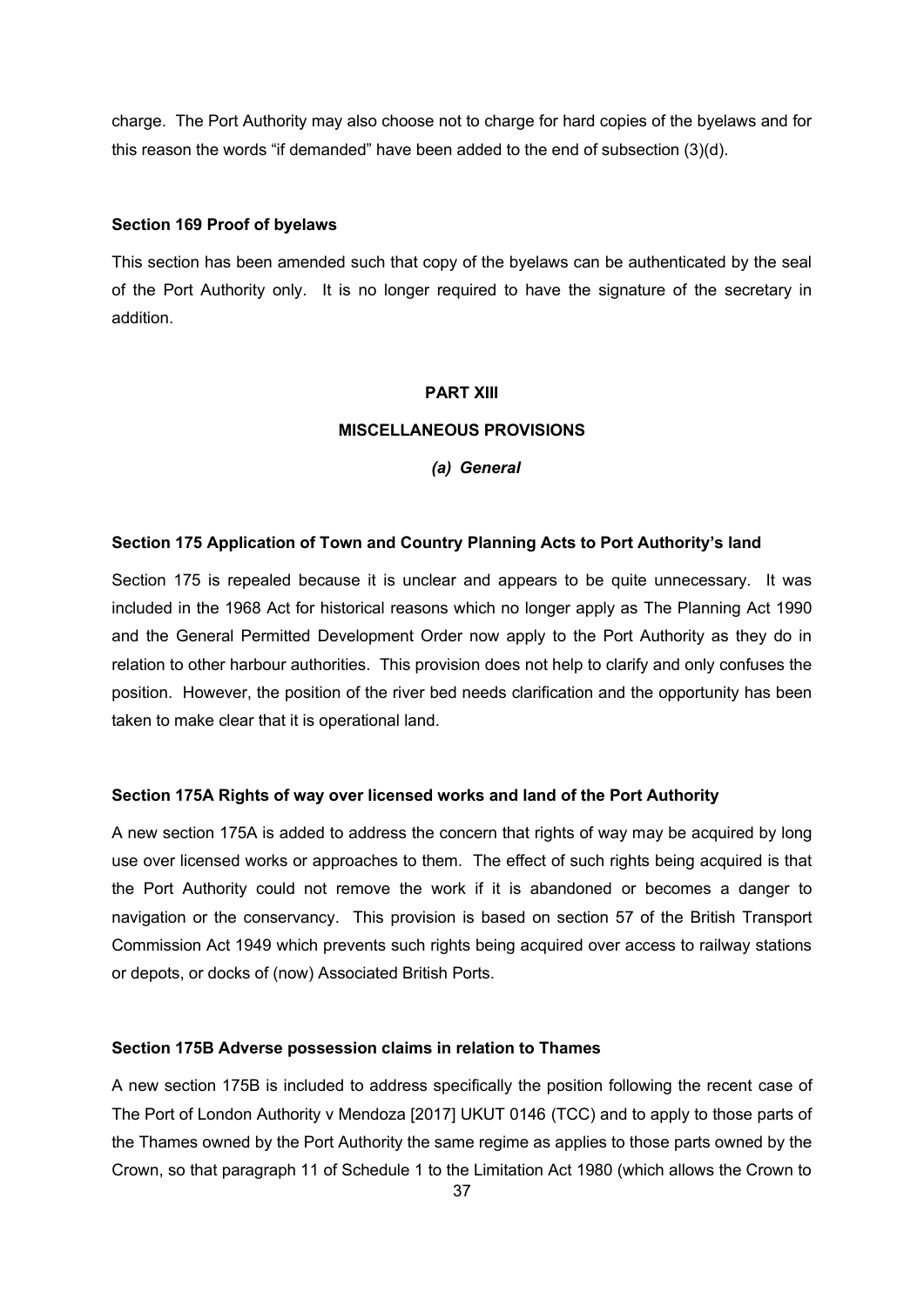recover the foreshore within 60 years of any action accruing) applies. It would seem desirable to apply a standard arrangement to the position relating to adverse possession of land forming the bed of the Thames and the Port Authority therefore seeks to apply the current approach in this matter.

Subsection (2) does make it clear however that this will not apply retrospectively, so that the 60 year limitation on actions to recover the bed of the Thames will not apply to a right of action which has occurred more than 12 years before the date of the Order coming into force.

### **Section 177 Removal of vehicles at port premises**

Section 177 which deals with the removal of vehicles from port premises has been replaced by a new section extending the provisions.

Subsection (1)(a) sets out situations in which the Port Authority may remove a vehicle to a place of safe custody at the owner's risk. A new subsection  $(1)(a)(iii)$  provides for a parking prohibition notice to be left on a vehicle and for that vehicle to be removed after the expiry of a period of 24 hours from when the notice was left on the vehicle. Subsection  $(1)(a)(iv)$  is the former subsection (iii) amended to include situations where the Port Authority considers a vehicle has been left in an unsafe place and situations where it considers the vehicle poses an obstruction or a security risk. A new subsection (1)(b) has been added to allow the Port Authority to remove a vehicle which it considers to have been abandoned on port premises. The problem the Port Authority has encountered is parked vehicles and wrecked vehicles being left on its private accessways particularly to radar sites, which are also used by the emergency services, and on draw docks, which give the public vessel access to the Thames.

Subsection (2) has been amended to make reference to the person responsible for the vehicle rather than the registered owner. A definition of 'person responsible' is then added as a new subsection (3). This definition is based on one previously used in the Cowes Harbour Revision Order 2012. The amendments made to subsection (4) are also based on wording included in the Cowes HRO, as is the new subsection (6) which requires notices to be displayed at entrances to parking places.

A new subsection (5) has been added to deal with a situation where the Port Authority considers that the vehicle is in such a condition that it ought to be destroyed. The Port Authority is then required to notify the keeper of the vehicle that if it is not collected then they propose to destroy it and the keeper will be responsible for the expenses of destruction.

New sections (7) and (8) have been added and are based on section 4 of the Refuse Disposal (Amenity) Act 1978. They give the Port Authority the power to dispose of vehicles removed under this section, including power to provide plant and apparatus for doing so. The new subsection (9)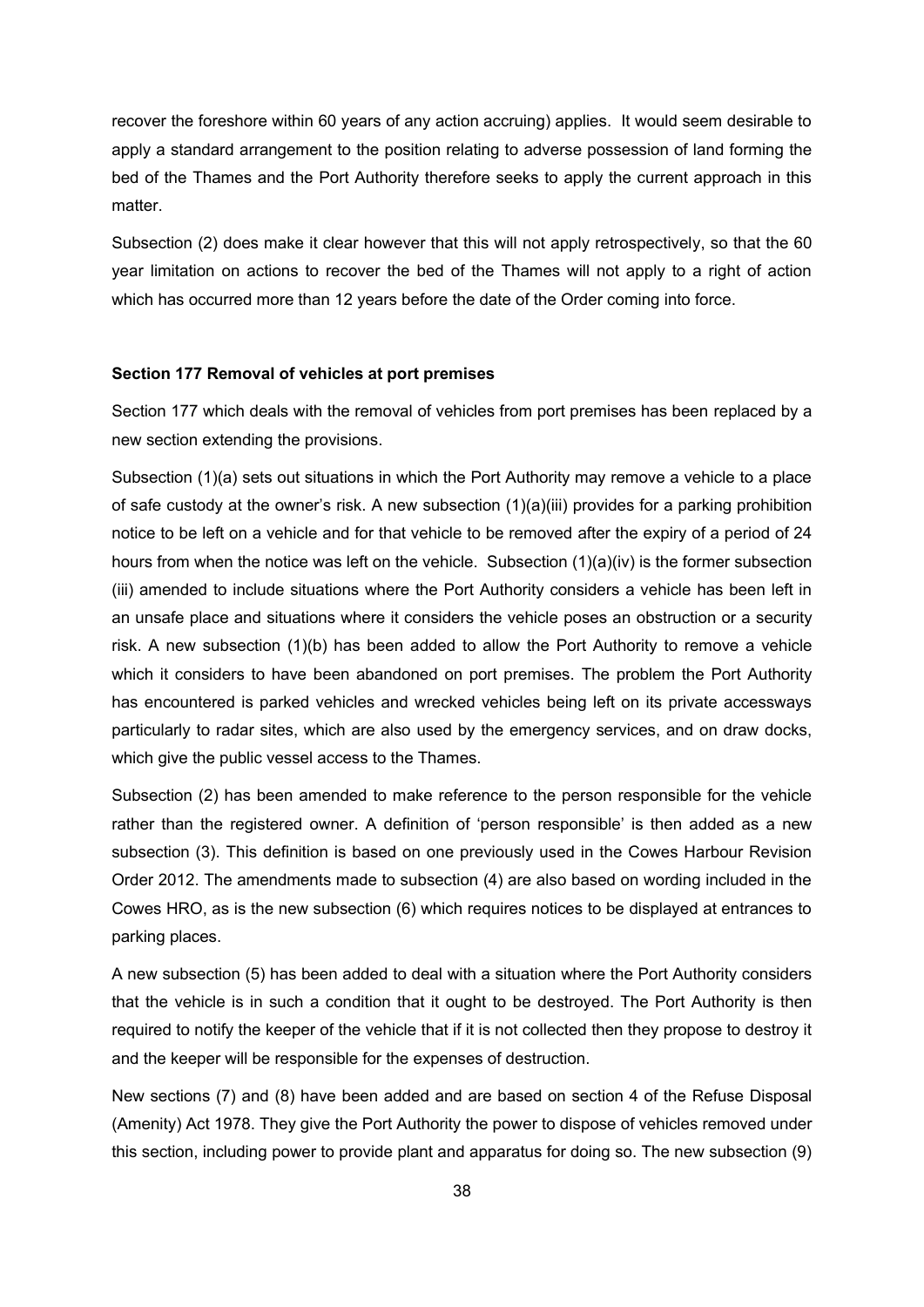clarifies that the costs recoverable by the Port Authority include the costs of employing contractors, the removal and storage of the vehicle and the expenses of disposal. The new subsections (10) and (11) are also based on section 4 of the Refuse Disposal (Amenity) Act 1978 and deal with situations in which the keeper of the vehicle claims the vehicle.

New subsection (12) again is based on the Cowes Harbour Revision Order and defines references to the keeper of the vehicle.

Finally, a new subsection 13 introduces a definition of 'vehicle' for this section only. It is defined by reference to s.99 of the Road Traffic Regulation Act 1984.

#### **Section 179 Millwall docks: exemption from London Building Acts**

This section is to be repealed as it relates solely to the Port Authority's buildings in the docks which have now all been sold.

### **Section 180 Obligations as to bridges, lights, roads, etc.**

As regards section 180 and Schedule 7, which relate to obligations on the Port Authority regarding bridges, lights and roads, these are to be repealed. Many of the relevant obligations have now been released, but all the remainder relate to docks and land which the Port Authority has disposed of and no longer has an interest in. It no longer has the necessary rights to comply with the various obligations set out in Schedule 7 and the ownership and responsibility for the works has passed to its successors in title to the land. The sale was by transfer not a vesting order.

### **Section 181 Access for government officers**

As elsewhere, references to the Board of Trade have been updated to refer to the Minister (defined as the Secretary of State for Transport). The section has also been amended to update it with a reference to the Revenue and Customs.

#### **Section 183 Authentication of Port Authority's documents**

Subsection (1) has been amended to make it clear that a permission under the new Part V regime is covered by these provisions regarding authentication of documents. It is also amended to extend the scope of who is entitled to authenticate the Port Authority's documents to cover an officer authorised by the Port Authority and not just the secretary.

The reference in (2) to the management of the business at a dock has been deleted as the Port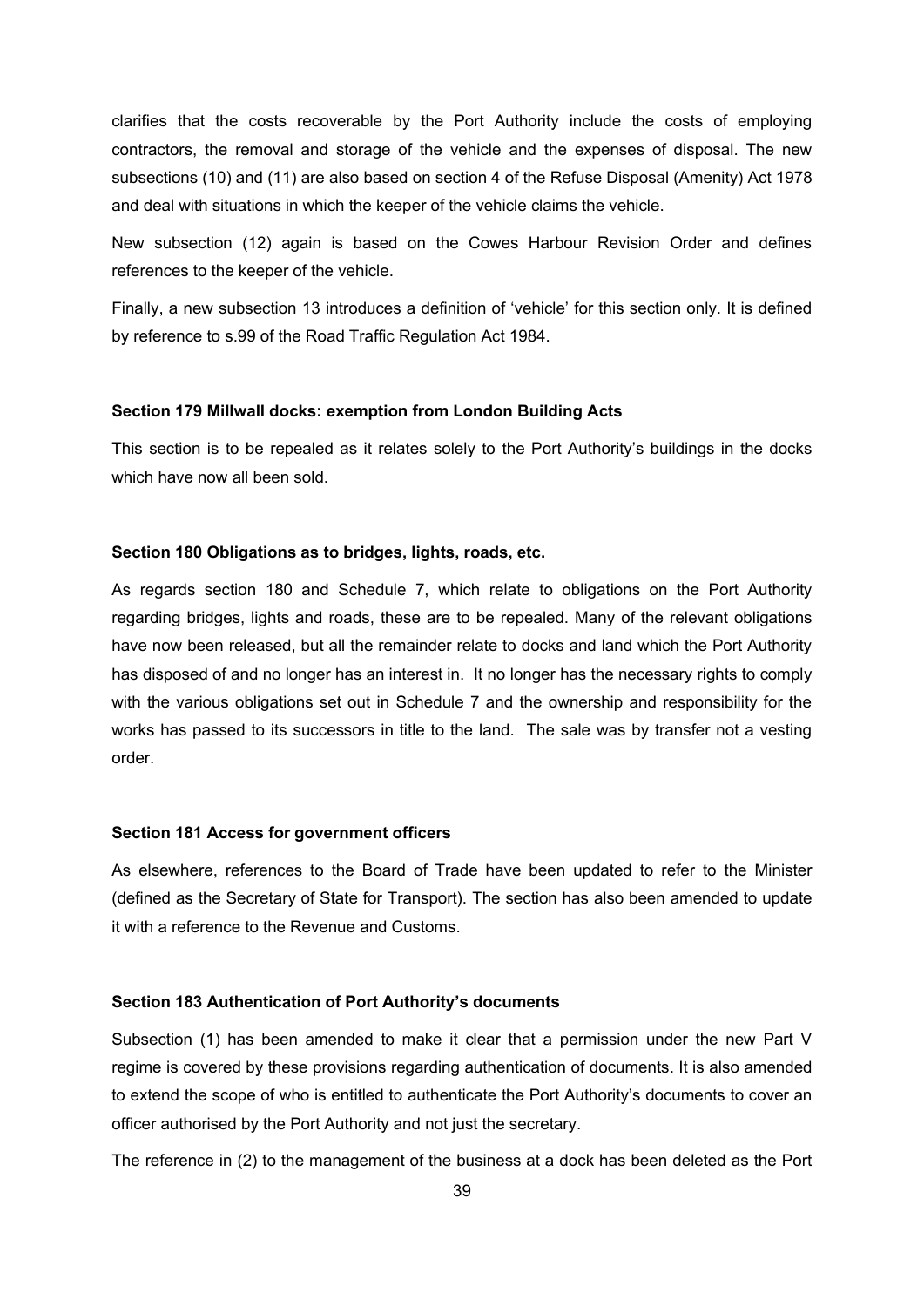Authority has ceased to own any docks.

## **Section 184 Service of documents**

This has been widened to allow for electronic communication. Additionally, subsections (1)(b) and (3)(b) have been updated to cover Limited Liability Partnerships.

### **Section 185 Port Authority's publications**

As mentioned above, as the Port Authority has no head office, the references in paragraphs (a) and (b) of section 185 have been replaced with references to "principal office".

This section, which relates to any obligations the Port Authority has to publish a document, has been amended so that it provides for electronic publication. As in the case of the Port Authority's byelaws, it may choose not to charge for hard copies of its publications (especially as copies are available free of charge on the Port Authority website) and for this reason the words "if demanded" have been added to the end of paragraph (b).

### **Section 186 Crown Rights**

The reference to the Port of London (Consolidation) Act 1920 has been replaced with a reference to land in which there is an interesting belonging to a government department (or in trust by Her Majesty for a government department; Her Majesty in right of the Crown or in right of the Duchy of Lancaster or the Duchy of Cornwall and so held since 1856. The reference to an existing interest of a government department makes it easier to identify what land this provision relates to.

# **Section 187 Certain powers not exercisable in Medway approach area and areas off Southend-on-Sea and Sheerness**

In subsection (1)(a), a new proviso has been added to clarify that the restriction set out in the first column of Schedule 8 in relation to laying down moorings does not apply when the Port Authority is laying them in the carrying out of the functions as a local lighthouse authority. This is to ensure that the Port Authority is able to discharge the responsibilities as a local lighthouse authority which were conferred on it by the Merchant Shipping Act 1995 and to comply with directions given by the general lighthouse authority under section 199 (Control of local lighthouse authorities),

The reference in (1)(b) to Southend Corporation has been changed to Southend-on-Sea Borough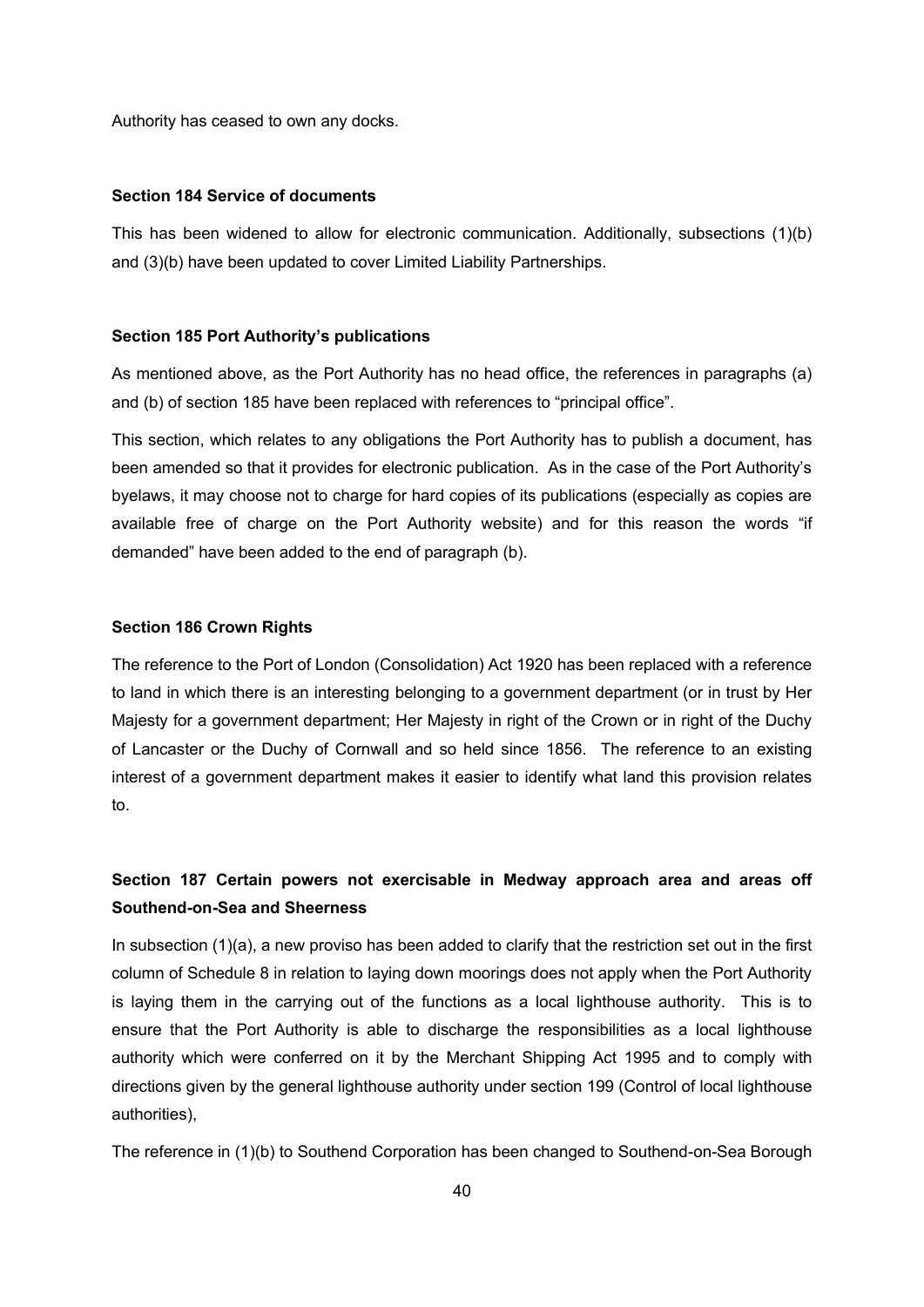Council. The Urban district council of Sheerness is now part of Swale Borough Council. The reference in subsection (1)(b) to the area described in paragraph 2(b) in the second column of Schedule 8 has been removed because that paragraph has been repealed in the Schedule. That repeal is explained in the section of this note on Schedule 8.

Subsection (2) is repealed because it repealed section 47 of the Southend-on-Sea Corporation Act 1947 and this repeal has now had effect meaning this provision is spent.

### **Section 189 Saving for the East London railway tunnel**

The reference to the London Transport Board has been deleted because the tunnel is now vested in Rail for London Limited. There is no need to name the current owner in order to identify the tunnel to which this section relates. The heading of the section has been updated to reflect this.

Subsection (3) is repealed because the Port Authority no longer owns the Eastern and London Docks.

#### **Section 192 Saving for rights, etc, of Temples**

The reference to Part VI (Prevention of pollution) which has been repealed is deleted.

## **Section 193 For protection of the Essex County Council**

Subsection (2) has been repealed because it is redundant as it refers to section 46 (Refuse dumps) of the Essex County Council (Canvey Island Approaches, etc.) Act 1967 which has been repealed.

In subsection (4) there are several minor amendments consequential on the amendments made in Part V of the Act.

#### **Section 195 For protection of Statutory undertakers**

This section contains protective provisions for the benefit of statutory undertakers.

There are several minor amendments consequential on the amendments made in Part V of the Act.

Subsection (3)(a) has been amended to allow the Port Authority to extend the circumstances in which it can give directions to statutory undertakers regarding the construction, alteration, replacement or renewal of their apparatus to include directions for the conservancy of the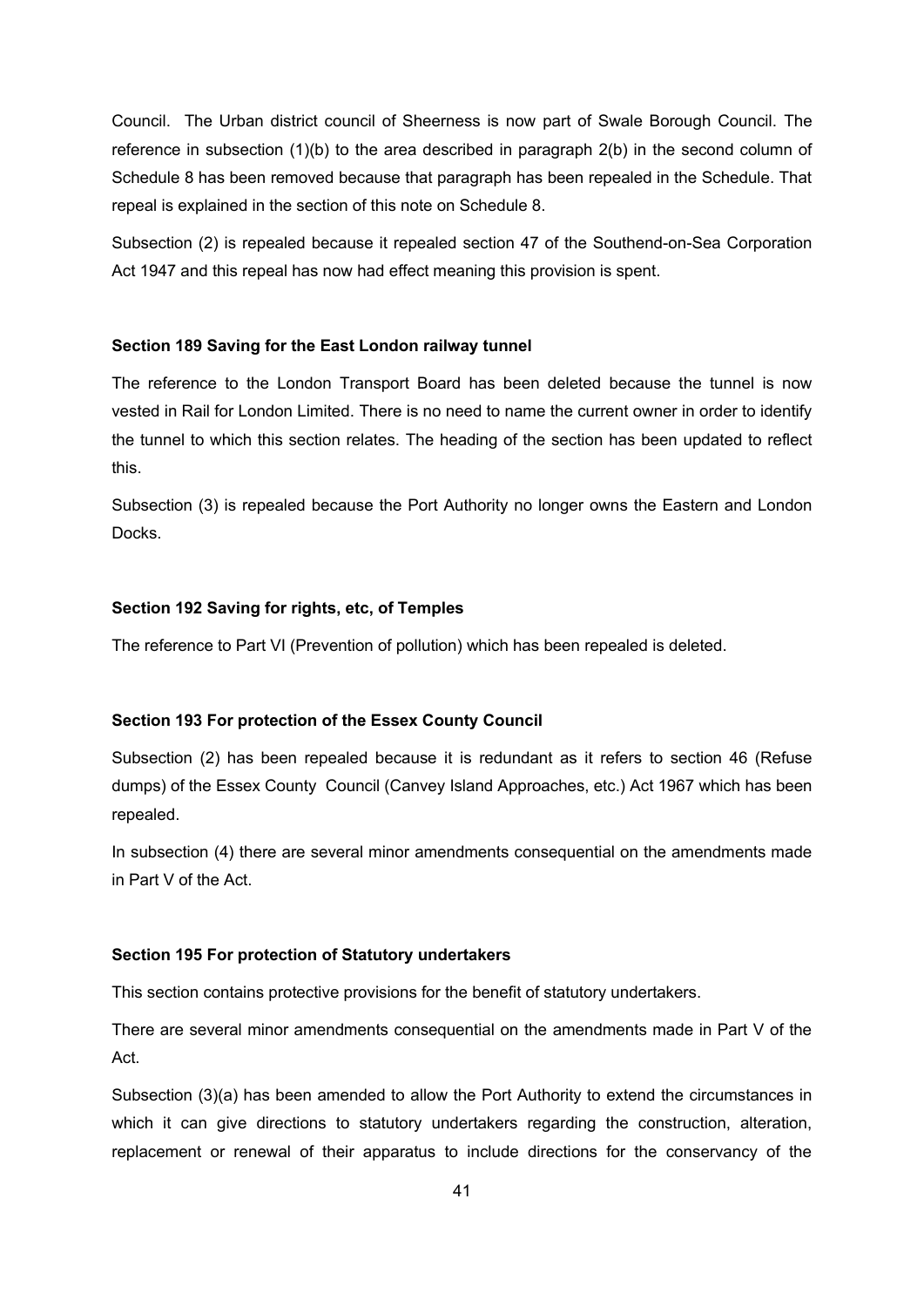Thames or to enable the construction of works in the Thames. Unlike the Water Industry Act 1991 the Electricity Act 1989 does not include a saving for harbour authorities in relation to the exercise of the undertaker's powers and the Port Authority needs to ensure that unfettered use of statutory undertakers' powers does not prevent appropriate river development.

The new paragraph 4A spells out that in addition to directions given under subsection (3)(a), the Port Authority may also require apparatus which has been constructed, placed, altered, renewed, maintained or retained under subsection 3(a) to be relocated. As this is to be at the expense of the Port Authority, it is a power that the Port Authority are likely to use carefully.

## **Section 196 Application of Merchant Shipping Act 1894 to local lights**

The Port Authority is now a local lighthouse authority under the Merchant Shipping Act 1995 so this section is redundant and is to be repealed.

### **Section 197 For protection of the Metropolitan Water Board**

This section contains protections for the benefit of the Metropolitan Water Board (and its successors). There are several minor amendments consequential on the amendments made in Part V of the Act.

There is an added requirement for any body to which the exemption from the Port Authority's permitting regime in this section applies to give six weeks' notice to the Port Authority of its intention to carry out works. This is to enable the Port Authority to assess the proposals and make any necessary plans to abate any nuisance or mitigate any interference with the navigation or conservancy arising from the works and their subsequent use.

## **(b) Offences**

#### **Section 199 Traffic offences on dock road**

This section has been repealed because the Port Authority no longer has any dock roads. Although the Port Authority does still operate a wharf, it is considered that these detailed provisions are disproportionate for such a small area.

### **Section 200 Prohibition on pollution, etc, of Thames and docks**

Section 200, which gives the Port Authority powers in relation to pollution, is extended by the insertion into subsection (1) of wording to include the passing of liquids and other poisonous,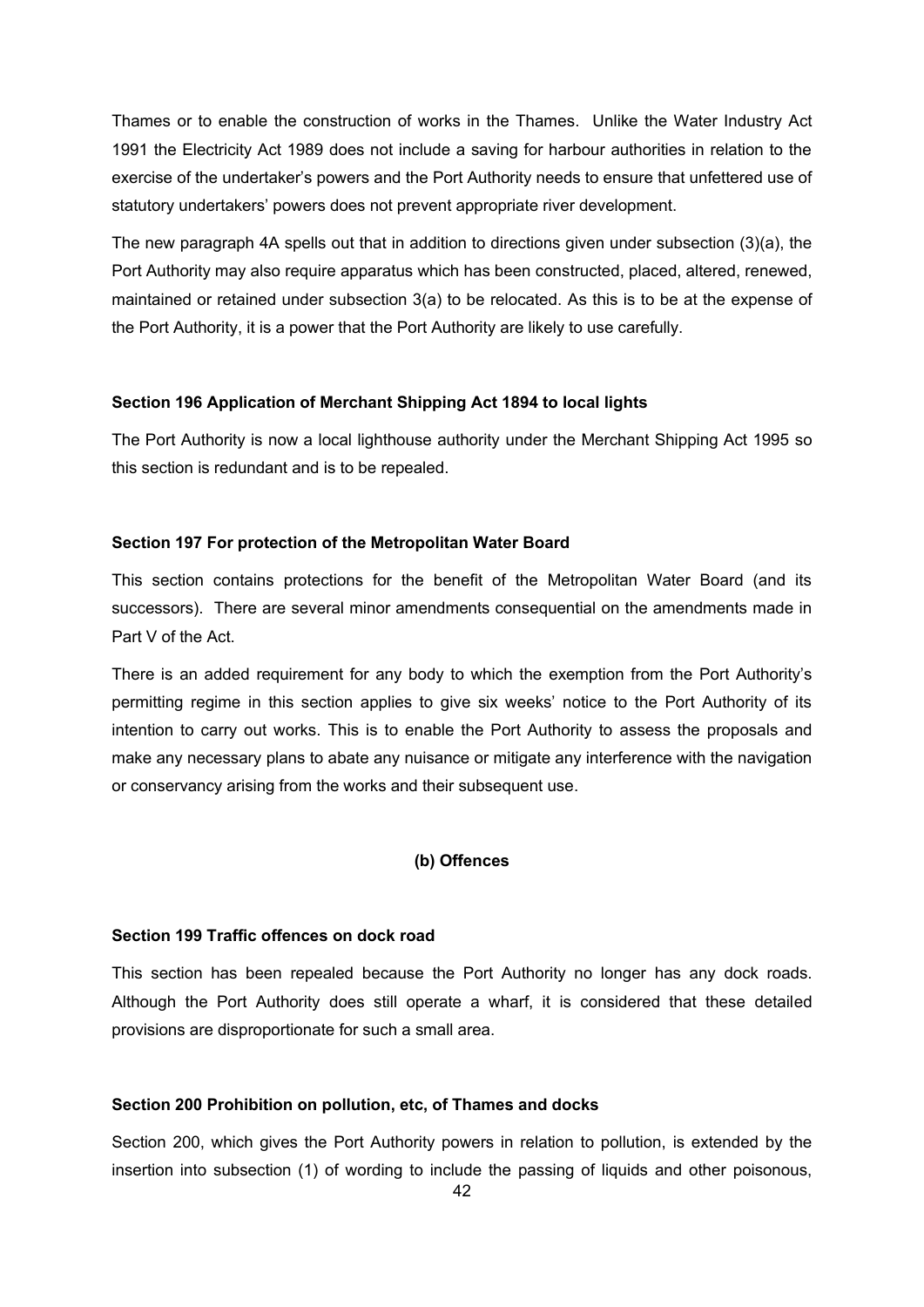noxious or waste matter into the river within the offence created. This is in line with other harbour authority powers such as section 25 of the Harwich Harbour Act 1974. The wording also now clarifies that solid matter does include matters in suspension.

Subsection (5) is extended to include provisions to allow the Port Authority to recover as a debt the costs of removal and remediation or mitigation of damage or pollution caused from the person committing the offence, in line with the principle that 'the polluter pays'. The wording of subsection (5) also makes clear that the pollution might not be directly caused and could result from a chain reaction.

## **Section 202 Obstructing bridges**

This section has been amended slightly to reflect the fact that although the Port Authority does not currently own any such bridges, there are bridges over creeks. The reference to "within the limits" ensures that these are covered by the section.

### **Section 204 Offence of bribery, etc**

This section is to be repealed as the Port Authority is now subject to the Bribery Act 2010.

### **(c) Legal proceedings**

## **Section 205 Institution and defence of proceedings**

Section 205 gives details about the institution and defence of proceedings by the Port Authority. A reference to the secretary of the Port Authority has been added to subsection (2) so that it is consistent with subsection (1).

#### **Section 207 Jurisdiction of justices**

Subsection (1)(c) has been amended so that the distance is given in metric.

### **PART XIV**

## **SUPPLEMENTARY**

## **Section 209 Saving for section 68 of the Port of London (Consolidation) Act 1920**

This is a saving which is to be repealed along with Schedule 10. It relates to the free water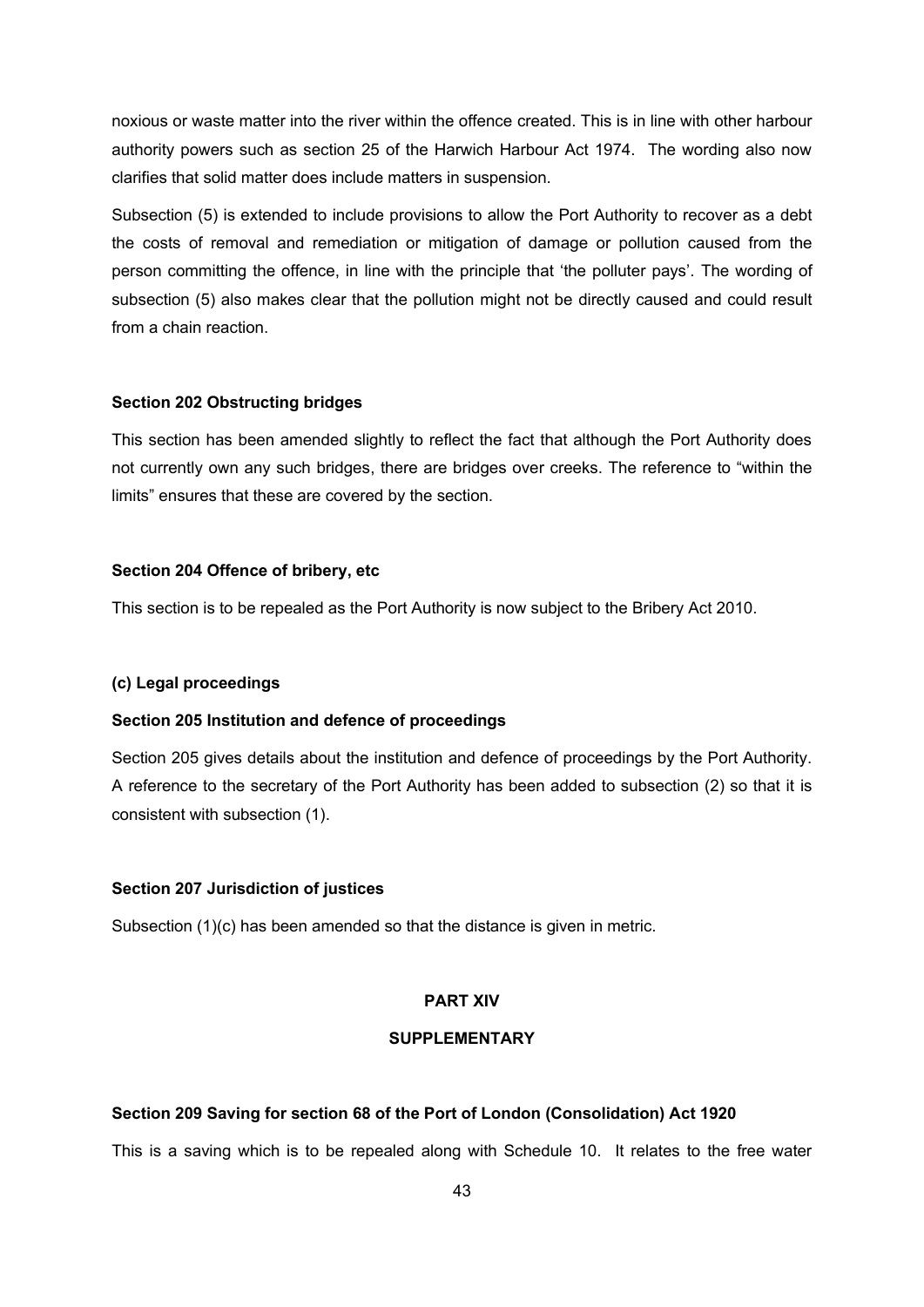clause within the docks and the docks no long belong to the Port Authority. For this reason, the Port Authority no longer charges rates in relation to the use of docks, thus making this exemption redundant.

### **Section 210A Further amendment of the Port of London and Midland Railway Act 1922**

This new section relates to the jetty, or landing stage, constructed under the Port of London and Midland Railway Act 1922. The jetty was split into two parts with part owned by the Port Authority and part by the Railway Company. The Port Authority's part was transferred to the Port of Tilbury, which now also owns and operates the part previously owned by the Railway Company.

This new section provides for the further amendment of the Port of London and Midland Railway Act 1922. Subsections (1) and (2) ensure that it is the Port Authority, rather than any other body, which has the benefit of and power to enforce the navigation protective provisions in the 1922 Act set out in subsection (2).

Subsections (3) and (4) ensure that the sections set out in subsection (3) apply to any person owning, operating or occupying the Company's part of the landing stage, not merely a statutory successor to the Railway Company. The introduction of this protection for the Port Authority relates to concerns the Authority has about potential future use of the landing stage.

Subsection (5) makes clear that the provisions of the London and Midland Railway Act 1922 do not operate to remove the requirement to obtain a works permission under Part V of this Act if the Company's portion of the landing stage ceases to be used primarily for ferry services between Tilbury and Gravesend, the original use for which the work was authorised.

#### **Section 215 Inquiries by the Minister**

As elsewhere, this section has been amended to update references to the Board of Trade to the references to the Minster defined as the Secretary of State for Transport.

### **SCHEDULES**

## **SCHEDULE 1**

## **DESCRIPTION OF PORT LIMITS**

The definitions of "the landward limit" and "the seaward limit" have been updated with values of latitude and longitude for greater certainty in determining the limits. Additionally, paragraphs 1 and 2 have been amended to extend limits described up to mean high water springs level. This extension relates to the limits of jurisdiction only, not the property rights in the land. The change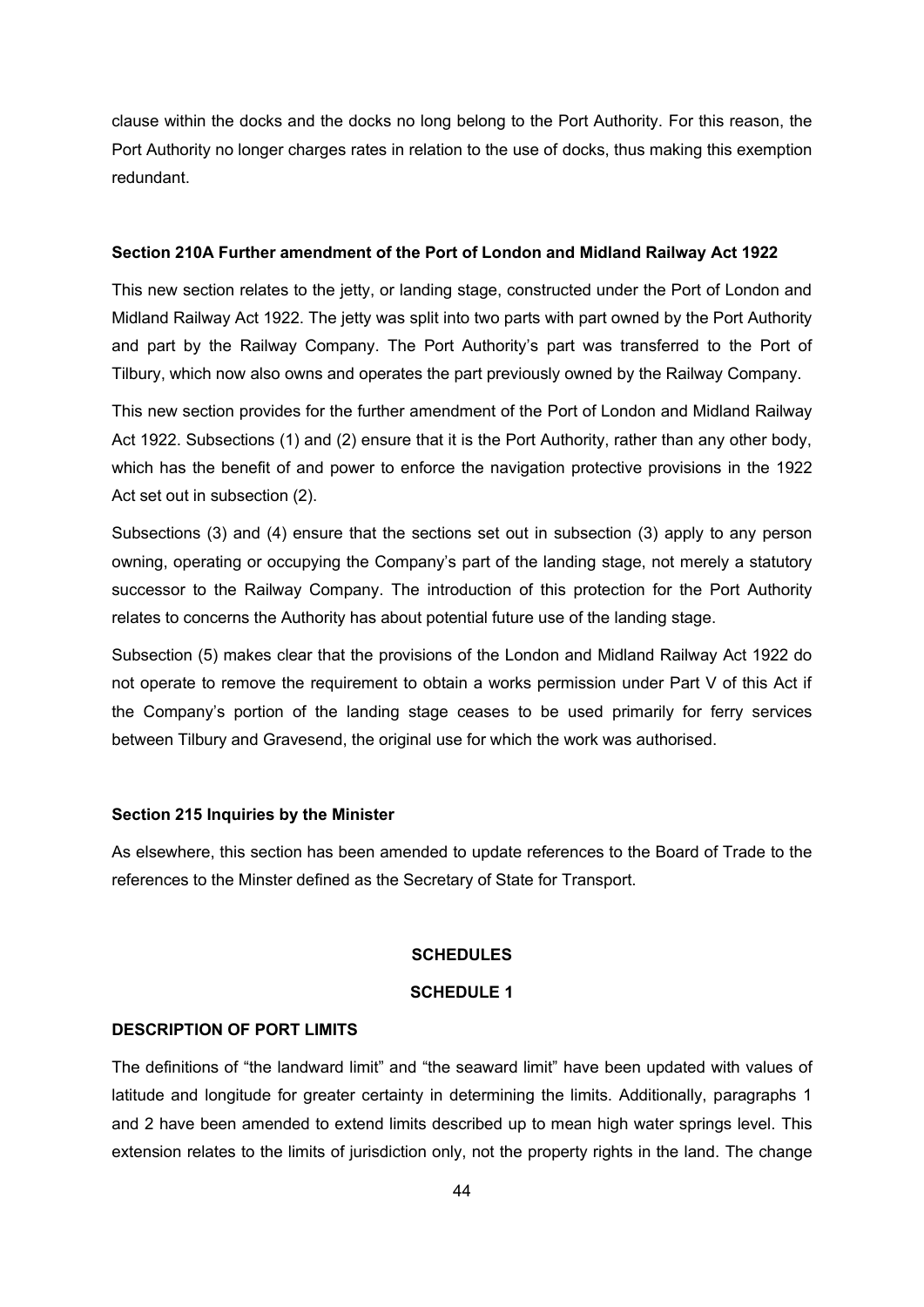will bring the limits in line with the marine licencing area of jurisdiction which would remove the potentially difficult situation of a slightly different area being relevant for works permissions and for marine licences. Additionally, the Port Authority considers it desirable that all areas which could be at any stage covered by water should be subject to their regulation. Additionally, the definition of 'the former seaward limit' has been moved from here to section 2 to reflect the fact that it is not the current Port limit as is being described in that Schedule.

In paragraph 2 of Schedule 1 to the Act, in the description of the port limits the insertion of the words "(whether or not belonging to or administered by the Port Authority)" is intended to make clear that the docks on the Thames are still included within the Port Authority's limits even though they are no longer owned by the Port Authority for the purposes of various enforcement powers under the Act, such as the power to enter on to vessels under section 38 to assess charges and for the purposes set out in section 137.

Paragraph 2 has been amended to clarify what is included in the Port Authority's limits. The positions regarding the tidal River Brent and Chelsea Creek have been clarified. A number of docks, piers and jetties which have been demolished or are no longer accessible from the Thames have been removed from the limits to reflect the current position.

In keeping with general practice, the distance has been updated to metric.

Transitional provisions have been included in the Order to avoid the need for owners of existing works which will now be within the port limits to apply for a works permission. The holder of a works licence for an existing work which is partially located in the added area is not required to apply for a new works permission in relation to that part of the work. Similarly, the owner of an existing work located wholly in or landward of the added area is not required to apply for a works permission.

#### **SCHEDULE 2**

### **PART I**

#### **Provisions relating to members of the Port Authority**

Paragraph 2(1) has been amended so that although the provision states that the appointment is to be for three years, its starting date is no longer defined and it will be subject to the provisions of sub-paragraph (12) which deals with a casual vacancy.

The requirements in paragraph 4 have been widened so that they are no longer limited to the list shown. As well as wide experience, special knowledge or ability appropriate to the requirements of the Port Authority's statutory functions will be required.

Paragraph 6(1) has been amended to deal with the potential situation in which an officer of the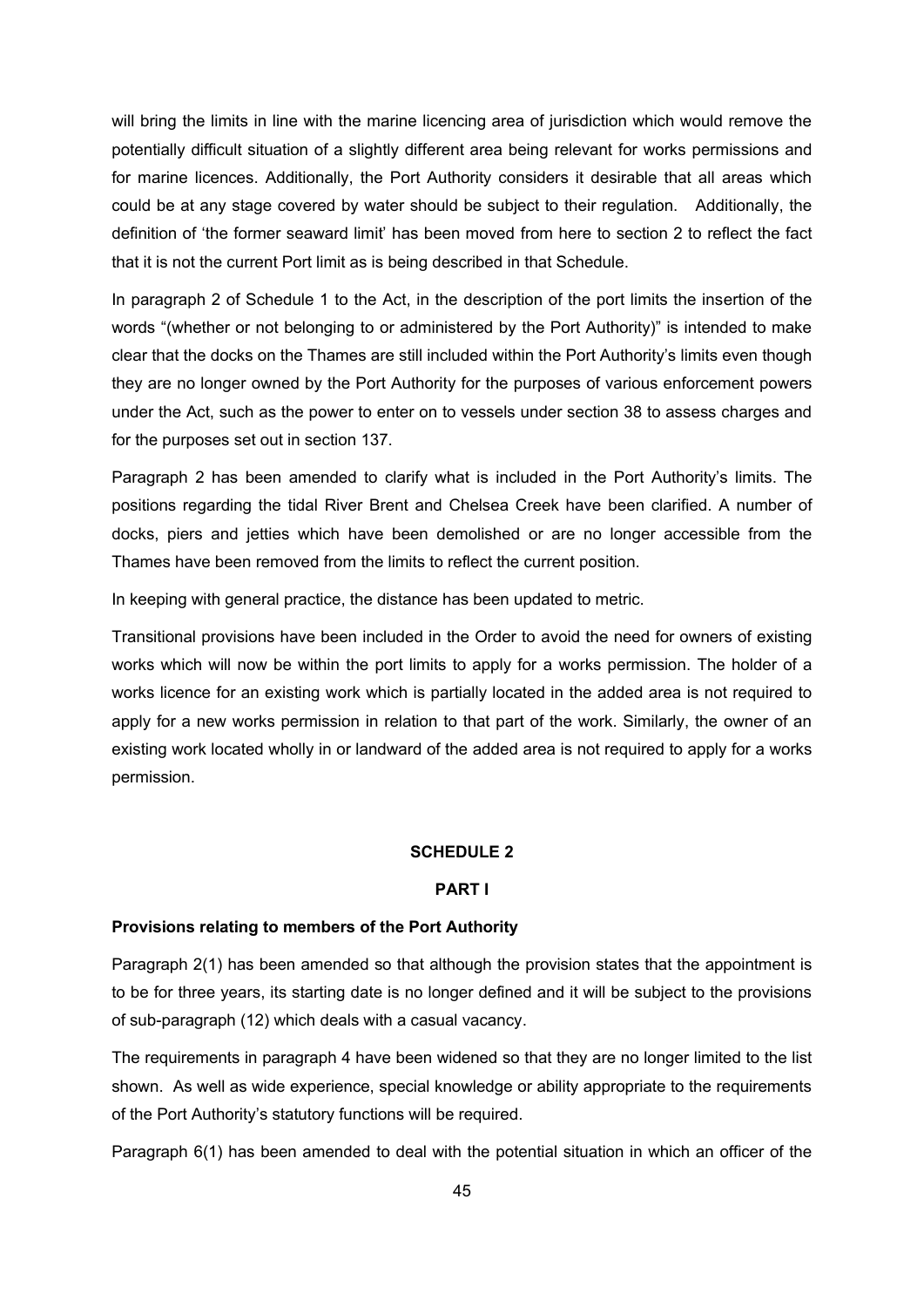Port Authority might change his or her role and should no longer be sitting on the Board. The words "or ceases to hold the executive position held by him at the time of his appointment" has been inserted to clarify that a member will cease to be a member of the Board at the time that they cease to hold the executive positions that they held when they were appointed.

A new paragraph 8(3) has been added. It addresses the situation in which the Secretary of State chooses to appoint as chairman a member that the Port Authority had previously appointed to the Board. In this situation the member will no longer be treated as having been appointed as a member by the Port Authority. The effect of this is that his appointment does not reduce the number of members that the Port Authority can appoint which is already limited to three under paragraph 1B of the Schedule.

At paragraph 11 additions have been made to the list of reasons for declaring a termination and vacancy. Additionally, provision has been made for suspension which might arise if an accusation is made but not proven, or a member is sick.

Paragraph 12 has been amended to ensure consistency with paragraph 11.

## **Part II**

#### **PROCEEDINGS**

Paragraph 2 has been amended to confirm that, among other situations, the validity of the proceedings of the Port Authority is not to be affected by the fact that any member was disqualified from acting on grounds of interest or had ceased to hold office. This provision is contained in the legislation of other harbour authorities.

A new paragraph 3A has been added widening the way Board and committee meetings may be conducted and votes taken, to include members who are only present through electronic means.

A new paragraph 4A has been inserted to enable delegations by sub-committees to a subcommittee or an officer, other than those which under the Harbours Act 1964 it is not possible to delegate.

A new provision paragraph 5A has been added confirming that the validity of committee proceedings are not affected by any vacancy among the members of the committee or any defect in the appointment of a member or a member taking part being disqualified from acting.

There are minor amendments to paragraph 6 to clarify that it also applies to sub-committees.

A new paragraph 6A has been added to state that the regulation of the Port Authority is to be in such manner as the Port Authority decides.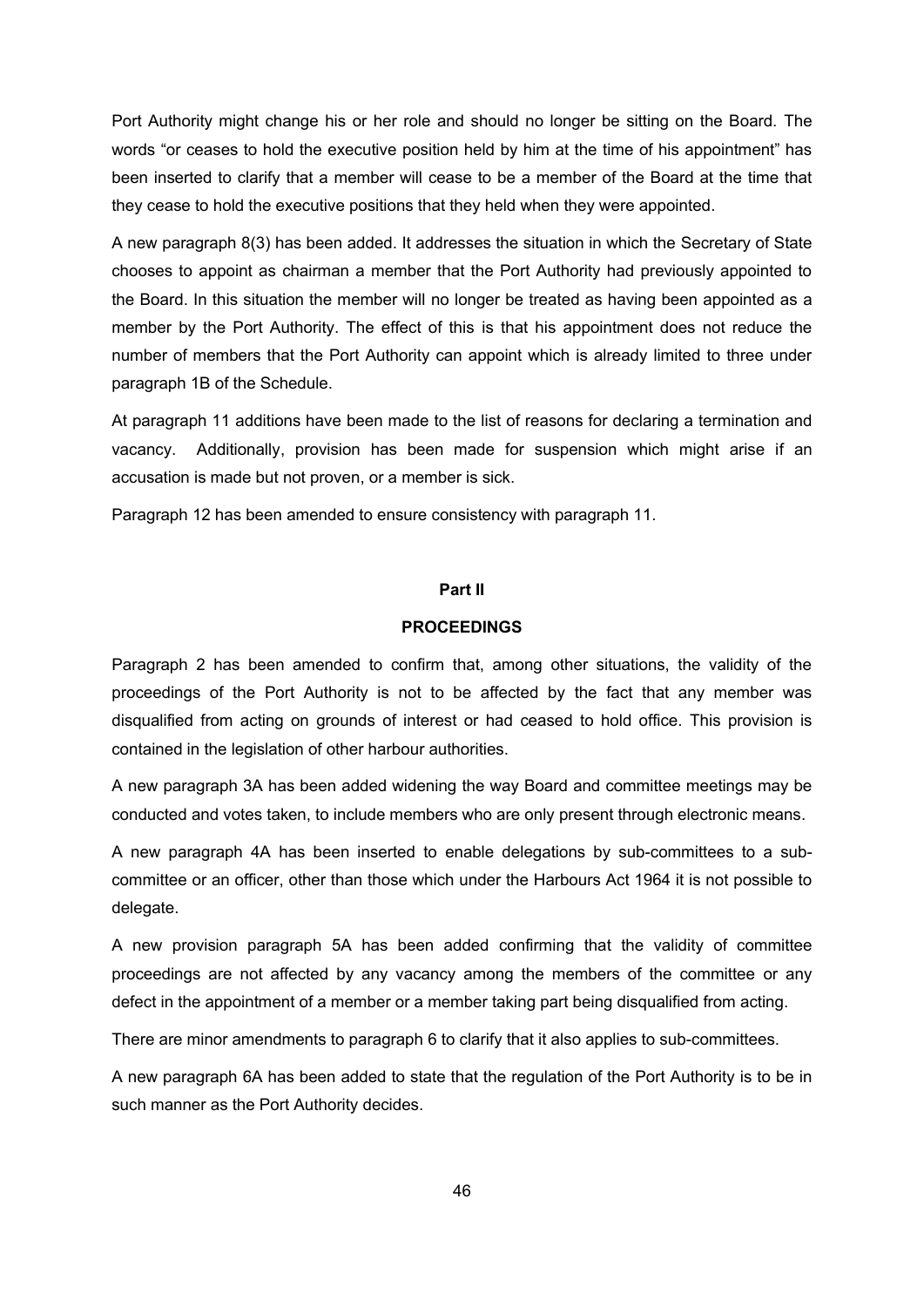### **Schedule 4**

#### **Licensing Appeals to the Minister**

Schedule 4 has been entirely replaced with a new appeals procedure to cover appeals to the Minister made under sections 11, 69 and 126. The new procedure is based on provisions that have been included elsewhere in legislation, for example in the High Speed (London – West Midlands) Act 2017. The process is a written representations procedure with notices or representations to be served electronically unless it is agreed that postal service is permissible.

#### **Schedule 7**

#### **Maintenance Operation and Lighting of Bridges, Footways and other works**

The repeal of Schedule 7 alongside section 180 is included in the explanation of that section.

## **Schedule 8**

Paragraph (1)(c) in column 2 has been updated to reflect the fact that the urban district of Sheerness is now part of the district of Swale.

Paragraph (2) of this Schedule which disapplies the powers of the Port Authority to regulate the Port with the Medway Approach area and off Southend-on-Sea and Sheerness has been repealed. This is because it is inconsistent with the responsibilities which the Port Authority has as a local lighthouse authority under the Merchant Shipping Act 1995, as explained in relation to Section 187

## **Schedule 10**

The repeal of Schedule 10, alongside section 209 is included in the explanation of that section.

#### **SCHEDULE 11**

#### **Transitional provisions**

As elsewhere, the reference to the Board of Trade in paragraph (i) has been updated to refer to the Minister (defined as the Secretary of State for Transport). Subsection (k) has a minor amendment consequential on the updating of the property licence and works permission regime as explained under Part V of this note.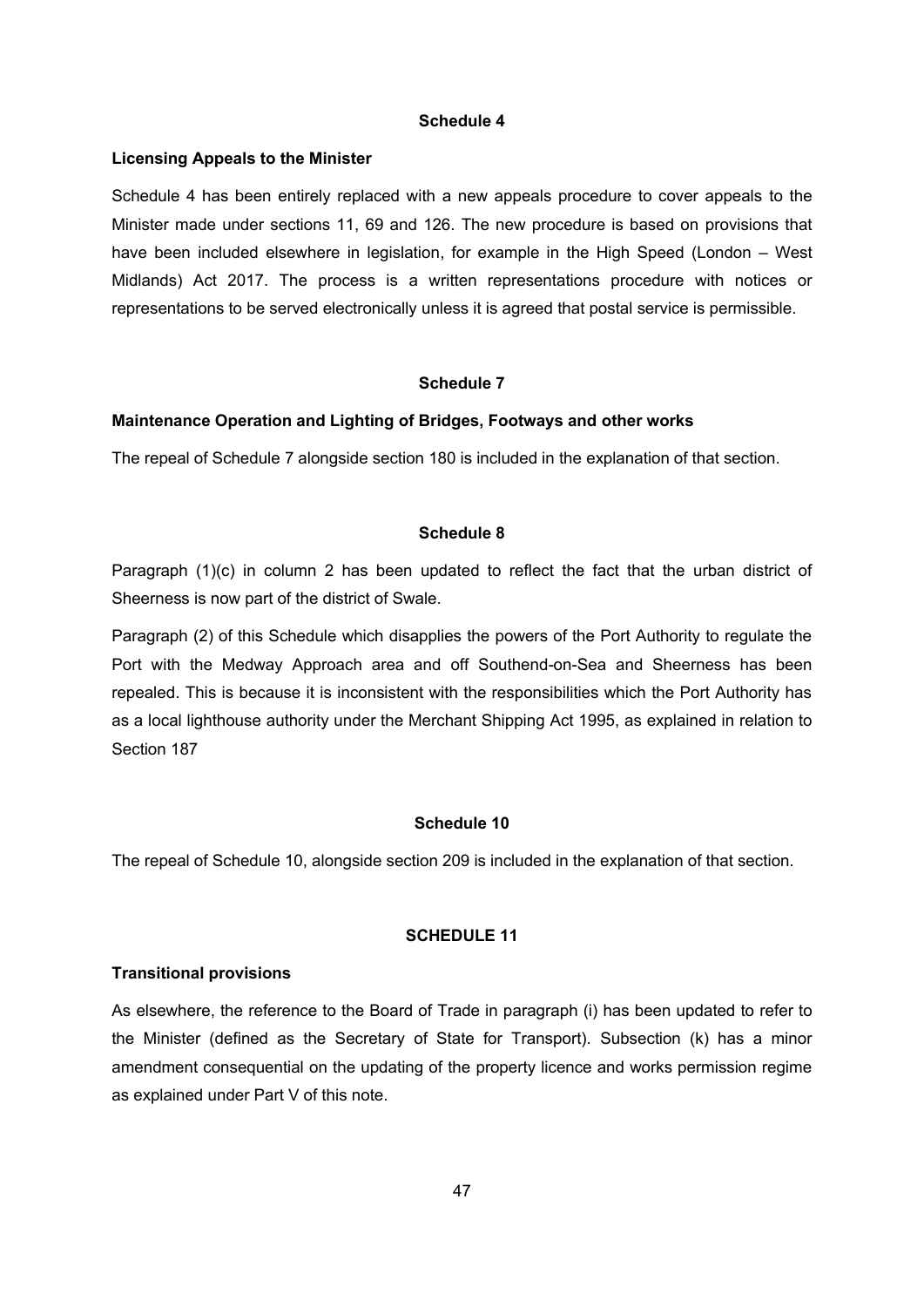## **PART 3 OF THE ORDER**

### **Modifications to local legislation**

As explained above the Port Authority has responsibilities as a local lighthouse authority in relation to the whole of its area. That makes it necessary both to remove the disapplications of its powers in Schedule 8 to Port of London Act 1968, and to modify other local legislation which confers overlapping powers on other authorities within its area so as to ensure that the Port Authority's ability to exercise its own powers is not compromised. Part 3 of the Order accordingly modifies provisions of the Medway Ports Authority Act 1973, the County of Kent Act 1981 and the Essex Act 1987.

## **Modifications of the Medway Ports Authority Act 1973**

Consequential changes are made in this Act to address the fact that both the Port Authority and the harbour authority for the Medway (the Port of Sheerness Ltd) will have regulatory powers within the approaches to the latter's harbour area.

Section 85 (For the mutual protection of Authority and Port of London Authority) of the Medway Ports Authority Act 1973 is modified to insert three new paragraphs in subsection (2). This subsection deals with situations where a dispute or difference might arise between the powers of the Port of London Authority and those of the port authority for the Medway area, currently Port of Sheerness Limited. The new paragraphs added by the HRO deal with three potential conflicts between powers.

New paragraph (ca) covers the Port of London Authority's power to lay down or place buoys either under s.62 of the 1968 Act or under s.201 (Powers of harbour authorities) of the Merchant Shipping Act 1995. New paragraph (cb) covers the Port of London Authority's power to make byelaws for the regulation of the Thames and its navigation and the lights to be exhibited by vessels under section 162 of the 1968 Act. Finally, new paragraph (cc) covers the Port of London Authority's power to make special directions and the harbour master's power to make special directions. Each paragraph relates specifically to the exercise of these powers in the Medway approach area.

Each of these paragraphs has been introduced because of the repeal of paragraph 2 in each column of Schedule 8. Previously these paragraphs had excluded the use by the Port of London Authority of these powers in the Medway approach area, therefore their powers could not previously conflict with those of the relevant port authority in Medway.

## **Modifications to the County of Kent Act 1981**

The Changes to this Act contain savings for the Port Authority in respect of the regulating powers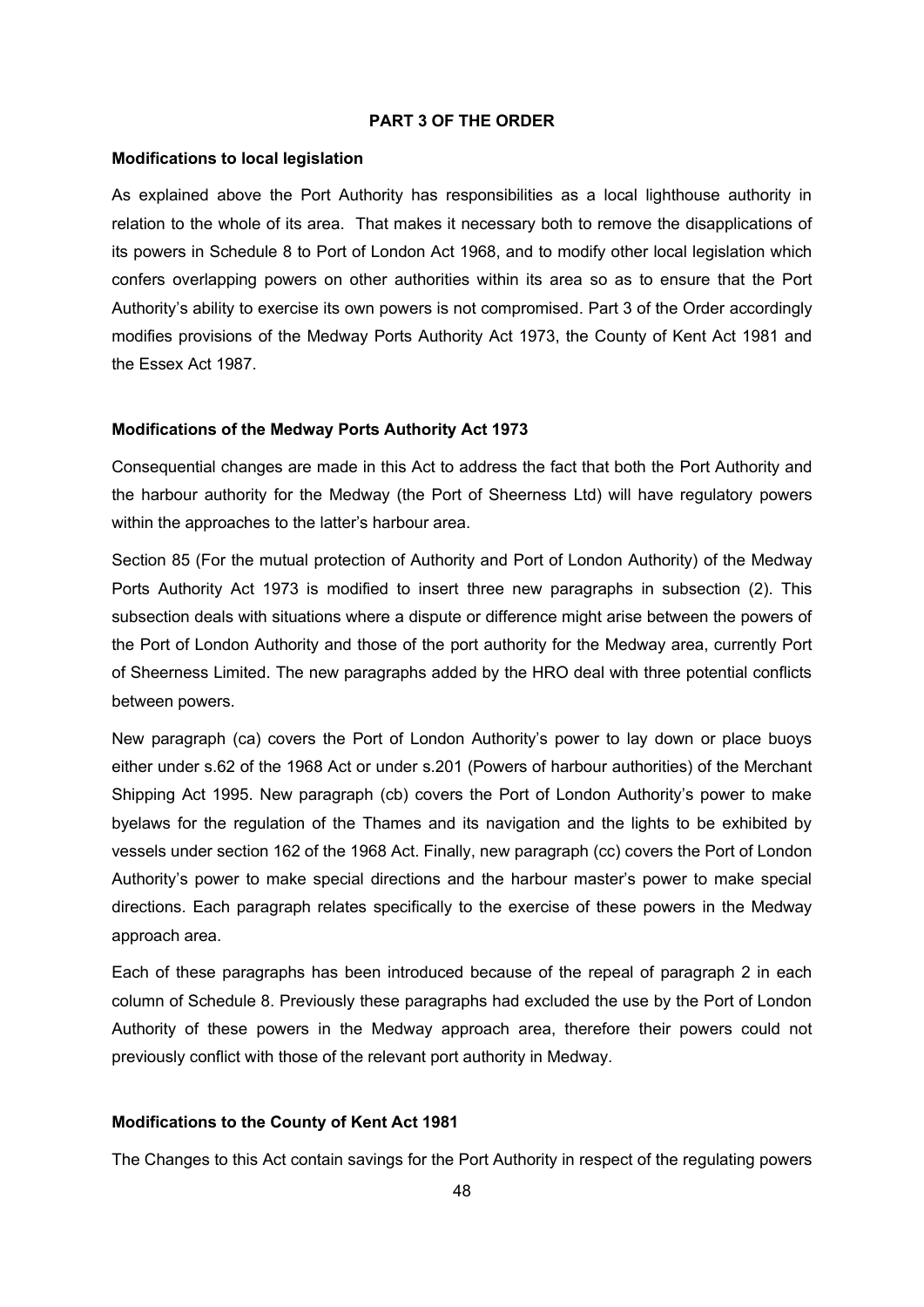of the relevant local authorities.

The first modification of the County of Kent Act 1981 is the insert of a new subsection (10) into section 33 (Touting, hawking, photographing etc.). Section 33 empowers a district council to designate certain places such that certain of the activities listed in subsection (2) cannot be done there without the district council's consent. The new subsection (10) states that the powers in this section cannot be used by a district council to so designate any land owned by or vested in the Port Authority. Additionally, if any seashore within the limits of the Port of London is proposed to be designated, the district council must first consult with the Port Authority even if the land is not owned by or vested in them.

The second modification to the County of Kent Act is the insertion of a new subsection (2) in section 85 (Extension of section 268 of Act of 1936 to houseboats). Section 85 extends the application of section 268 of the Public Health Act 1936 to cover houseboats. In turn, section 268 of the Public Health Act 1936 provides for local authorities to be able to make byelaws in relation to the cleanliness of a number of types of structure. The new subsection (2) states that if the district council makes, amends or revokes byelaws which by virtue of section 85 apply to houseboats, it must first notify the Port Authority and provide them with a draft of their proposal. It must also consider any written representations of the Port Authority within two months of receiving them.

#### **Modifications to the Essex Act 1987**

As with the modifications of the County of Kent Act this Act is modified to include savings for the Port Authority's powers.

The first set of modifications to the Essex Act 1987 is to section 11 (Touting, hawking, photographing etc.). This section empowers a district council designate certain places such that certain of the activities listed in subsection (2) cannot be done there without the district council's consent. The Order would insert text into subsection (6)(a) such that a district council is required to notify the Port Authority where a designation would affect the seashore within the limits of the Port Authority. The Order also inserts a new subsection (9A) requires the district council to consult the Port Authority before giving consent under section 11 to the hawking, selling or offering or exposing for sale anything on the seashore. Finally, a new subsection (11) states that no part of the seashore which is owned by the port authority is to be designated without the prior agreement of the Port Authority.

Section 30 (Unauthorised structures on seashore) of the 1987 Act provides the district council with powers to regulate the placing of certain structures on the seahorse. The Order would omit the words "which is vested in or under the control of the port authority" from subsection (5). The effect of this is that nothing in section 30 will affect any part of the seashore which is in the limits